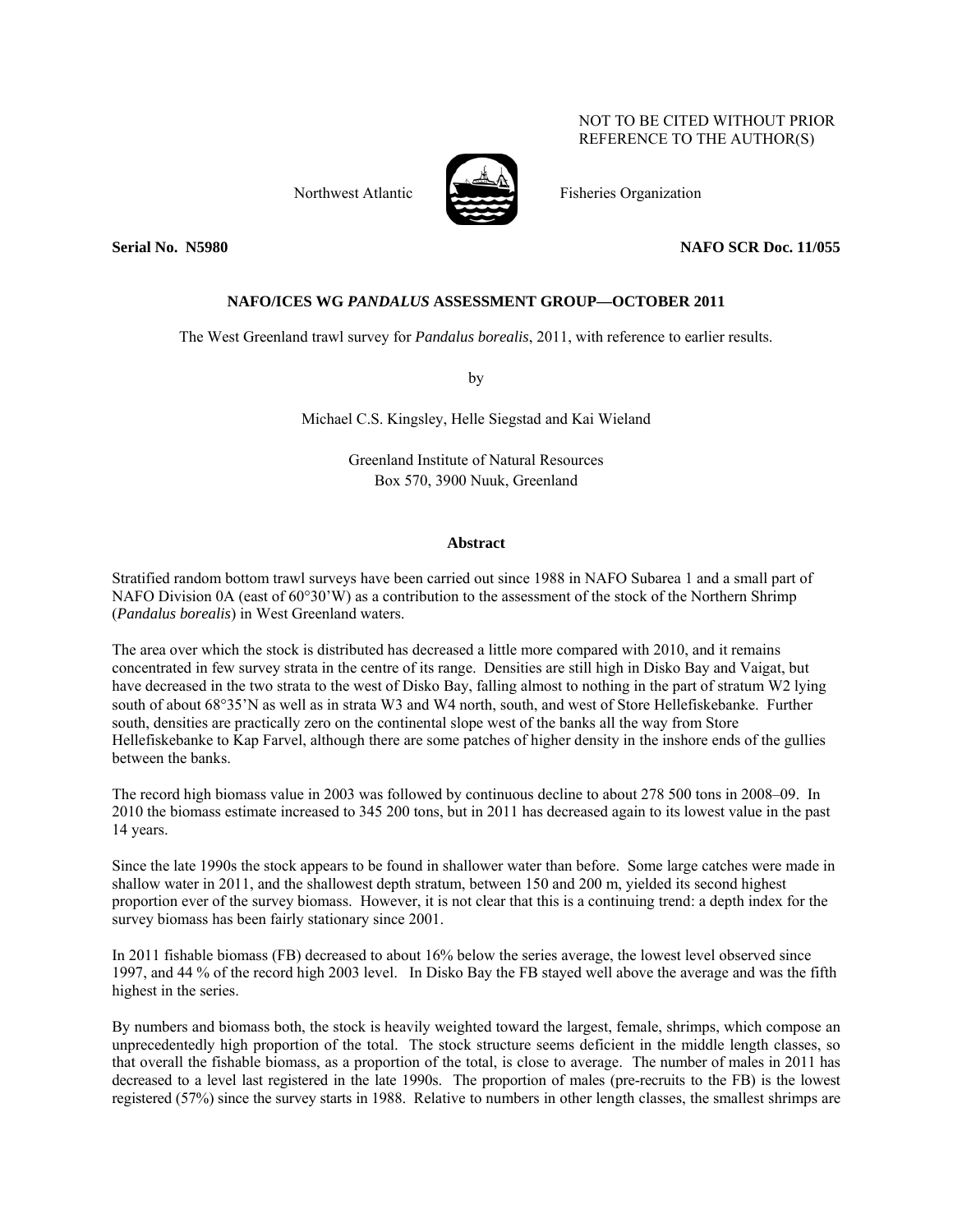abundant—shrimps up to 15 mm CPL compose nearly 20% of the males and 14% of the total—but the estimated numbers at age 2 are well below even the modest average of the foregoing 3 years.

Area-weighted mean bottom temperature in the survey area started increasing in the beginning of the 1990s and this relatively warm period continued in 2011.

## **Introduction**

Since 1988, the Greenland Institute of Natural Resources has carried out annual trawl surveys on the West Greenland shelf between June and August to assess the biomass and recruitment of the stock of *Pandalus borealis* and to obtain information on the size and sex composition of the stock as well as on the environmental conditions. This document presents the results of the 2011 survey, and compares them with revised series from previous surveys.

## **Material and Methods**

#### *Survey design and area coverage*

The offshore survey area for the Northern shrimp, *Pandalus borealis*, covers waters on the West Greenland continental shelf from Kap Farvel in the south to latitude 72°30'N, comprising NAFO Sub area 1 and, where the shelf bulges into the Canadian EEZ, a small area in the eastern part of NAFO Div. 0A. In the late 1980s when the survey was initiated, *P. borealis* was fished in waters between about 150 m and 550 m deep, and the shrimp survey has always been restricted to depths from 150 m to 600 m. Since 1991 he survey has included the inshore areas of Disko Bay and Vaigat in NAFO Div. 1A, but along most of the coast, the survey does not cover areas closer to shore than 3 miles offshore of the fishery baseline. In some coastal areas fishable concentrations of *P. borealis* exist closer to shore than this, including areas that extend up into some fjords (see e.g. Fig. 4a of Hammeken and Kingsley 2010).

The survey area is divided into primary and secondary strata. The primary strata correspond to geographical areas identified by Carlsson *et al*. (2000) on the basis of logbook information on the distribution of the fishery. They are sub-stratified into four secondary depth strata at 150-200 m, 200-300 m, 300-400 m, and 400-600 m. When the survey was initiated, bathymetric information in Disko Bay, as well as offshore north of 69°30'N, did not support this depth stratification, and these regions were therefore originally divided into geographical strata not based on depth. Depth data logged by the survey and by other investigations eventually allowed these waters to be stratified on depth and new geographical strata with depth sub-strata were introduced in 2004 (Wieland and Kanneworff, 2004). At the same time, the geographical strata in the Canadian zone, formerly two, were merged into one.

From 1988 through 1999, trawl stations were allocated to strata in proportion to stratum area, but since 2000 more stations have been allocated to strata where biomass variances have been high in previous years in order to improve the precision of the overall biomass estimate (Kingsley *et al*., 1999). An exponential smoothing of previous years' stratum variances was applied in the allocation procedure, giving higher influence to the more recent years. In recent years, in addition to variance data for Northern shrimp, past variance data for Atlantic cod and Greenland halibut has been made available to the allocation procedure, which is now set to minimise a weighted combination of the expected survey precision for the three species.

Generally the station layout is based on a division of the survey area into elements about 2 nautical miles square. Until 1998, trawl locations were selected by an adjusted random procedure, in which stations were randomly and independently positioned, but manually adjusted afterwards if too close to one another. Since 1999 survey stations have been positioned using 'buffered random' sampling, in which stations are placed randomly with the constraint that a minimum distance between them, which depends on station density within the stratum, must be observed (Kingsley *et al*., 2004).

From 1988 through 1998, survey designs were independent from year to year, stations being placed anew in the strata. Since 1999 about 50% of the stations included in the preceding year's design have been repeated as fixed stations in the following year, the others being placed, as before, using the buffered sampling rules. Catches are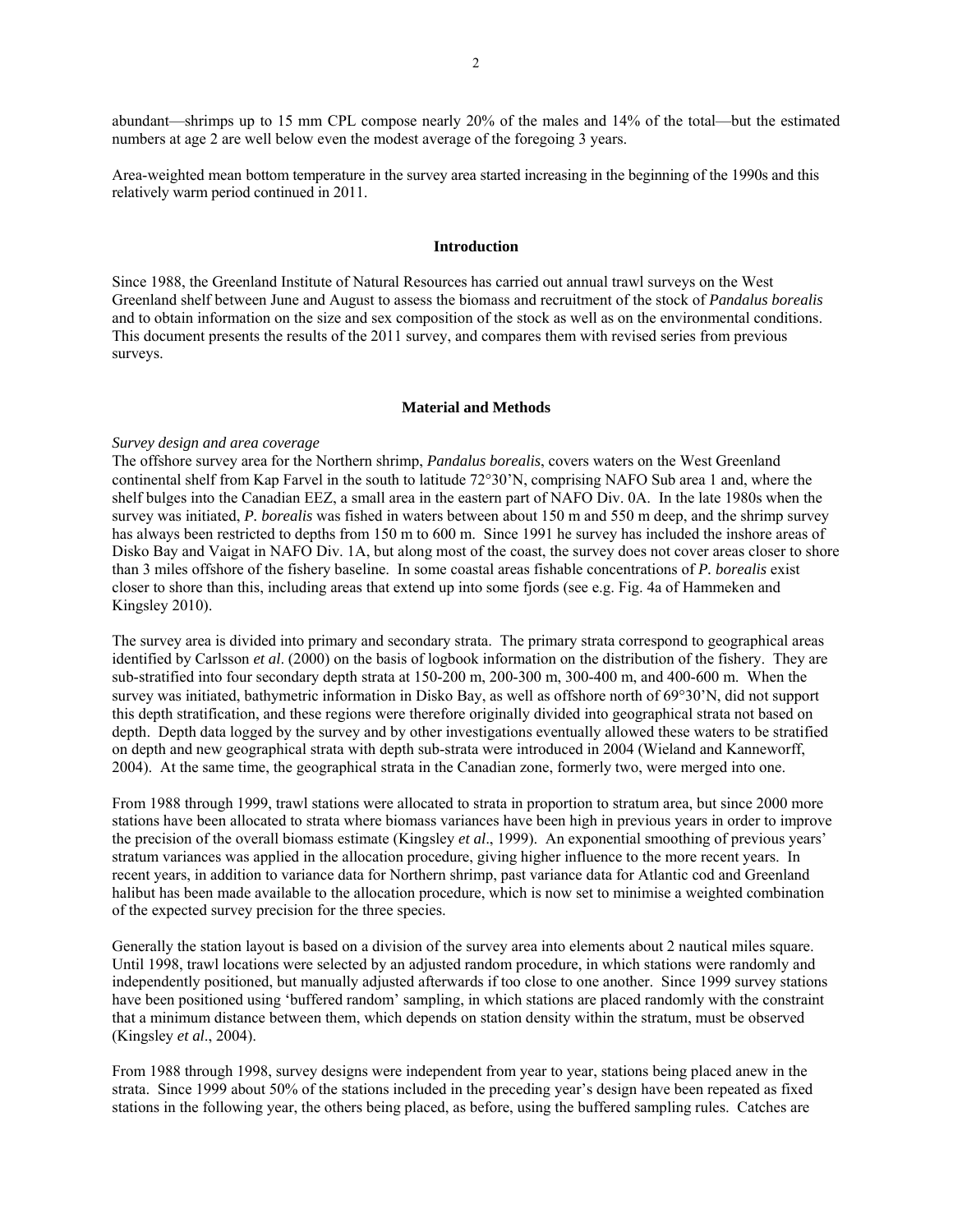correlated from year to year by position, and fixing stations improves the ability of the survey to indicate year-toyear changes in stock size; i.e. it induces some serial correlation in survey error (Kingsley, 2001a). However, this serial correlation has not been quantitatively estimated nor taken into account in analysing the data or in drawing inferences from the results.

In 2011, 282 stations were planned at depths between 50 and 600 m in the survey area. Of these 249 were allocated to depths between 150 and 600 m; i.e. constituted the design of the shrimp survey proper; 270 of them provided data acceptable for the shrimp survey. The others were allocated to shallower strata with a view to investigating the distribution and abundance of Atlantic cod. In addition, 11 stations were planned in waters between 600 and 800 m in NAFO Div 1B to monitor the offshore stock of Greenland halibut.

In the course of the survey, 26 CTD casts were made along standard transects in the offshore and the Disko Bay/Vaigat area; data was transferred to oceanographic laboratories. This report presents fishing results from the shrimp-survey stations.

## *Survey period and daily sampling period*

The trawl survey has been carried out every year between mid-June and the end of August to minimise the effect of seasonal cycles in the biology of the species. Trawling is carried out between 0800 and 2000 UTC; it appears that the daily vertical migration of the Northern shrimp is quite abrupt at sunrise and sunset and a shorter trawling day is not necessary.

#### *Tow duration*

From 1988 to 1997 all tows in the shrimp survey lasted 60 min. Various studies of the effect of shortening tow duration, including operating the survey itself with mixtures of durations (Carlsson *et al*., 2000; Kingsley, 2001b; Kingsley *et al.*, 2002; Wieland and Storr-Paulsen, 2006; Ziemer and Siegstad, 2009), concluded that shorter tows gave just as accurate results. Since 2005 the survey has been operated with 15-minute tows alone. It has not been considered necessary to adjust earlier data as a consequence of shortening the standard tow.

#### *Fishing practices*

The surveys have been conducted with the research trawler *Paamiut* (722 GRT) since 1991; similar vessels were used in 1988–1990. Initially, a 3000/20-mesh *Skjervøy* bottom trawl with a twin cod-end, and equipped with a heavy steel-bobbin footrope, was used. A 20-mm (stretched-mesh) liner was added to the 44-mm-mesh cod-end in 1993. From 1988 to 1991 estimates of trawl geometry—door spread and height of head-rope—were based on results from tank experiments at the Danish Institute for Fisheries Technology and Aquaculture. Since 1991 *Scanmar* acoustic sensors have been mounted on the trawl doors, and a *Furuno* trawl-eye on the head rope. The reading from the trawl-eye is used to judge when the trawl has settled and the tow can be deemed started, and doorspread readings are recorded during the tow.

From 1988 through 2003 *Greenland Perfect* trawl doors were used, measuring 9.25 m² and weighing 2420 kg. They were replaced in 2004 by *Injector International* 7.5 m² trawl doors weighing 2800 kg to facilitate a change of survey trawl in 2005. In 2005 the *Skjervøy* 3000 trawl was replaced by a *Cosmos* 2000 trawl with 'rock-hopper' ground gear comprising steel bobbins and rubber disks. Towing speeds have been about 2.5 knots in all surveys.

#### *Swept area calculation*

Nominal swept area for each tow was calculated as the straight-line distance between its GPS start and end positions multiplied by the wingspread. The distance between the trawl doors was recorded 3 or 5 times during each tow; provided it was recorded at least once, wingspread for a tow was calculated from the mean doorspread and the geometry of the trawl. For both trawls the wingspread (i.e. the width of the swept area) *V* has been calculated as follows: the trawl and the trawl plus bridles are assumed to form two similar triangles, bridles and wings making a straight line: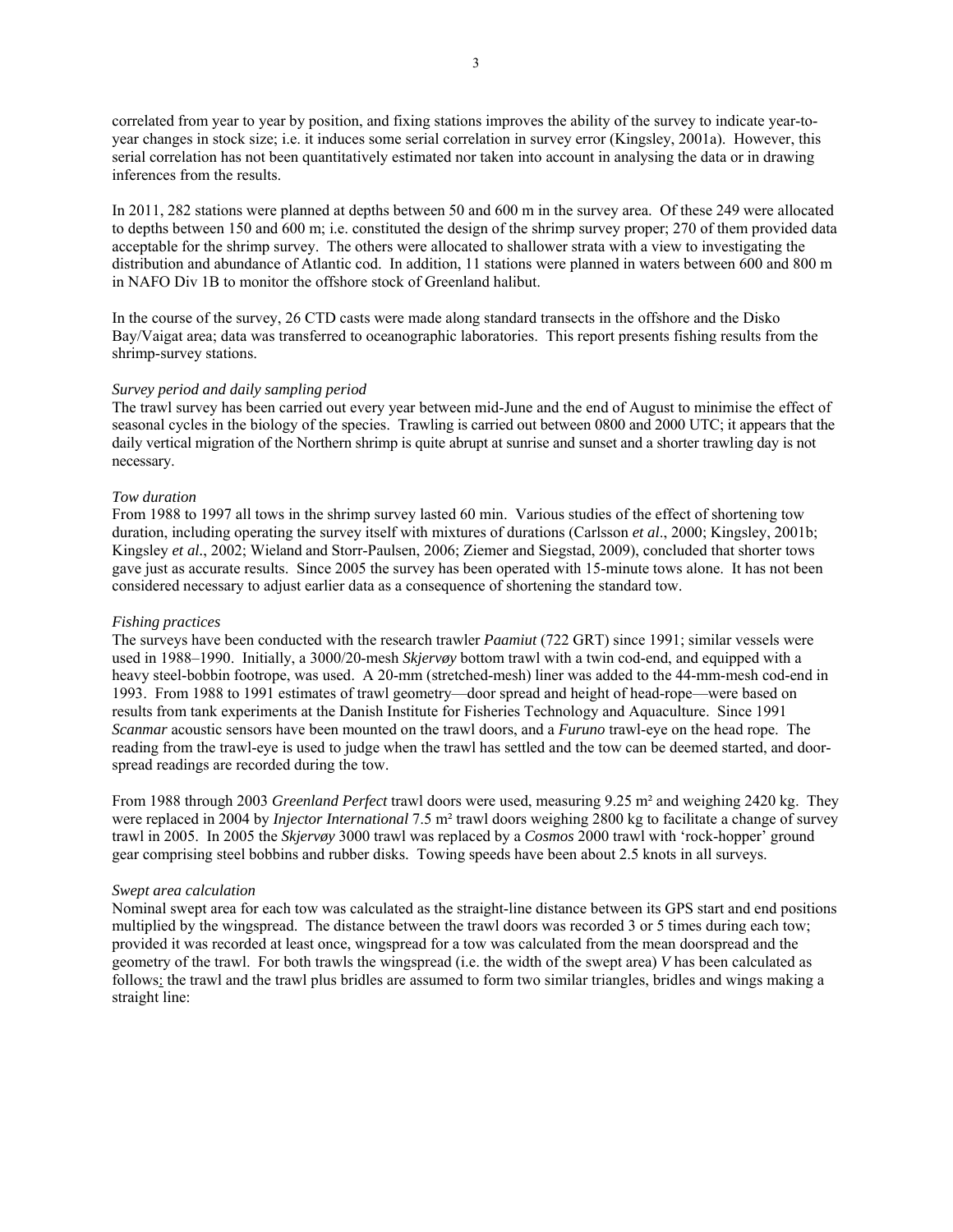

and the lengths of the bridles (s) and the trawl wings (t) are known. The wingspread V is then calculated as:

$$
V=(t_1 * L) / (t_1 + s_t)
$$

where L is the distance between the doors (doorspread).

The length of the *Skjervøy* trawl is 67.15 m and the length of the *Cosmos* trawl is 71.8 m, both measures excluding the cod ends. Since 2004 the bridle length, i.e. the total length of lines, chains and shackles between the trawl doors and the tip of the trawl wing, has been 54 m for both trawls; other bridle lengths were used in earlier years (Table 1). In the case of the *Skjervøy* trawl, 0.7 m has been added to the calculated wingspread because the *Skjervøy* trawl is a three-winged trawl and the lower wings (directly attached to the ground-rope) were estimated to spread 0.35 meters wider than the middle wings on each side in tank experiments at the Danish Institute for Fisheries Technology and Aquaculture (Per Kanneworff, pers. com.).

If doorspread was not recorded in the course of a tow, the unweighted mean of the calculated wingspreads for the year was used, without regard to fishing depth or wire length. If the speed of the tow calculated from its duration and its start and end positions lay outside a range of 3.0 to 6.5 km/hr, its length was recalculated from the survey average towing speed and the tow duration.

## *Biomass estimation*

Each haul's catch was divided by its estimated swept area calculated from wingspread and track length to estimate a biomass density. Unweighted mean stratum densities were multiplied by the stratum area to compute stratum biomass, and a corresponding error variance for the stratum biomass estimate was also calculated for strata with two or more accepted hauls. For strata with only one accepted haul, an error coefficient of variation of 0.95 was assigned. Stratum biomasses and their error variances were summed to get regional and overall estimates; error variance was also presented as error coefficient of variation.

## *Indices of distribution and location of shrimp biomass (Kingsley, 2008)*

Data from surveys executed in 1994–2008 was used: there was no survey before 1994 in the southernmost areas and before 1991 in Disko Bay or Vaigat, but since 1994 the series has been consistent. Biomass estimates from the annual survey are customarily presented (e.g. Ziemer and Siegstad, 2009) for 7 divisions of the survey area:

- a northern division, formerly stratified as N1–N9, and re-stratified according to depth information (Wieland and Kanneworff, 2004) as U1–U3 with depth strata;
- Disko Bay and Vaigat, formerly stratified as D1–D9, restratified as I1 and I2 with depth strata;
- Canadian Exclusive Economic Zone, once 2 divisions, now 1;
- three subdivisions of the west coast, from the mouth of Disko Bay and adjacent shelf waters to Paamiut;
- an extreme southerly division, comprising Julianehåb Bay and adjacent waters.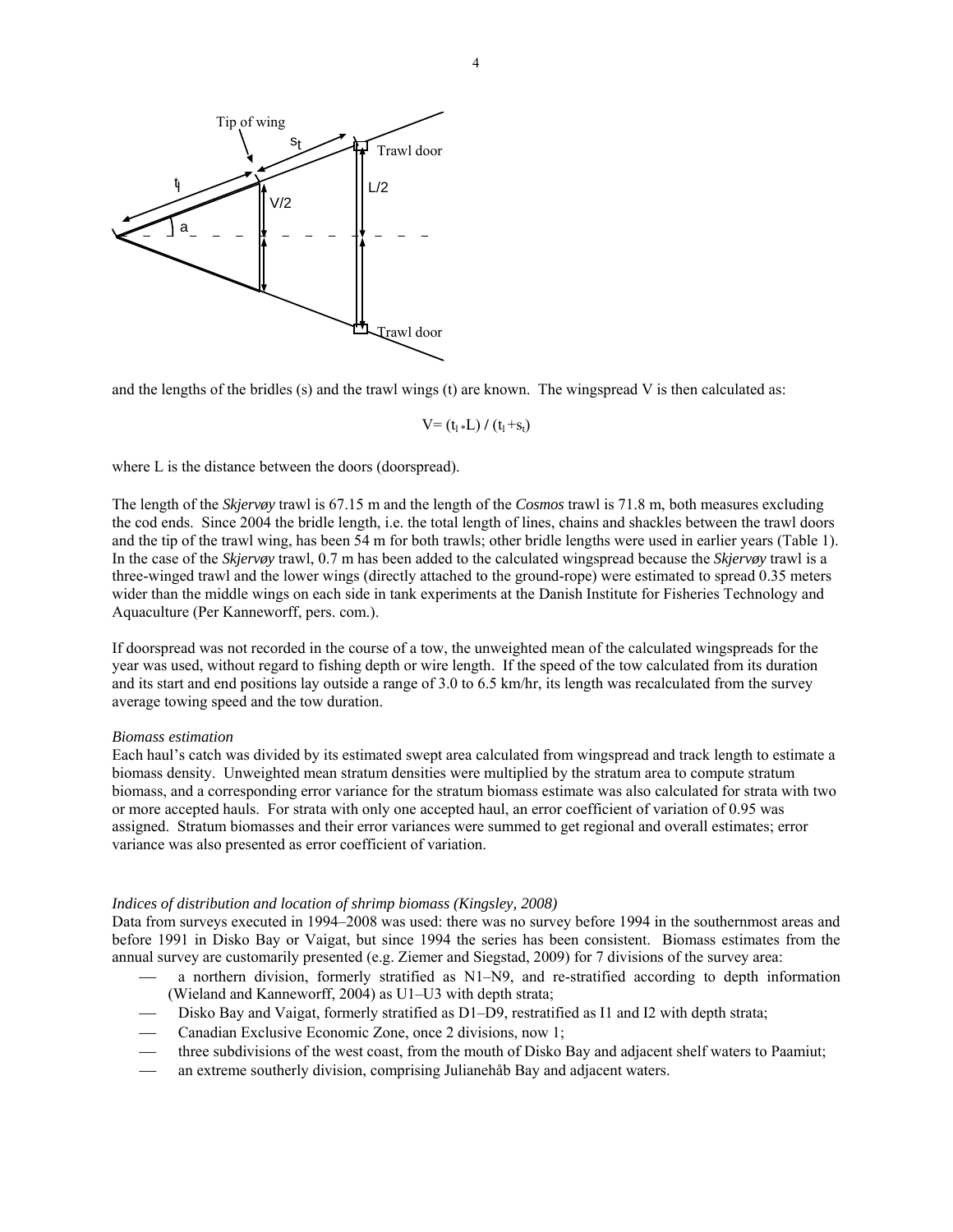These divisions were given southerly ranks: Julianehåb Bay and the adjacent shelf waters were 1; the subdivisions up the coast were given ranks 2, 3 and 4. The small Canadian sub-division was split, half being included with the subdivisions W1 and W2, and the other half included with survey subdivisions W3 and W4. Disko Bay and Vaigat were given rank 5, and the northernmost subdivision of the survey area was ranked 6.

Then a 'lat. index' was calculated as a mean rank for the survey, weighting by estimated total survey biomass. This index summarises how far north a (weighted) centre of gravity of the stock biomass lies, as estimated by the research trawl survey and measured in survey subdivisions. Small values of the index indicate that the centre of gravity of the stock distribution is further south, and larger values indicate a more northerly distribution.

A 'spread index' was calculated as a Simpson diversity index (Simpson 1949) of the distribution of the biomass:

$$
Spread. Index = \left(\sum_{Subdivisions} \sum_{Subdivions} \right)^2 / \sum_{Subdivisions} (Biomass_{Subdiv.})^2
$$

This index summarises how evenly the survey stock biomass is distributed among survey subdivisions. High values (6 is the limit) would show that one-sixth of the biomass was found in each subdivision; low values, near 1, would show that the biomass was concentrated in only one or two subdivisions. The units of both indices are 'subdivisions'.

## *Depth distribution of biomass.*

The overall depth distribution of the estimated survey biomass was calculated according to available depth information. Up to 2003, such information was only available for the west-coast area W and the Canadian EEZ, and the depth distribution of the biomass was analysed only for those areas. Since 2004, the northern area and the inshore areas in Disko Bay and Vaigat have been sub-stratified depth and the depth analysis extended to those areas.

A single depth index, in metres, was calculated by assuming that the entire survey biomass in any depth stratum was concentrated at the stratum's midpoint depth, except for the deepest stratum: the fishery takes little from water deeper than 520 m, so the central depth for the 400–600 m stratum was set at 460 m.

## *Sampling, weighting and "area expansion"*

The composition of the stock by size and sex is based on a two-stage analysis of lengths and weights. From catch samples, 1000–2000 individual shrimps are both weighed and measured, and these measurement pairs are used to estimate a weight-length relationship. From all catches, samples are taken and the shrimps in the sample are measured and sexed. These length measurements are then supplemented with weight estimates based on the fitted weight-length curve. Aggregated, and then averaged over the stations in a stratum, these observations of sex and measurements of length and their associated estimates of weight are used to estimate the distribution of stratum biomass between sex and length classes and the numbers of shrimps in each stratum in the various sex and length classes.

From each catch a sample of about 0.5 to 3 kg of shrimp was taken and sorted to species. All specimens of Northern shrimp were classified—juveniles and males composed one class, primiparous and multiparous females two others—based on their sexual characteristics according to Allen (1959) and McCrary (1971). The oblique carapace length (CL) of each shrimp in the sample was measured to the nearest 0.1 mm.

The descriptions of calculation methods that follow consider only one stratum. Survey strata are considered here as independent sampling problems. Survey totals are got by summing stratum results. 'Length class' can be generalized to include sex or sex-length class. From the catch and swept area at a station, the single-station estimate of stratum biomass is

$$
\hat{B}_{ts} = \frac{Strat. Area_t \cdot Catch_{ts}}{Sw. Area_{ts}}
$$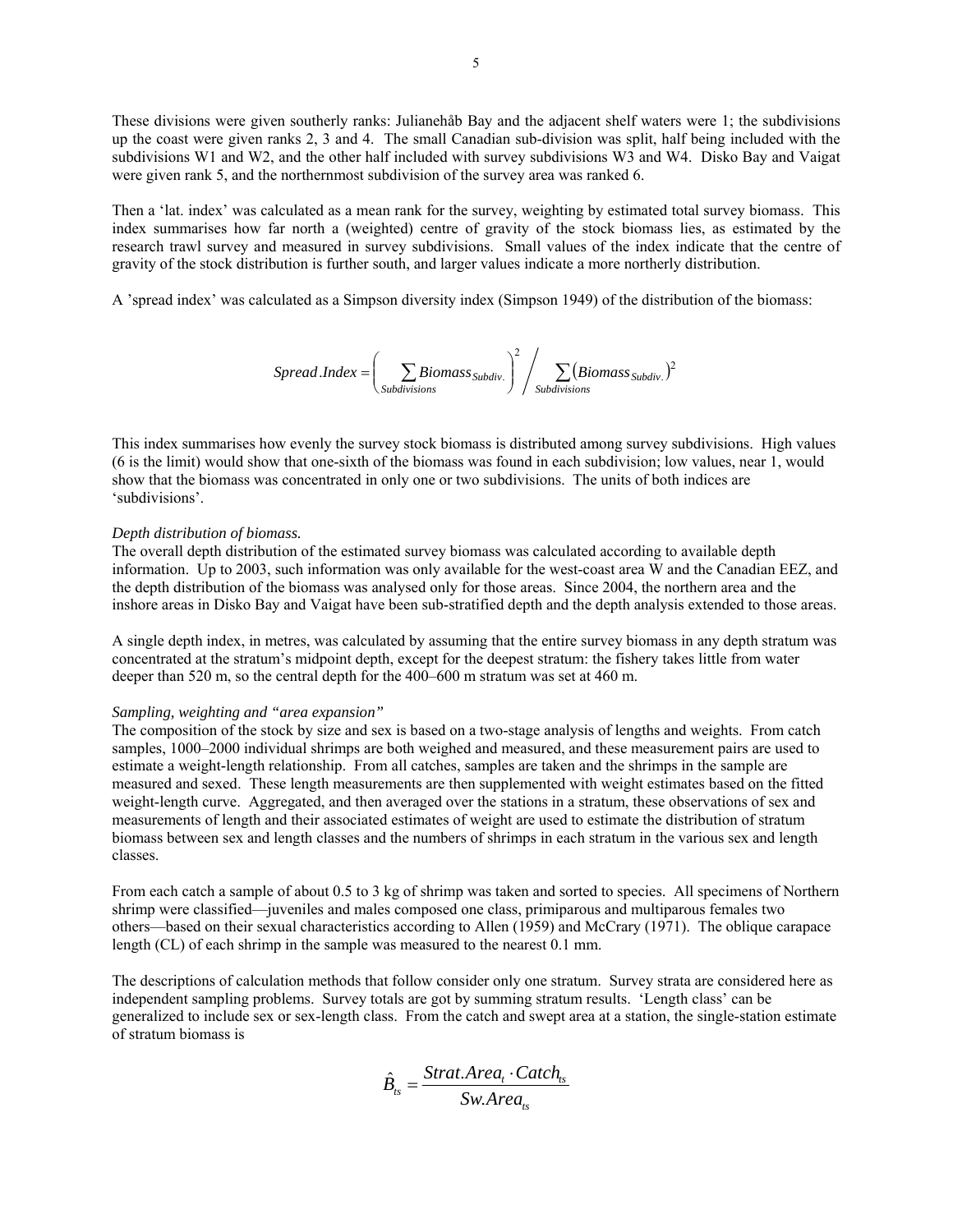These single-station estimates are averaged. An unweighted analysis gives

$$
\hat{B}_t = \frac{Strat.Area_t}{K_t} \sum_s \frac{Catch_{ts}}{Sw. Area_{ts}}
$$

where  $t$  is the stratum and  $s$  is the station, of which there are  $K_t$  in stratum  $t$ . Shrimp density does not vary much within a haul's distance (Kingsley et al. 2002) and so it is statistically preferable to use the unweighted mean estimate of stratum biomass. This is what is done in the West Greenland survey.

If the number of shrimps in class *l* in the Length Sample, of weight *Samp.Wt<sub>s</sub>*, from station *s* in stratum *t* is  $n_{lts}$ , the corresponding single-station estimate of the number of shrimps in the class in the stratum is

$$
\hat{N}_{\text{lts}} = \text{Strat}.\text{Area}_{t} \frac{n_{\text{lts}}}{\text{Samp}.\text{Wt}_{\text{ts}}} \cdot \frac{\text{Catch}_{\text{ts}}}{\text{Sw}.\text{Area}_{\text{ts}}}
$$

The stratum estimate from many stations is:

$$
\hat{N}_{lt} = \frac{Strat. Area_t}{K_t} \sum_{s} \left( \frac{n_{lts}}{Samp.Wt_{ts}} \cdot \frac{Catch_{ts}}{Sw. Area_{ts}} \right)
$$

where the divisor  $K_t$ , the number of stations, includes those with no catch. The coefficient

$$
\frac{Catch_{ts}}{Samp.Wt_{ts} \cdot Sw. Area_{ts}}
$$

common to all length (and sex) classes counted in the Length Sample for a station can be called its 'raising factor'. Given these estimates of numbers, and if estimates  $w(l)$  of individual weight at length are available, length-class biomass is given by

$$
\hat{W}_{lt} = w(t) \frac{Strat. Area_t}{K_t} \sum_s \left( \frac{n_{lts}}{Samp.Wt_{ts}} \cdot \frac{Catch_{ts}}{Sw. Area_{ts}} \right)
$$

Provided that, for all Length Samples,  $\sum_l n_{lts} w(l) =$  *Samp W<sub>t<sub>ts</sub>*</sub>, i.e. the weight of every Length Sample answers

exactly to the number and size of the shrimps that compose it, the sum of length-class biomasses equals the stratum total biomass calculated from catches and swept areas. This is ensured by using, as the weight of the Length Sample, the total weight of the shrimps it comprises, each weight calculated from the weight-length function, instead of using its weighed weight. The length-measurement data is used to partition the stock biomass between sex and length classes.

Where catches were, for one reason or another, not sampled for lengths, the mean of the length frequency distributions from the available samples in that stratum, each raised by its catch and swept area, was applied to the entire stratum biomass. If it occurred that there were no length samples from the catches in an entire stratum, the length distribution estimated for the entire survey from data for the strata that did have length samples would be applied to its estimated biomass.

Results from these calculations were subsequently used to construct area-specific length frequency distributions (LFD). LFD results were used to calculate indices of numbers by sex and length, biomass by sex, an index of fishable biomass (comprising shrimps at least 17 mm CPL), and numbers of small pre-recruits ('age 2 shrimps'), which are expected to enter the fishery in coming years.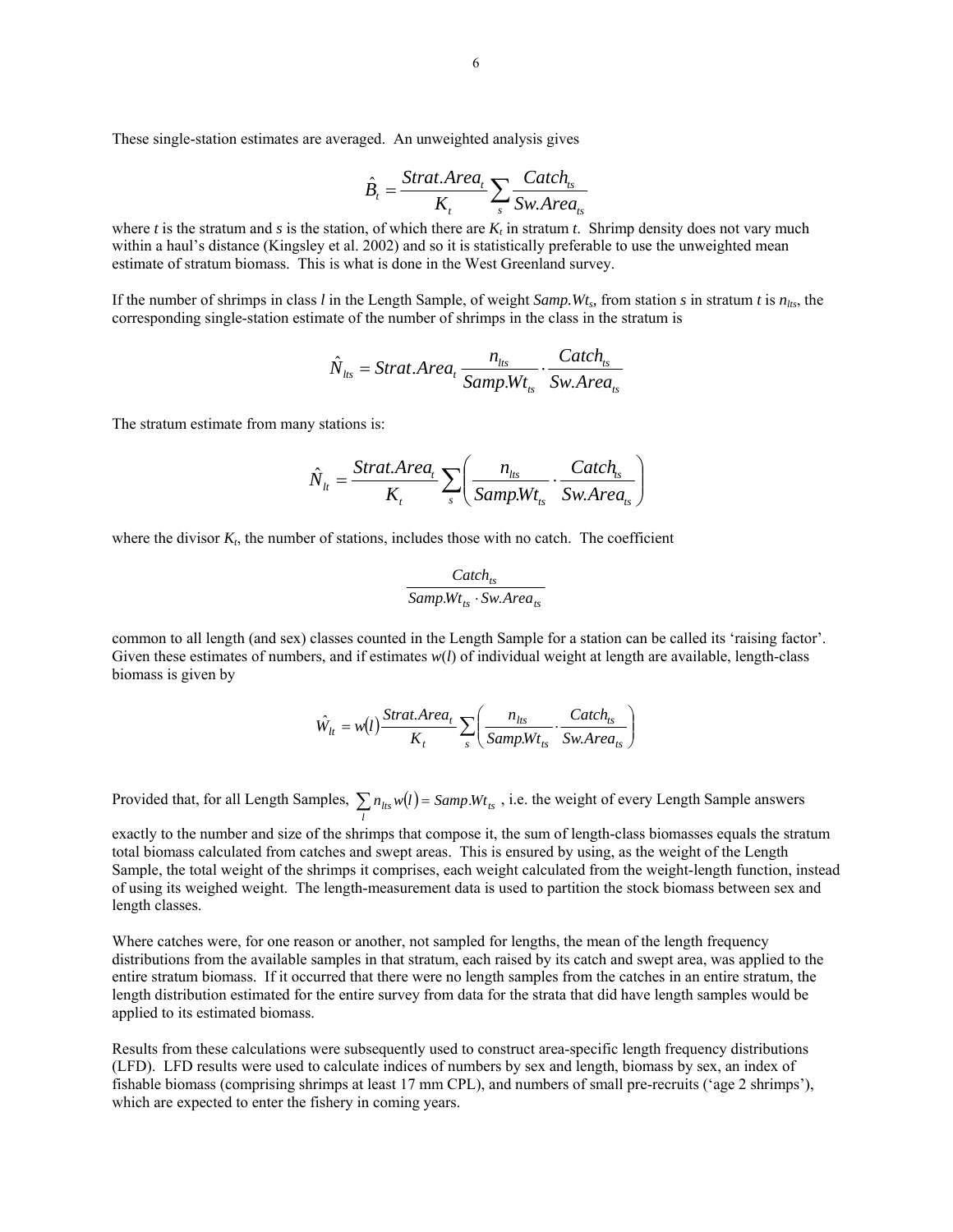For data from 2005 the following weight-length relationship has been fitted:

$$
w(l) = w_0 + a \cdot (l - l_0)^z
$$

with the parameter *l*<sub>0</sub> constrained to be less than 4.5 mm. A weighted fit was used with constant coefficient of variation about the fitted line.

As there is no reliable method of aging even young shrimps, indices of numbers at age are obtained by modal analysis of length frequencies for juveniles and males, attempting to fit overlapping age-specific normal distributions to the aggregated length distributions. As growth is probably affected by temperature, the survey area is divided into 6 regions, defined from gradients in bottom temperature (Wieland, 2004) and estimated numbers in strata are pooled over regions. Length-frequency histograms are not smoothed before being analysed.

Historically, the MIX 3.1A software (MacDonald and Pitcher, 1979; MacDonald and Green, 1988; release 3.1A by Ichthus Data Systems in 1993) was used, but data since 2005 has been analysed—and, for years since 2007, reanalysed in 2011 on a consistent basis—using the 1997 version of CMIX (de la Mare, 1994), implemented as an Excel® Add-In. Like MIX, CMIX fits overlapping Normal distributions to length frequency distributions, but uses a maximum-likelihood fit and assumes that the length-density data has an Aitchison delta distribution, suitable for fitting to data from trawl surveys since it provides for the possibility that some survey hauls will catch nothing (Aitchison, 1955; Pennington, 1983). The data from the West Greenland trawl survey is so variable that for each regional analysis it is necessary to test whether all the fitted Normal distributions should be constrained to have the same coefficient of variation, or whether, on the other hand, variances should be fitted separately for each one.

The analyses of sex and length distribution in the stock, and the modal analyses, were re-done in 2011 for data from 2007–2011. To simplify the modal analysis and to get it to converge more easily, and because the main objective is to estimate the numbers at age 2, only the numbers for the 'Juveniles and Males' sex class were put through it. For this re-analysis, strata were grouped into regions: U1 to U3, I1 and I2, W1 to W4, W5 and W6, and W7 to W9. Within each group, the estimated stock numbers in each stratum were aggregated over depth substrata, and the stratum aggregate numbers presented to CMIX as a haul. E.g. for the region U1 to U3, CMIX was presented with three 'hauls', each comprising the numbers at length estimated for an entire stratum. The resulting fitted components were adjusted (by very small factors) to bring the sum of the CMIX fitted numbers into exact agreement with the demographic estimates.

#### *Bottom temperature*

Until 1994 bottom temperatures were measured with a *Seabird* CTD. Since 1994 the temperatures have been measured with a sensor (at first *Seamon*, later *Starmon*) mounted on one of the trawl doors. The sensor records at intervals of 30s with a resolution of 0.01°C. The average temperature for each haul was calculated after retrieval of the sensor. All measurements taken at greater depths than 150 m were used to calculate a mean bottom temperature weighted for the areas of the survey strata between 150 and 600 m depth.

#### **Results and Discussion**

## *Survey conduct and progress.*

The survey in 2011 started from Nuuk on 11 June. The first cruise occupied stations from Nuuk north to Ilulissat, including Disko Bay. It was accompanied first by a crew engaged in taking photographs of the sea bottom in connection with an investigation of the long-term effects of trawling on bottom ecosystems, replaced on 20 June at Aasiaat by a geological crew investigating marine geology in connection with hydrocarbon explorations. These crews used the ship at night when the trawl survey is habitually suspended.

This first cruise was hindered by sea ice, which prevented it from occupying any stations in NAFO Div. 0 (survey region C0) or in the western, deepest, sub-stratum of stratum W1. These compose 3.7% of the usual survey area. The crew was changed at Ilulissat on 26 June. The second cruise occupied stations in Vaigat, west of Disko I., and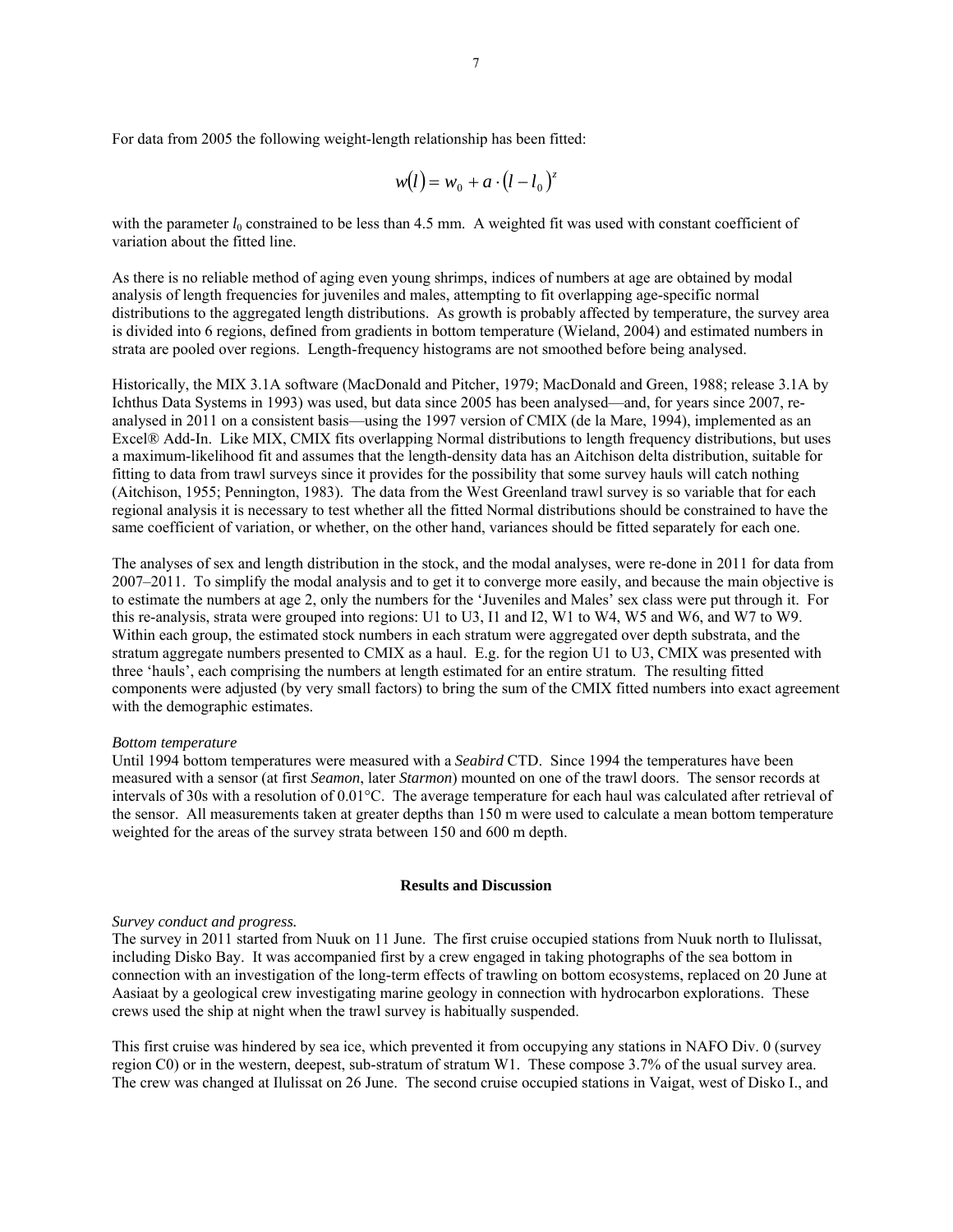north to the survey limit. The second crew change was at Nuuk on 14 July, and the third cruise occupied stations from Nuuk south to the southern limit of the survey.

The survey incurred no loss of time due to wind, weather, or mechanical problems. Of 282 planned stations in the survey, a number of stations were annulled owing to untrawlable bottoms, gear damage, or hold on the trawl. 192 stations provided usable data on biomass density in the shrimp survey area. Stations, 24 in all, were occupied on all cruises at depths outside the shrimp-survey depth range in connection with monitoring stocks of groundfish; at 10 of these, some Pandalid shrimps were caught and from 9, length samples of shrimps were taken and measured although in one case, one single shrimp.

Of 58 planned survey strata, 4 (3.7% of the survey area) had no stations trawled, and 2 had only 1 each. 21 stations had no catch of *P. borealis*; 3 strata, with 8 occupied stations between them, had no catches. Length samples were measured from all 171 stations with catches, even very small ones.

The largest catch included in the survey data, of about 3.8 t (137 t/sq. km), was made in sub-stratum W7-2; two of the other three hauls in the sub-stratum had zero catches. (The sub-stratum accounted for 71% of the survey error variance.) Two other survey catches were over 1 t (about 33 t/sq. km). Of 25 catches over 200 kg, 19 were in Disko Bay or Vaigat, where 30 stations were occupied in all; 6 were in the rest of the survey area, where 162 stations were occupied.

In the course of the first cruise, concerned at consistent low catches and informed by trawler skippers in the neighbourhood that shrimps were being caught in unusually shallow water, the cruise leader added an unplanned station at a depth of 180 m on the northern margin of the Holsteinsborg Dyb and made an unexpectedly large catch of 1.3 t in 15 minutes. The two planned stations in the same stratum, trawled in 175 and 195 m of water, made catches of zero and 34 g of *P. borealis*. The station, being unplanned and incited by reported local concurrent fishing success, was subsequently treated as 'cashiered' and its result was not added to the data from the planned survey stations. A 15-min haul in 120 m of water—i.e. a 'fish station' outside the standard survey range—at 62.29°N, 50.77°W near the Frederikshåb Isblink made an exceptional catch of 5.8 t. (The mean catch of *P. borealis* for the other 23 fish stations was 132 g—about one sandwich.)

## *Overall Biomass and Area Distribution.*

For all surveyed strata biomass estimates have been calculated (Table 2) on the basis of the nominal swept area. The biomass estimates for the five main regions and the entire survey area in 2010 were:

| $Region - 2010$             | <b>Biomass</b><br>estimate (Kt) | Number of<br>stations | $ECV$ $(\%)$ |
|-----------------------------|---------------------------------|-----------------------|--------------|
| North $(U1-U3)$             | 73.2                            | 27                    | 11.1         |
| Canadian zone (C0)          | 3.0                             |                       | 29.7         |
| West $(W1-W9)$              | 169.7                           | 196                   | 25.2         |
| Disko Bay & Vaigat (I1, I2) | 993                             | 27                    | 10.0         |
| Total                       | 345.2                           | 270                   | 12.9         |

| $Region-2011$               | <b>Biomass</b><br>estimate (Kt) | Number of<br>stations | $ECV$ $(\%$ |
|-----------------------------|---------------------------------|-----------------------|-------------|
| North $(U1-U3)$             | 55.5                            | 25                    | 9.8         |
| Canadian zone $(C0)^*$      |                                 |                       |             |
| West $(W1-W9)*$             | 112.2                           | 137                   | 30.0        |
| Disko Bay & Vaigat (I1, I2) | 92.9                            | 30                    | 12.4        |
| Total                       | 260.6                           | 192                   | 13 8        |

\* sub-stratum W1-4 (400–600 m) was not surveyed because of sea-ice cover. Area C0 was missed for the same reason.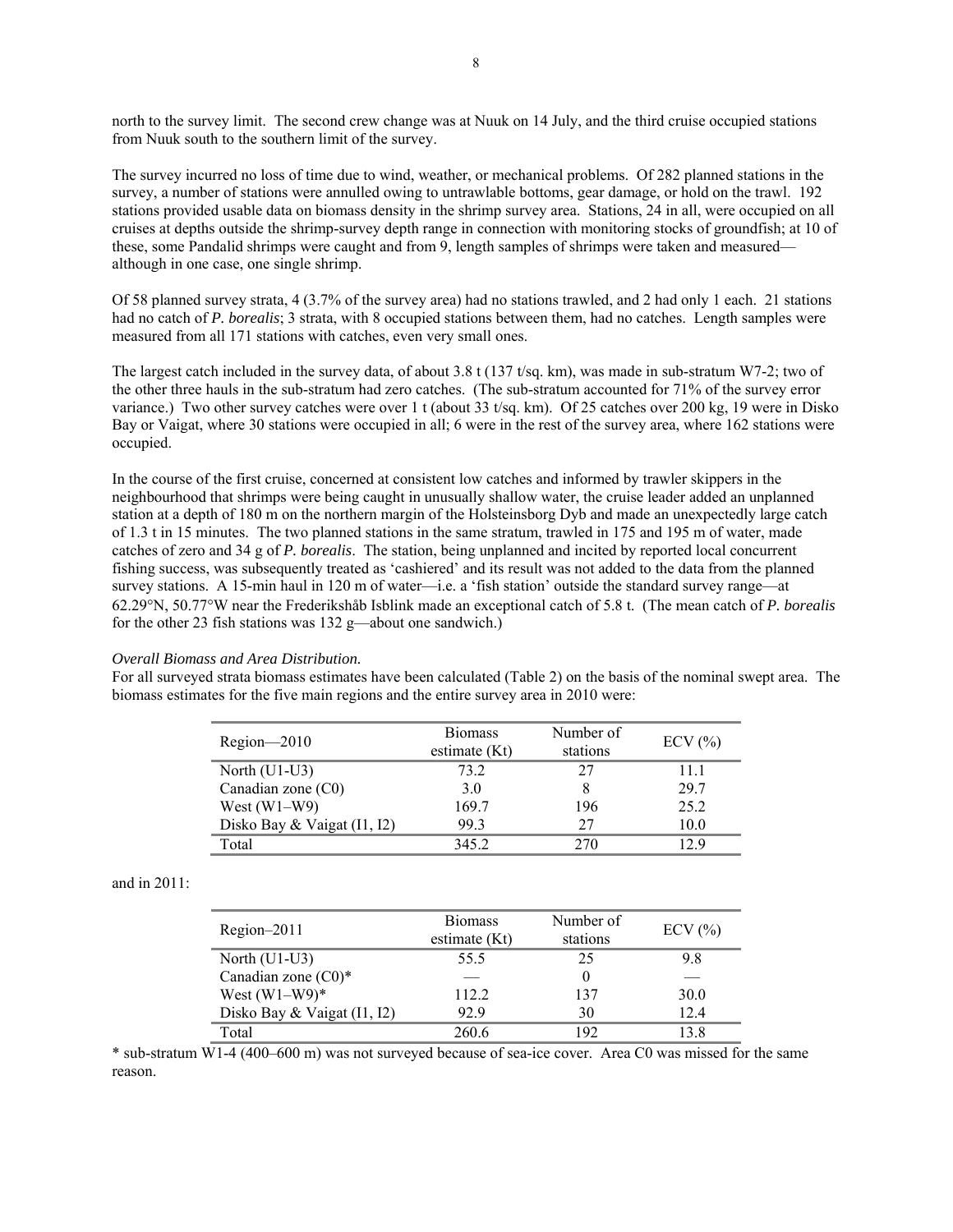The 2010 total survey biomass had been an increase over those of 2008 and 2009, which averaged 280 Kt, and had been close to the 2007 result. In 2011 all the surveyed regions showed decreases in survey biomass compared with the 2010 results, of about 24% in the North and about 34% in the West, but only about 6% in Disko Bay and Vaigat. The Canadian area was not surveyed, but usually contributes only a few percent of the survey biomass. In the West area, strata W3 and W4 appeared to have suffered catastrophic decreases in survey biomass to about 9% of the 2010 level, or 11% of their 1988–2010 mean. Owing to a single large catch, the next area to the south, W5–W7, recorded its biggest survey biomass since 2006, but this was still only 67% of the 1988–2010 mean. Disko Bay and Vaigat together remained above their 1991–2010 mean by about 38%.

There were almost no significant catches on the outer slope of the continental shelf from the Holsteinsborg Dyb south to the southern limit of the survey. What catches there were in this area were in the inshore ends of the gullies between the banks; some small catches were also made in Julianehåb Bugt. The two survey strata west of Disko Bay, W1 and W2, also had some fair densities; however, stratum W2 appears to divide into a northern part, north of about 68°34.5'N, in which densities averaged about 3½ t/sq.km, and a southern tail in which they were low average about 200 Kg/sq.km—like those in W3 and W4. *Prima facie,* the areas where catches have decreased most since 2010—W3, W4, and the outer slope of the West Greenland shelf—correspond to areas where there were significant catches of cod in the 2011 survey.



*Pandalus borealis* in West Greenland: Density vs latitude in stratum W2, 2011, with 5-point moving average.

As is usual, Disko Bay and Vaigat had far higher survey densities than other areas, over three times as high as the next highest, strata W1 and W2 combined. Most of the hauls in Disko Bay and Vaigat showed densities over  $3$  t/sq.km.

Further north, the northern area comprising strata U1–U3 also showed a decrease in estimated biomass from 2010, although the inshore stratum, U3, mostly had good densities.

The spread index, of how widely the survey thinks the stock biomass is distributed (Kingsley 2008), showed a further slight decrease in 2011 to its second-lowest value since the survey coverage was stabilised in 1994, while the north index remained close to its maximum value (Fig. 4).

#### *Depth distribution of the shrimp biomass.*

During the early and mid-1990s the depth distribution of the survey biomass was stable, with a significant contribution from the 400–600 m stratum, but most of the biomass found in 300–400 m of water (Fig. 5). From 1990 to 1998 the average distribution was 1.9% in 150–200 m of water, 25.2% in 200–300m, 55.9% in 300–400 m, and 17.1% deeper than 400 m, and the survey biomass depth index was stable near 350 m. In the late 1990s this situation started to change. The contributions of the two deepest strata, in water 300–600 m deep, decreased and that of the 200–300 m stratum increased greatly. It was at this time, in the late 1990s, that the stock biomass started the sustained increase that peaked in 2003. Somewhat later, starting in the early 2000s, the shallowest stratum, which is only 50 m from its shallowest to deepest, also started to contribute a little more to the biomass than it had done. In 2001–2011 the survey biomass depth index has ranged between about 265 and 300 m, with an average near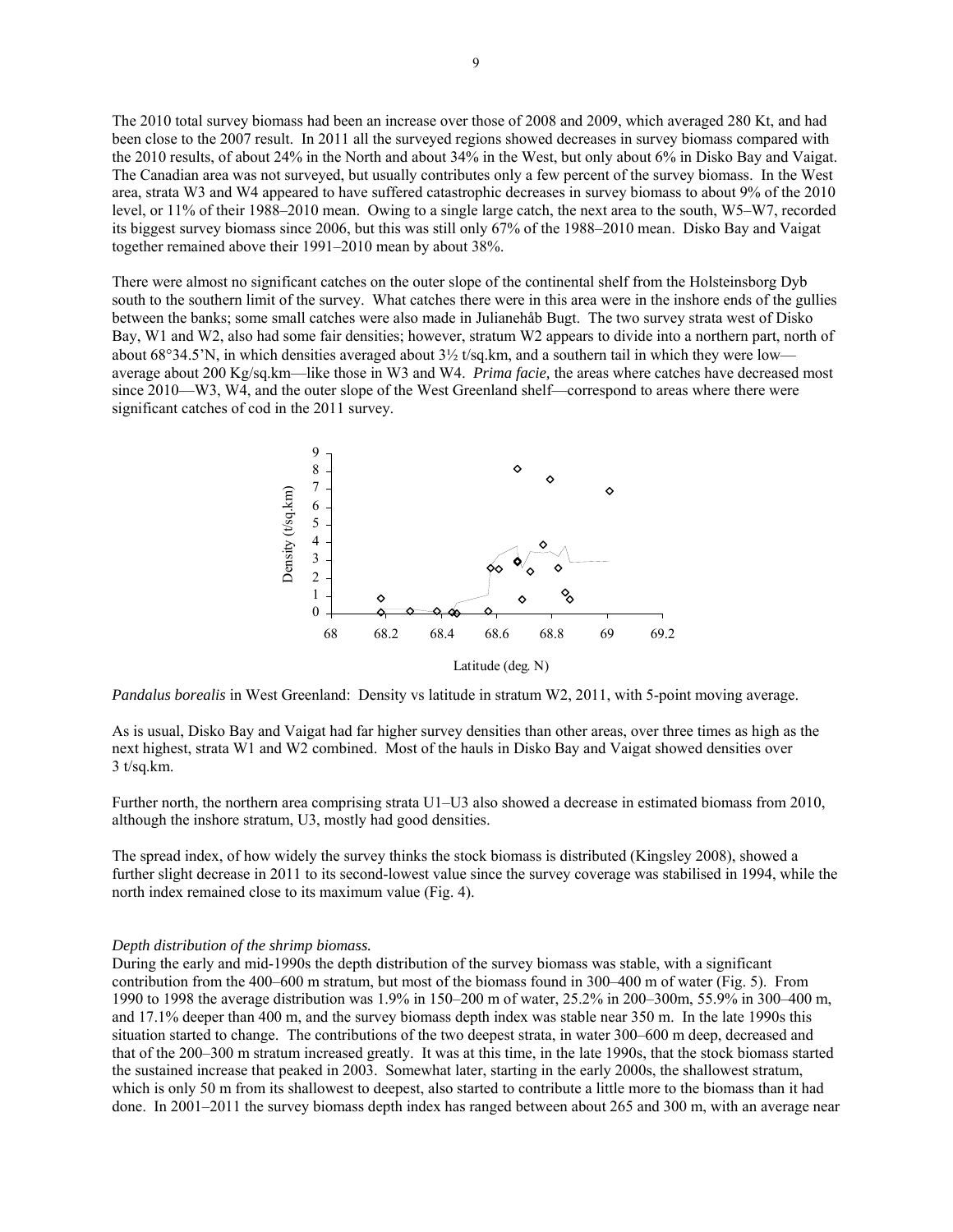285 m. In the 2011 survey 17.8% of the biomass was estimated to be in 150–200 m of water, 54.4% in 200–300 m, 23.2% in 300–400 m and 4.6% deeper than 400 m.

The 200–300 m stratum started showing biomass increases as early as the mid-1990s, and at that time the deepest stratum also started its decline—hence the start of the change in the mean-depth index. The 150–200 and 300– 400 m strata increased later, and less. After 2004, the biomass has declined in all strata, but proportionally by more in the deepest two strata.

Compared with this shift in the depth distribution of the survey biomass, a shift in the depth distribution of the commercial catches appears to have started earlier. In 1991–1994 the median catch depth was 347 m but in 1995– 98 it had already decreased by about 30 m, and by 2003–2006 it was 100 m less at 247 m (Kingsley 2011). This change has stayed in place in the case of the inshore fleet, which in 2007–2010 was still taking its median catch at 255 m, but the offshore catches show slight signs of moving back to deeper water with a median catch depth of 277 m in 2007–2010. The fraction of catches taken in water shallower than the lower limit of the survey, i.e. 150 m, is however still only a few percent, so this is probably not the reason for the recent decrease in survey biomass; besides, the great increase in survey biomass between about 1997 and 2003 coincided with the first years of this shift of the biomass, and the fishery, into shallower water.

## *Bottom temperature and biomass*

The overall mean bottom temperature in the shrimp survey area was fairly stable near 0.9 C in the early 1990s. Between the mid- and the late 1990s it abruptly increased and since the late 1990s it has been stable in the neighbourhood of 1.6 C. The increase has affected all depth strata and all areas. The depth distribution of the shrimp survey biomass appears to have shifted after, and not concurrently with, the temperature shift (Fig. 6). The latitude distribution of the stock has also shifted, but also *after* the temperature shift: it is *since* the late 1990s that the survey 'North index' has continually increased, and the mean catch latitude in the fishery also reached its decided minimum, at 64°41'N, in 1998, i.e. at the end of the 1990s.

In summary: bottom temperature increased suddenly in the mid- to late 90s, and after that the survey biomass moved north and into shallower water, and the fishery catches also moved north; but fishery catches started moving into shallower water when the temperature started to increase. On the West Greenland shrimp grounds, the warmest water tends to be deeper (e.g. Ribergaard 2011) and colder water nearer the surface, so a general warming could have brought shallower water within the temperature tolerance of *P. borealis.*

#### **Demography and recruitment**

#### *Length-weight relationships*

In 2011, 2575 shrimps were individually weighed and measured. 6 measurements were rejected as outliers, leaving 2569 measurement pairs collected at 39 stations (32.3 effective stations). A single weight-length relationship was fitted to all sex classes. The same relationship was retrospectively fitted to data from 2005–2010 to provide a consistent basis for estimating numbers of pre-recruits for those years; we have compared estimated weight at length from the weight-length relationships used in different years.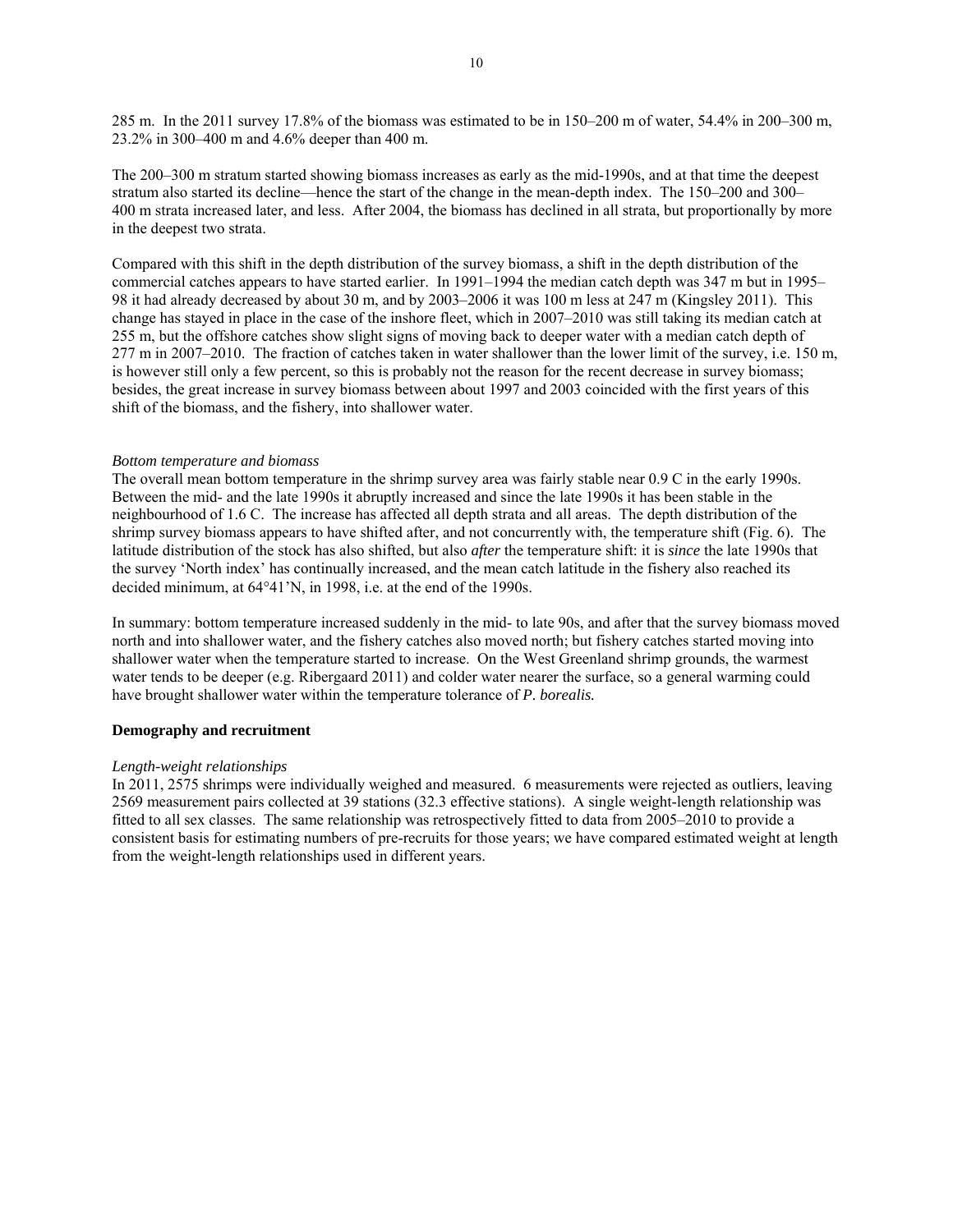| Year            | $w_0$ (mg) | coefficient a<br>(mg) | $l_0$ (mm)       | exponent $(z)$ | sample   | scatter c.v. $(\% )$ |
|-----------------|------------|-----------------------|------------------|----------------|----------|----------------------|
| $1988 - 2000^1$ | $\theta$   | 0.669                 | 0                | 2.9600         |          |                      |
| $2001 - 02^2$   | $\theta$   | 0.483                 | $\boldsymbol{0}$ | 3.0576         | $1225^2$ |                      |
| $2003^3$        | $\theta$   | 0.752                 | 0                | 2.9177         |          |                      |
| $2004^3$        | $\theta$   | 0.765                 | $\boldsymbol{0}$ | 2.9092         |          |                      |
| 2005            | 31.0       | 1.726                 | 1.91             | 2.7188         | 1616     | 6.79                 |
| 2006            | 57.7       | 1.426                 | 1.591            | 2.7612         | 1907     | 7.89                 |
| 2007            | 770.0      | 1.789                 | $4.5^{4}$        | 2.7822         | 487      | 6.42                 |
| 2008            | $-32.9$    | 1.416                 | 0.797            | 2.7501         | 2147     | 6.67                 |
| $2007 - 08$     | $-121.0$   | 0.403                 | $-1.660$         | 3.0527         | 2634     | 6.88                 |
| 2009            | 18.2       | 2.774                 | 2.190            | 2.5890         | 1768     | 6.86                 |
| 2010            | 153.3      | 8.155                 | $4.5^{4}$        | 2.3204         | 1096     | 6.66                 |
| 2011            | 129.9      | 9.753                 | $4.5^{4}$        | 2.2505         | 2569     | 6.64                 |

Table: *Pandalus borealis* in West Greenland: parameters of a relationship  $w(l) = w_0 + a \cdot (l - l_0)^z$  fitted to weightlength data for individual shrimps.

<sup>1</sup> Carlsson and Kanneworff, 2000. <sup>2</sup> Wieland 2002a. <sup>3</sup> Ziemer and Siegstad 2010. <sup>4</sup>  $l_0$  is limited to 4.5 mm.

The scatter about the fitted weight-length relationship is strikingly consistent from year to year, except that the 2007 data, when the sample was relatively small, has a slightly smaller scatter, and 2006 a scatter markedly greater, than the other years. We have not looked into this and do not know why it is so.

Table: *Pandalus borealis* in West Greenland: weights at length predicted from fitted weight-length relationships.

| Year          |      | Weight $(g)$ at length $(mm)$ : |      |      |
|---------------|------|---------------------------------|------|------|
|               | 10   | 15                              | 20   | 25   |
| 1988–2000     | 0.61 | 2.03                            | 4.75 | 9.19 |
| $2001 - 2002$ | 0.55 | 1.91                            | 4.59 | 9.08 |
| 2003          | 0.62 | 2.03                            | 4.70 | 9.02 |
| 2004          | 0.62 | 2.02                            | 4.66 | 8.92 |
| 2005          | 0.54 | 1.91                            | 4.56 | 8.82 |
| 2006          | 0.57 | 1.91                            | 4.50 | 8.67 |
| 2007          | 0.98 | 2.01                            | 4.44 | 8.75 |
| 2008          | 0.60 | 2.06                            | 4.76 | 9.02 |
| 2007–2008     | 0.61 | 2.04                            | 4.70 | 8.96 |
| 2009          | 0.59 | 2.06                            | 4.82 | 9.12 |
| 2010          | 0.58 | 2.06                            | 4.87 | 9.17 |
| 2011          | 0.58 | 2.07                            | 4.79 | 8.86 |

Wieland (2002a) observed that shrimps were lighter at length in 2001–2002 than Carlsson and Kanneworff (2000) had reported for 1988–2000 and inferred a drop in condition associated with an increase in stock biomass. The longer series, above, of tabulated weights at 15, 20 and 25 mm have correlations of  $-0.41$  to  $-0.49$  with survey biomass (averaged over years for the first two lines of the Table). The most recent years—2008–2011—seem to have heavier shrimps in the intermediate lengths, 15 and 20 mm. This might be connected with a shift in the timing of the West Greenland survey, which since 2008 has been about a fortnight earlier than in 2007 and before.

The mean weight of both sexes has decreased steadily over the 24-year history of the survey (Fig. 8), by, on average,  $92^{**}$  mg/yr for females and  $32^{*}$  mg/yr for males. We do not know the reason for this. It might be because shrimps are changing sex progressively smaller. This would affect the mean size of both sexes. There is serial correlation in the residuals about the trend lines, 0.48<sup>\*</sup> for males and 0.77<sup>\*\*</sup> for females, implying that there is some underlying mechanism.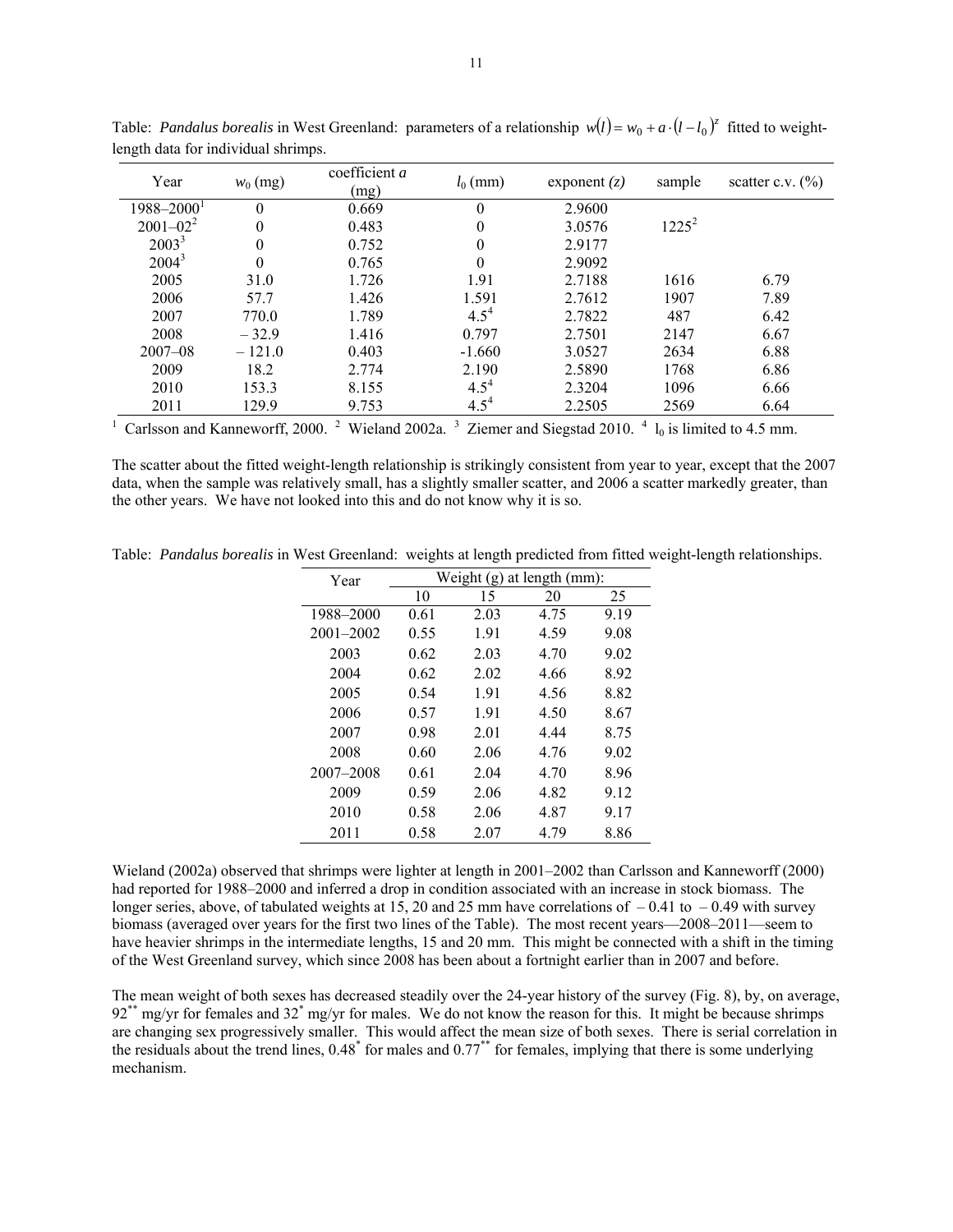## *Recruitment and mean length at age 2*

Length frequencies of juveniles and males by survey area with the fitted Gaussian components from the modal analysis are shown in Figs. 9 a–e for 2007–2011. A first component with mean carapace lengths between 7 and 8 mm can be seen in some sets of data, e.g. region W1–W4 in 2008 (Fig. 9b). It is believed that this size group consists of individuals that had hatched in the spring of the year before and settled at the bottom in that year. Catches of this first component are small owing to mesh size selection, and even the second component is not fully retained in the codend of the survey gear (Wieland, 2002b). Regional differences in mean length of the second component ('age 2') are obvious (Table 9a and 9b); year-to-year changes have been related to shifts in bottom temperature and changes in stock density (Wieland, 2005). For the most recent five years, however, fairly uniform estimates of the mean size at age 2 have been obtained (Table 10).

From 1993 to 1995, estimates of numbers at age 2 were low, in particular for the inshore area (Table 10), and included the lowest value in the series,  $2.3 \times 10^9$ . This period was followed by exceptionally high values in the offshore area in 1996 but numbers dropped again in 1997. After 1997 age-2 numbers increased steadily to a record high in 2001, followed by a steady decline to  $3.4 \times 10^9$  in 2005. The low value of 1995 was observed again in 2007. Thereafter age-2 numbers increased, but the estimate for 2011 of  $3.6 \times 10^{9}$  is again considerably below the series average of  $6.5 \times 10^{9}$  (Fig. 11).

In 1997–2002 Disko Bay and Vaigat (inshore regions I1 and I2), which comprise only about 7% of the total survey area, contributed between 28 and 45% of the total number at age 2. In more recent years, this area has contributed more than 40% of the total in all years except 2003 and 2008, and in 2011 its contribution is about 71 %. Age-2 numbers have always been low in the southernmost region W7–W9, and in most years since 2004 have also become negligible in W5 and W6. Almost no age-2s were found in region C0 in 2007–2010 (Tab. 10).

The indices of numbers at age 2 showed significant correlations with the fishable biomass (all shrimps  $\geq$  17 mm CL) two, three and four years later (Fig. 12). Time lags of two to four years in the correlation between number at age 2 and fishable biomass are reasonable considering that the fishable stock comprises mostly shrimps 4 to 6 years old. The low values observed in recent years presage a decrease in the fishable biomass in the near future to a level close to the average recorded in the late 1990s. However, the large confidence and prediction intervals of the linear regression indicate that these estimates are associated with high uncertainty.

#### *Numbers, spawning stock biomass and fishable biomass*

Given that the survey biomass is down to a lower level than any seen since the late 1990s, it is expected that numbers and weights of all stock components are also lower. Spawning stock biomass—i.e. of females—is however in 2011 at 43% an unusually high proportion of the total biomass (Table 7), and female numbers at 26% are also an unusually high proportion of total numbers (Table 6).

Compared with the length distributions of the 6 foregoing years, 2005–2010, there is a greater proportion of the very smallest shrimps caught by the survey, those below about 15 mm CPL, and also a greater proportion of the largest females above 23 mm CPL (Fig. 7), which compose over 25% of the stock by number; the length distribution is relatively deficient in the intermediate lengths. In spite of this, the fishable biomass is estimated at 91.7% of the survey total biomass, a proportion which is close to average; this is probably because of the unusually high proportion of females. The high proportion of large shrimps is expected to make the stock in its present state sensitive to fishing pressure, as the fishery prefers, in general, to catch the largest shrimps; while a deficiency in intermediate sizes bodes ill for short-term recruitment to the fishable stock.

#### *Bottom temperature*

Bottom temperatures this year was around average (Fig. 12). The temperature in the southernmost areas (W5–W9) stayed at the relatively high average; in W1–W3 it is slightly higher again this year. In I1–I2 and in U1–U3 it was about the same as last year. At depths between 150 and 200 m the area-weighted average bottom temperature has risen continuously since 2007. In summary, the overall temperature was similar to the long-term average areaweighted temperature for West Greenland.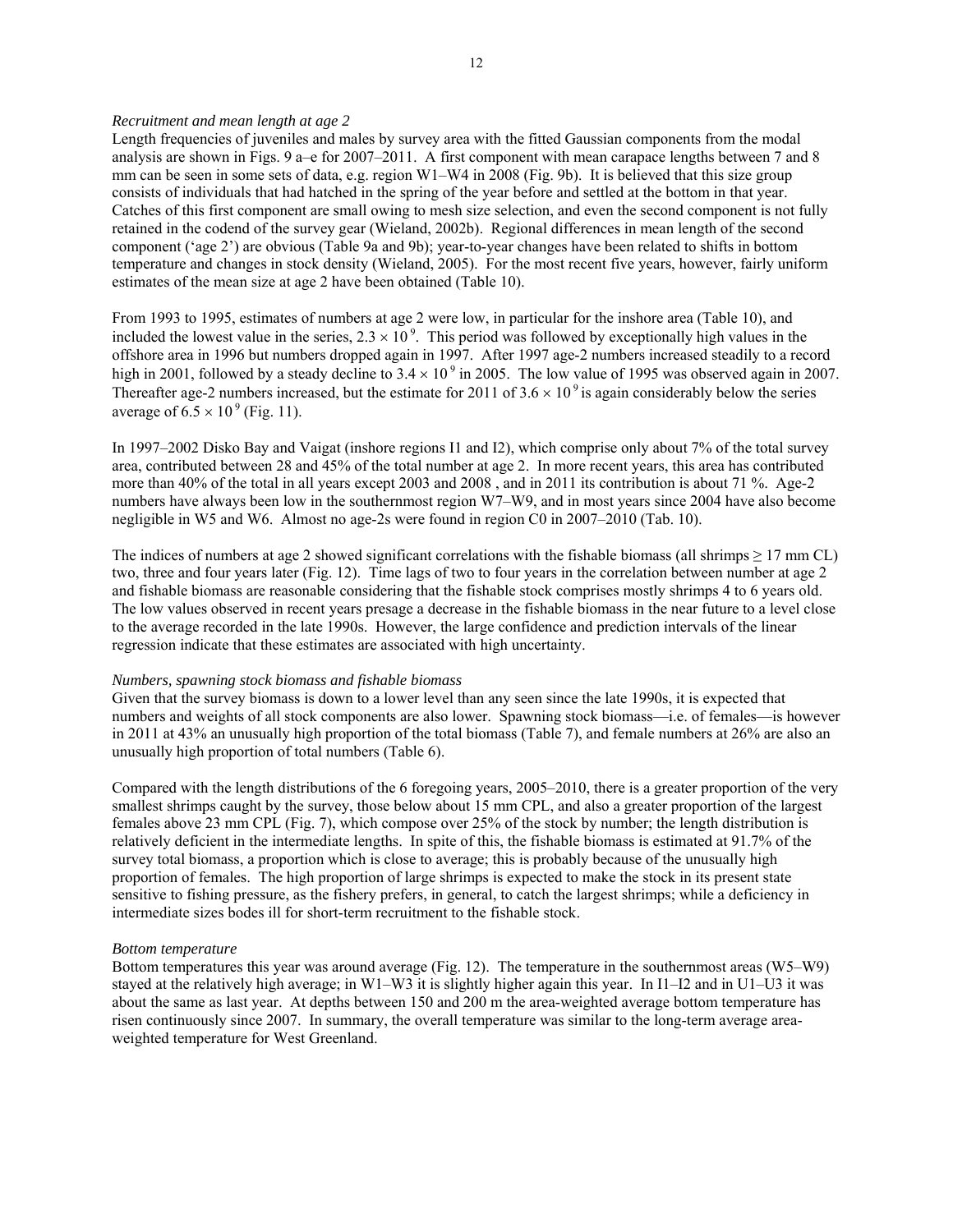## **Conclusions**

## *Stock size*

The stock has not maintained the higher biomass reached in 2010, but has returned to slightly below the levels of 2008–09. It does not appear to be continuing the steep decline of 2004–08. In 2011 fishable biomass (FB) decreased to about 16% below the series mean, the lowest level since 1997 and 44 % of the record high 2003 level. In Disko Bay and Vaigat the FB stayed well above the mean and was the fifth highest in the series.

## *Stock distribution*

The area over which the stock is distributed has decreased a little more since 2010, and it remains concentrated in few survey strata in the centre of its range. Densities are still high in Disko Bay and Vaigat, but have decreased in the two strata to the west of Disko Bay, falling almost to nothing in the part of stratum W2 lying south of about 68°35'N as well as in strata W3 and W4 north, south, and west of Store Hellefiskebanke. Further south, densities are practically zero on the continental slope west of the banks all the way from Store Hellefiskebanke to Kap Farvel, although there are some patches of higher density in the inshore ends of the gullies between the banks.

The latitude index of the survey has not changed, because the decreases in density in the W strata have been balanced by a 25% decrease in survey biomass in area U lying north of 60°30'N.

Since the late 1990s the stock appears to be found in shallower water than before. Some large catches were made in shallow water in 2011, and the shallowest depth stratum, between 150 and 200 m, yielded its second highest proportion ever of the survey biomass. However, it is not clear that this is a continuing trend: a depth index for the survey biomass has been fairly stationary since 2001.

#### *Stock structure*

By numbers and biomass both, the stock in 2011 is heavily weighted toward the largest, female, shrimps, which compose an unprecedentedly high proportion of the total. The stock structure seems deficient in the middle length classes, so that overall the fishable biomass, as a proportion of the total, is close to average. Relative to numbers in other length classes, the smallest shrimps are abundant—shrimps up to 15 mm CPL compose nearly 20% of the males and 14% of the total—but the estimated numbers at age 2 are well below even the modest average of the foregoing 3 years.

#### **References**

- ALLEN, J.A. 1959. On the biology of *Pandalus borealis* Krøyer, with reference to a population off the Northumberland coast*. J. Mar. Biol. Assoc. U.K*., **38**: 189–220.
- AITCHISON, J. 1955. On the distribution of a positive random variable having a discrete probability mass at the origin. *J. Am. Stat. Assoc.* 50: 901–908
- CARLSSON, D.M., and P. KANNEWORFF. 2000. Stratified-random trawl survey for shrimp (*Pandalus borealis*) in NAFO Sub area 0+1, in 2000. *NAFO SCR Doc*. 00/78, Ser. No. N4335.
- CARLSSON, D., O. FOLMER, P. KANNEWORFF, M.C.S. KINGSLEY, and M. PENNINGTON. 2000. Improving the West Greenland trawl survey for shrimp (*Pandalus borealis*). *J. North. Atl. Fish. Sci*., **27**: 151–160.
- de la MARE, W. 1994. Estimating krill recruitment and its variability. *CCAMLR Science*: 1:55–69.
- KINGSLEY, M.C.S. 2001a. Effects in 2001 of recent modifications to the design of the West Greenland shrimp survey. *NAFO SCR Doc.* 01/176, Ser. No. N4565.
- KINGSLEY, M.C.S. 2001b. Studies in 2001 on the end effect of the Skjervøy 3000 trawl in the West Greenland shrimp survey. *NAFO SCR Doc.* 01/177, Ser. No. N4566.
- KINGSLEY, M.C.S. 2008. Indices of distribution and location of shrimp biomass for the West Greenland research trawl survey. *NAFO SCR Doc*. 08/78, Ser. No. N5610.
- KINGSLEY, M.C.S. 2011. The fishery for Northern shrimp (*Pandalus borealis*) off West Greenland, 1970–2011. *NAFO SCR Doc.* 11/052, Ser. No. N5977. 43 pp.
- KINGSLEY, M.C.S., P. KANNEWORFF and D.M. CARLSSON. 1999. Modifications to the design of the trawl survey for *Pandalus borealis* in West Greenland waters: effects on bias and precision. *NAFO SCR Doc*. 99/105, Ser. No. N4184.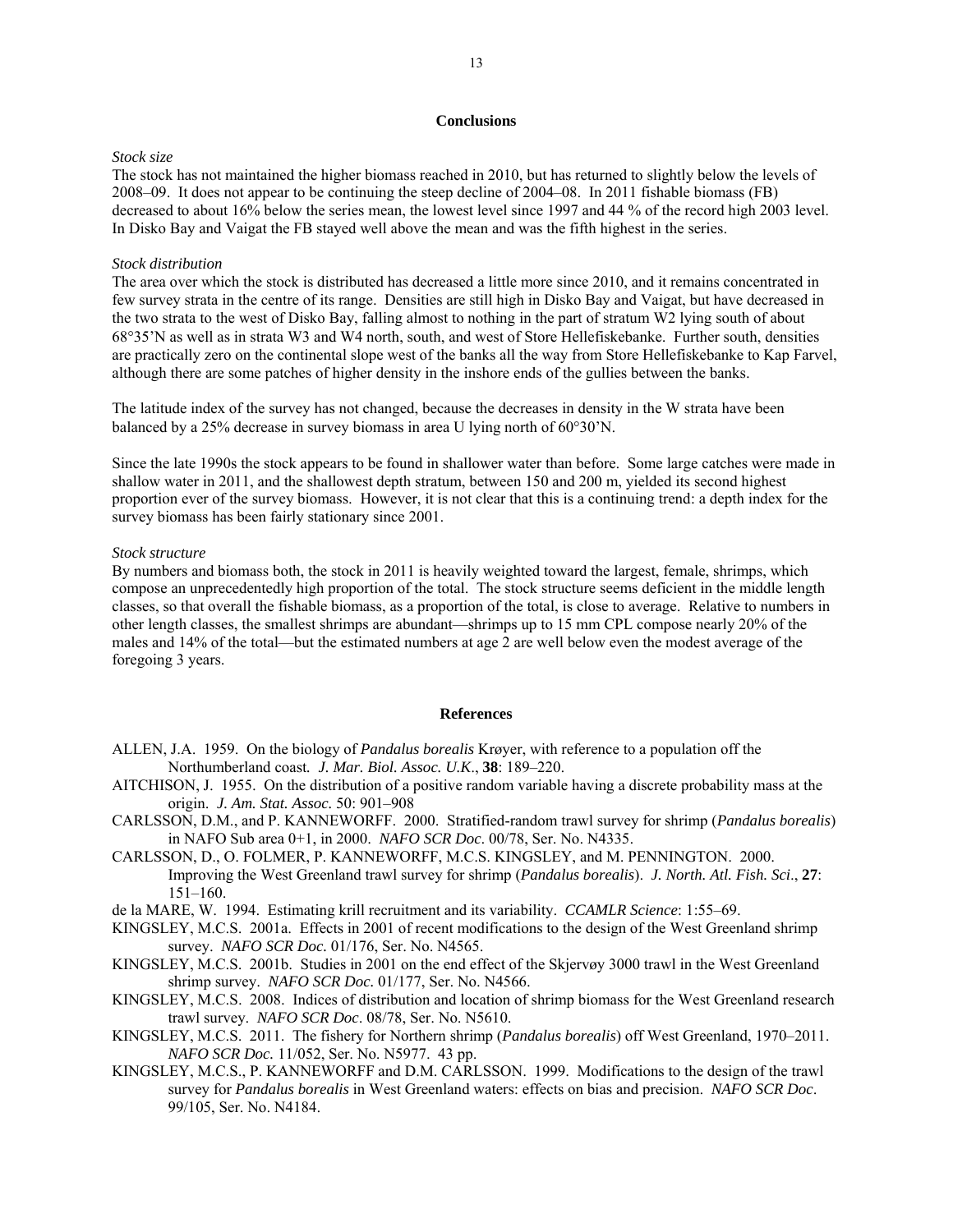- KINGSLEY, M.C.S., D.M. CARLSSON, P. KANNEWORFF and M. PENNINGTON. 2002. Spatial structure of the resource of *Pandalus borealis* and some implications for trawl survey. *Fish. Res*. **58**: 171–183.
- KINGSLEY, M.C.S., P. KANNEWORFF and D.M. CARLSSON. 2004. Buffered random sampling: a sequential inhibited spatial point process applied to sampling in a trawl survey for Northern shrimp *Pandalus borealis* in West Greenland waters. *ICES J. Mar. Sci*., **61**: 12–24.
- MCCRARY, J.A. 1971. Sternal spines as a characteristic for differentiating between females of some Pandalidae. *J. Fish. Res. Board Can.*, **28**: 98–100.
- MACDONALD, P.D.M. and T.J. PITCHER. 1979. Age-groups from size-frequency data: A versatile and efficient method of analysing distribution mixtures. *J. Fish. Res. Board Can.,* 36: 987–1001.
- MACDONALD, P.D.M. and P.E.J. GREEN. 1988. User's guide to program MIX: an interactive program for fitting mixtures of distributions. Release 2.3, January 1988. Ichthus Data Systems, Hamilton, Ont. 60 pp.
- PENNINGTON, M. 1983. Efficient estimators of abundance for fish and plankton surveys. *Biometrics* 39: 281– 286.
- RIBERGAARD, M.H. 2011. Oceanographic investigations off West Greenland 2010. *NAFO SCR Doc.* 11/001, Ser. No. N5876
- SIMPSON, E.H. 1949. Measurement of diversity. *Nature* 163:688.
- WIELAND, K. 2002a. A new length-weight relationship for Northern shrimp (*Pandalus borealis*) off West Greenland (NAFO Subareas 0+1). *NAFO SCR Doc*. 02/144, Ser. No. N4773.
- WIELAND, K. 2002b. The use of fine-meshed bags for sampling juvenile Northern shrimp (*Pandalus borealis*) in the West Greenland Bottom Trawl Survey. *NAFO SCR Doc*. 02/145, Ser. No. N4774.
- WIELAND, K. 2004. Abundance, mean size at age and growth of Northern shrimp (*Pandalus borealis*) juveniles and males off West Greenland in 1993-2004. *NAFO SCR Doc*. 04/73, Ser. No. N5043.
- WIELAND, K. 2005. Changes in recruitment, growth and stock size of Northern shrimp (*Pandalus borealis*) at West Greenland: temperature and density-dependent effects at released predation pressure. *ICES J. Mar. Sci.* **62**: 1454–1462.
- WIELAND, K. and P. KANNEWORFF. 2004. Revision of depth contours and stratification of the West Greenland bottom trawl survey for Northern shrimp. Greenland Institute of Natural Resources Technical Report No. 56. (http://www.natur.gl/publikationer/tekniske rapporter).
- WIELAND, K. and M. STORR-PAULSEN. 2006. Effect of tow duration on catch rates and mean length of Northern shrimp (*Pandalus borealis*) and Greenland halibut (*Reinhardtius hippoglossoides*) in the West Greenland bottom trawl survey. *Fish. Res.* **78**: 276–285.
- ZIEMER, N. and H. SIEGSTAD. 2009. Results of the Greenland bottom trawl survey for Northern shrimp (*Pandalus borealis*) off West Greenland (NAFO Subarea 1 and Division 0A), 1988–2009. *NAFO SCR Doc.* 09/067, Ser. No. N5728. 42 pp.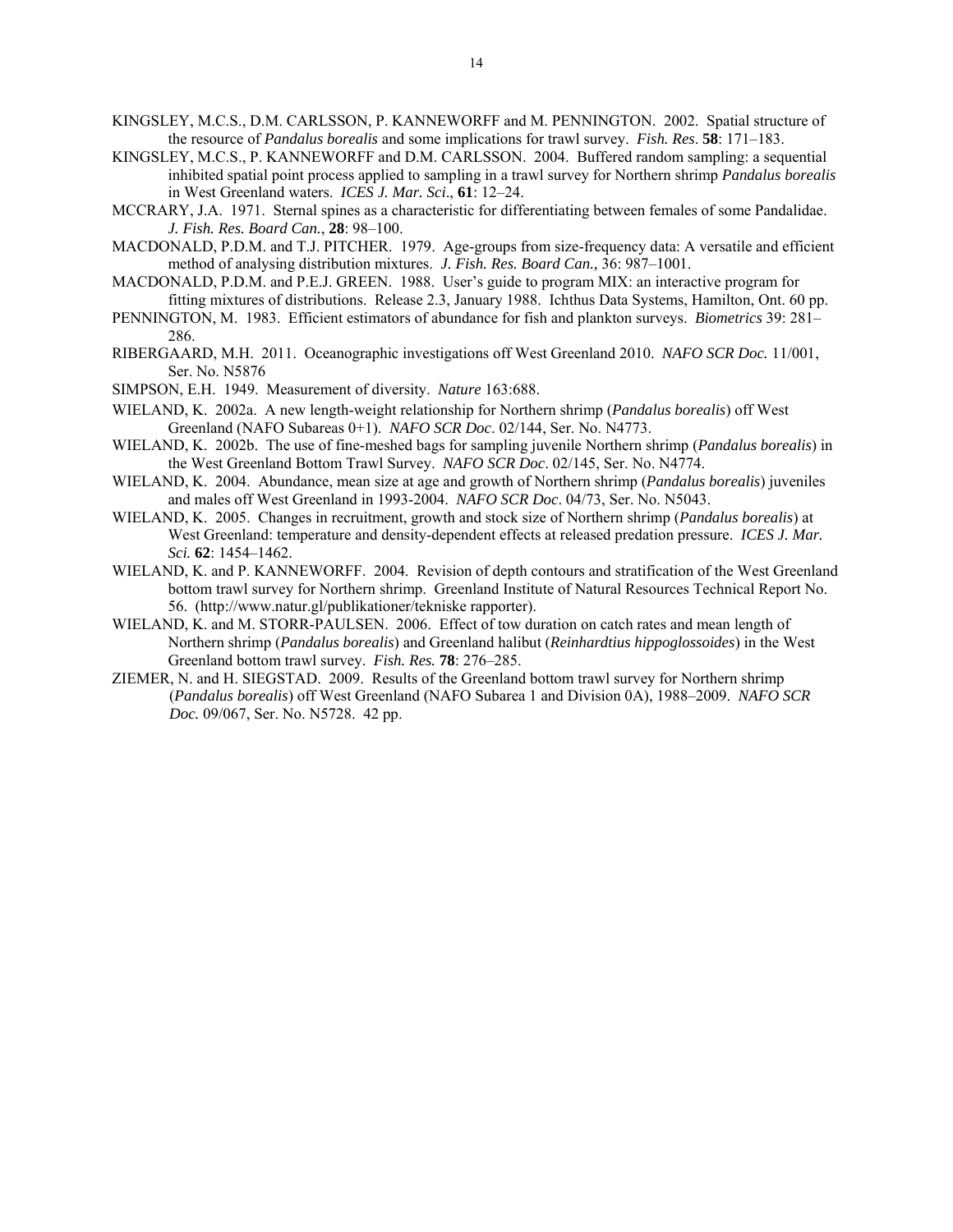|           | Vessel            | Trawl    | <b>Bridle</b> | Wing-         |        |
|-----------|-------------------|----------|---------------|---------------|--------|
|           |                   |          | length $(m)$  | spread $(m)$  |        |
| 1988      | Elias Kleist      | Skjervøy | 59.9          | 23.1          | $\ast$ |
| 1989      | Sisimiut          | cc       | 81.1          | 17.9          | $\ast$ |
| 1990      | Maniitsoq         | cc       | 59.9          | 23.1          | $\ast$ |
| 1991      | Paamiut           | cc       | 75.1          | 28.3          | **     |
| 1992-2003 | cc                | cc       | 60.1          | $20.1 - 25.2$ | $***$  |
| 2004      | cc                | cc       | 54.0          | 25.7          | **     |
| 2005-2011 | $\subset \subset$ | Cosmos   | 54.0          | $27.4 - 28.2$ | **     |

Table 1. Vessels, trawl types and rigging parameters used in the West Greenland bottom trawl survey, 1988–2011.

(\*: from tank experiments (Per Kanneworff, pers.com.), \*\*: average for all valid tows calculated from measures of door spread and approximate geometry of the trawl).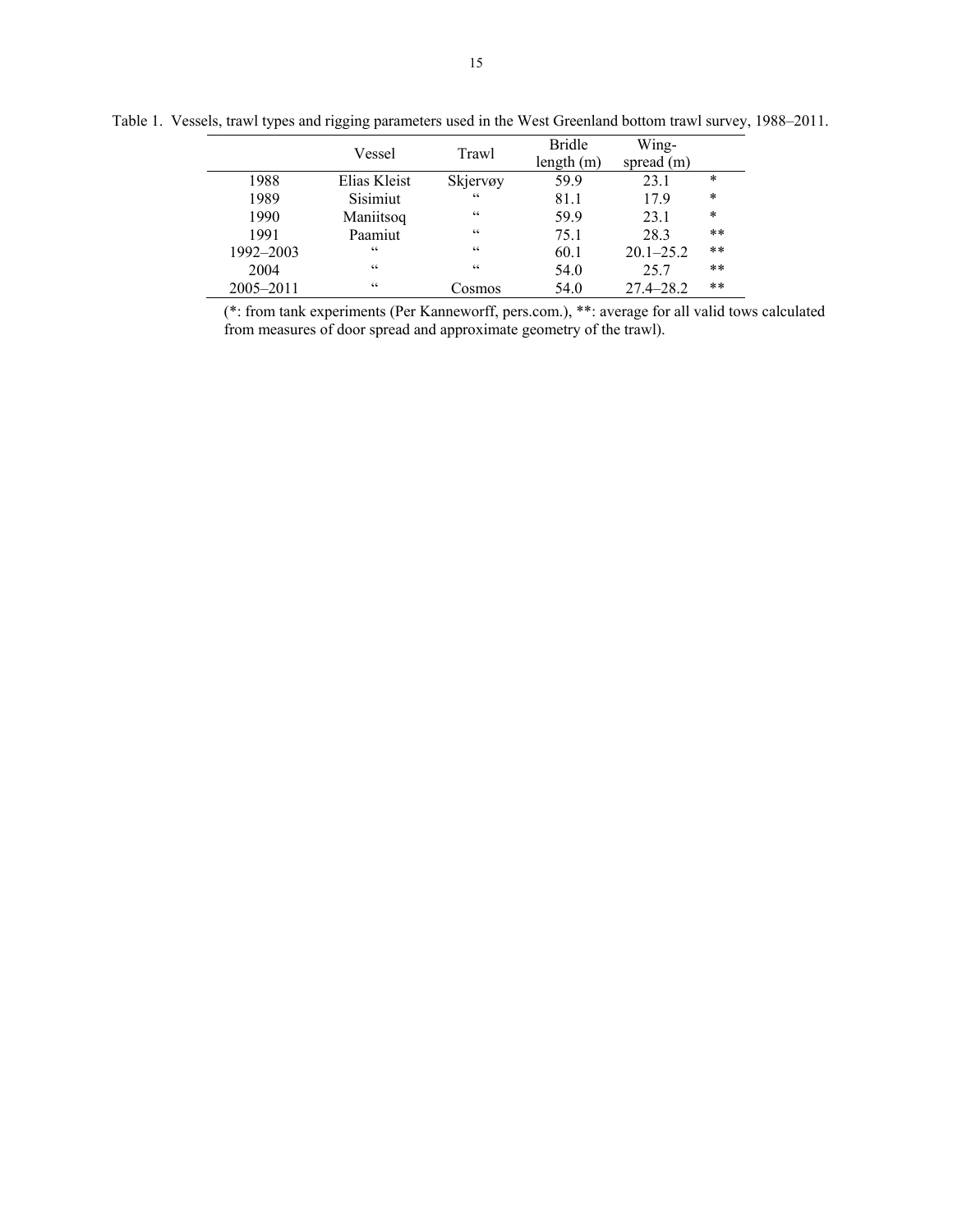| Stratum          | Area<br>(km <sup>2</sup> ) | Stations                     | Biomass density<br>(t/km <sup>2</sup> ) | Biomass (Kt)   | Biomass error<br>variance | Error coefft of<br>variation $(\%)$ |
|------------------|----------------------------|------------------------------|-----------------------------------------|----------------|---------------------------|-------------------------------------|
| $C0-2$           | 903                        | $\boldsymbol{0}$             |                                         |                |                           |                                     |
| $C0-3$           | 2179                       | $\boldsymbol{0}$             |                                         |                |                           |                                     |
| $C0-4$           | 1154                       | $\boldsymbol{0}$             |                                         |                |                           |                                     |
| Overall C0*      | 4236                       | $\overline{0}$               |                                         |                |                           |                                     |
| $I1-1$           | 407                        | $\overline{c}$               | 29.339                                  | 11.929         | 73.5737                   | 71.9                                |
| $I1-2$           | 1963                       | 6                            | 18.602                                  | 36.517         | 38.6171                   | 17.0                                |
| $I1-3$           | 2441                       | 6                            | 4.468                                   | 10.908         | 4.8806                    | 20.3                                |
| $I1-4$           | 1499                       | 2                            | 1.077                                   | 1.613          | 0.5473                    | 45.9                                |
| $I2-1$           | 419                        | 3                            | 5.550                                   | 2.327          | 0.7009                    | 36.0                                |
| $I2-2$           | 815                        |                              | 21.879                                  |                |                           | 16.2                                |
|                  |                            | 3                            |                                         | 17.831         | 8.3034                    |                                     |
| $I2-3$           | 1085                       | 6                            | 7.155                                   | 7.762          | 4.7029                    | 27.9                                |
| $I2-4$           | 1338                       | 2                            | 2.961                                   | 3.962          | 1.2351                    | 28.0                                |
| Overall I        | 9967                       | 30                           | 9.316                                   | 92.850         | 132.5608                  | 12.4                                |
| $U1-1$           | 2486                       | $\overline{c}$               | 1.278                                   | 3.176          | 0.0638                    | 8.0                                 |
| $U1-2$           | 4633                       | 3                            | 1.329                                   | 6.158          | 0.3695                    | 9.9                                 |
| $U1-3$           | 4785                       | 2                            | 1.012                                   | 4.842          | 2.0145                    | 29.3                                |
| $U1-4$           | 5129                       | $1^{\dagger}$                | 0.002                                   | 0.008          | 0.0001                    | 95.0                                |
| $U2-2$           | 6710                       | $\boldsymbol{2}$             | 1.683                                   | 11.290         | 0.4091                    | 5.7                                 |
| $U2-3$           | 8481                       | 2                            | 0.655                                   | 5.554          | 0.0381                    | 3.5                                 |
| $U$ 2-4          | 7994                       | 4                            | 0.113                                   | 0.905          | 0.6174                    | 86.8                                |
| $U3-1$           | 2012                       | $\overline{c}$               | 2.326                                   | 4.679          | 13.4499                   | 78.4                                |
|                  |                            |                              |                                         |                |                           |                                     |
| $U3-2$           | 3017                       | 3                            | 4.117                                   | 12.421         | 6.0799                    | 19.9                                |
| $U3-3$           | 1675                       | $\overline{c}$               | 2.855                                   | 4.781          | 6.2758                    | 52.4                                |
| $U3-4$           | 2710                       | 2                            | 0.631                                   | 1.711          | 0.0106                    | 6.0                                 |
| Overall U        | 49631                      | 25                           | 1.119                                   | 55.525         | 29.3287                   | 9.8                                 |
| $W1-1$           | 2873                       | $\overline{c}$               | 5.193                                   | 14.917         | 153.4228                  | 83.0                                |
| $W1-2$           | 6099                       | 12                           | 2.845                                   | 17.353         | 5.7424                    | 13.8                                |
| $W1-3$           | 7520                       | 5                            | 2.638                                   | 19.840         | 7.5444                    | 13.8                                |
| $W1 - 4*$        | 816                        | $\boldsymbol{0}$             |                                         |                |                           |                                     |
| $W2-1$           | 1674                       | $\overline{\mathbf{c}}$      | 4.173                                   | 6.984          | 31.5677                   | 80.4                                |
| $W2-2$<br>$W2-3$ | 2612<br>1741               | 11<br>5                      | 2.608<br>1.859                          | 6.810<br>3.236 | 4.7705<br>0.8446          | 32.1<br>28.4                        |
| $W2-4$           | 915                        | $\overline{c}$               | 0.078                                   | 0.072          | 0.0035                    | 82.8                                |
| $W3-1$           | 2122                       | 3                            | 0.143                                   | 0.303          | 0.0101                    | 33.1                                |
| $W3-2$           | 4725                       | $17\,$                       | 0.161                                   | 0.763          | 0.0883                    | 39.0                                |
| $W3-3$           | 2085                       | $\overline{\mathbf{c}}$      | 0.647                                   | 1.349          | 0.9983                    | 74.1                                |
| $W3-4$           | 2994                       | 5                            | 0.922                                   | 2.761          | 1.2403                    | 40.3                                |
| $W4-1$           | 4119                       | $\overline{\mathbf{c}}$      | 0.001                                   | 0.002          | 0.0000                    | 100.0                               |
| $W4-2$<br>W4-3   | 1818<br>821                | 4<br>$\overline{\mathbf{c}}$ | 0.198<br>0.693                          | 0.359<br>0.569 | 0.0284<br>0.2165          | 46.9<br>81.8                        |
| W4-4             | 1961                       | $\overline{\mathbf{c}}$      | 0.018                                   | 0.035          | 0.0006                    | 70.5                                |
| $W5-1$           | 3001                       | $\overline{7}$               | 0.012                                   | 0.035          | 0.0006                    | 68.7                                |
| $W5-2$           | 3648                       | 9                            | 0.118                                   | 0.430          | 0.0791                    | 65.3                                |
| $W5-3$           | 1950                       | $\overline{\mathbf{c}}$      | 0.000                                   | 0.000          | 0.0000                    |                                     |
| $W5-4$           | 3021                       | $\overline{\mathbf{c}}$      | 0.164                                   | 0.496          | 0.2167                    | 93.9                                |
| $W6-1$           | 1206                       | $\overline{c}$               | 0.002                                   | 0.003          | 0.0000                    | 91.7                                |
| $W6-2$<br>$W6-3$ | 2006<br>1585               | 7<br>3                       | 0.729<br>0.871                          | 1.462<br>1.381 | 1.4303<br>0.1416          | 81.8<br>27.3                        |
| W6-4             | 1234                       | 2                            | 0.001                                   | 0.001          | 0.0000                    | 100.0                               |

Table 2. Survey estimates of total biomass 2011.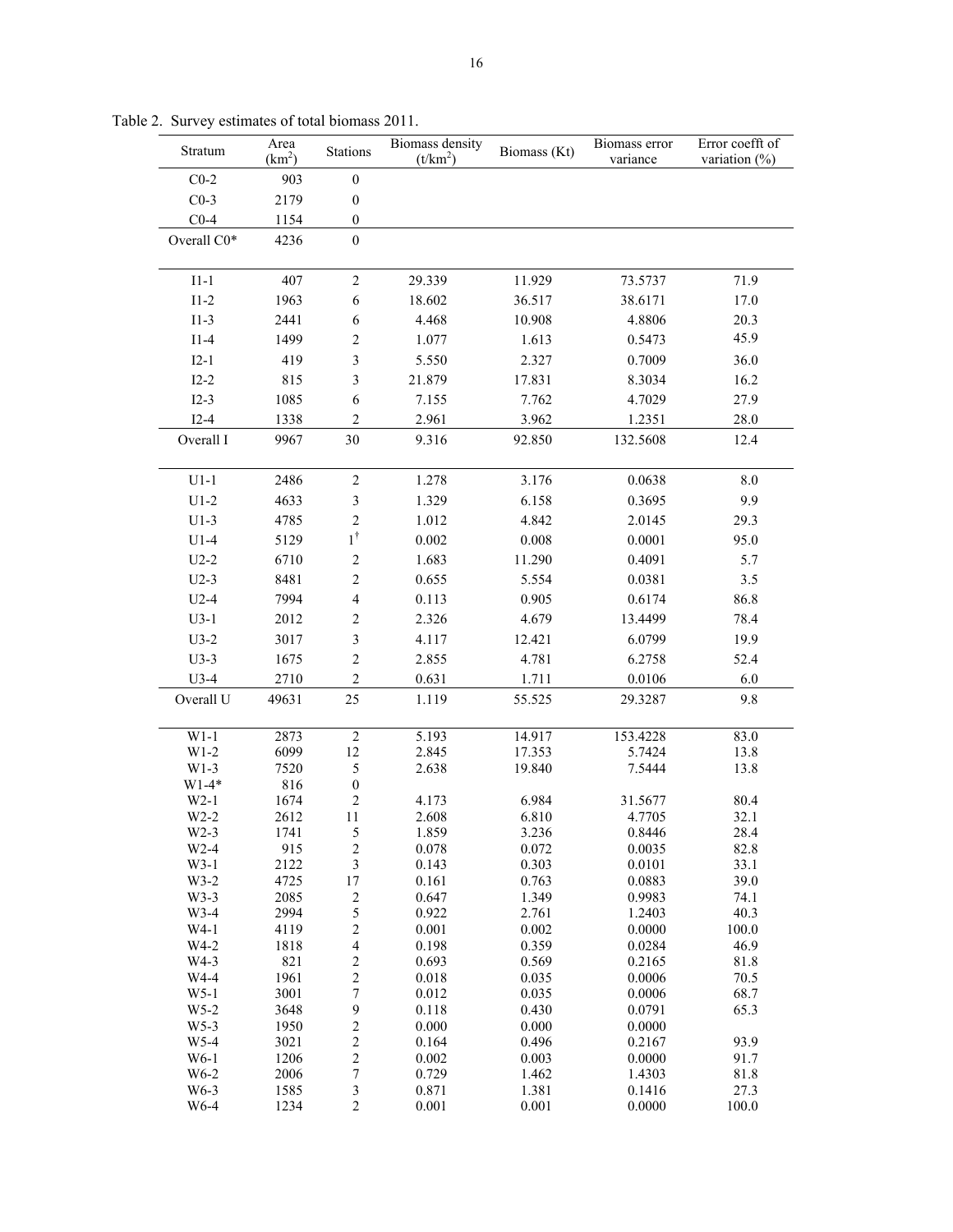| Stratum   | Area<br>(km <sup>2</sup> ) | <b>Stations</b> | Biomass density<br>$(t/km^2)$ | Biomass (Kt) | Biomass error<br>variance | Error coefft of<br>variation $(\% )$ |
|-----------|----------------------------|-----------------|-------------------------------|--------------|---------------------------|--------------------------------------|
| W7-1      | 2442                       | 3               | 0.000                         | 0.000        | 0.0000                    |                                      |
| W7-2      | 891                        | 4               | 34.161                        | 30.451       | 927.2503                  | 100.0                                |
| $W7-3$    | 265                        | $1^{\dagger}$   | 0.000                         | 0.000        | 0.0000                    | 95.0                                 |
| W7-4      | 317                        | 2               | 0.002                         | 0.001        | 0.0000                    | 100.0                                |
| $W8-1$    | 424                        | 2               | 4.860                         | 2.061        | 4.2463                    | 100.0                                |
| W8-2      | 567                        | 2               | 0.001                         | 0.001        | 0.0000                    | 89.1                                 |
| $W8-3$    | 405                        | 2               | 0.286                         | 0.116        | 0.0112                    | 91.5                                 |
| W8-4      | 718                        | $\overline{c}$  | 0.591                         | 0.425        | 0.1279                    | 84.2                                 |
| $W9-1$    | 1711                       | 3               | 0.000                         | 0.000        | 0.0000                    |                                      |
| $W9-2$    | 938                        | 2               | 0.000                         | 0.000        | 0.0000                    | 100.0                                |
| $W9-3$    | 516                        | $\overline{c}$  | 0.001                         | 0.001        | 0.0000                    | 76.0                                 |
| W9-4      | 430                        | 2               | 0.000                         | 0.000        | 0.0000                    | 51.5                                 |
| Overall W | 71353*                     | 137             | $1.573*$                      | 112.215      | 1139.9826                 | 30.1                                 |
| Survey    |                            |                 |                               |              |                           |                                      |
| totals    | 130951*                    | 192             | 1.991*                        | 260.789      | 1302.1093                 | 13.8                                 |

<sup>†</sup> strata with 1 trawled station have been assigned an error coefficient of variation of 95%

\* Area C0, and sub-stratum W1-4 (the westernmost, and deepest, in area W1) were not surveyed in 2011 because there was too much sea ice there; their areas have not been included in survey areas, nor in the calculation of average density.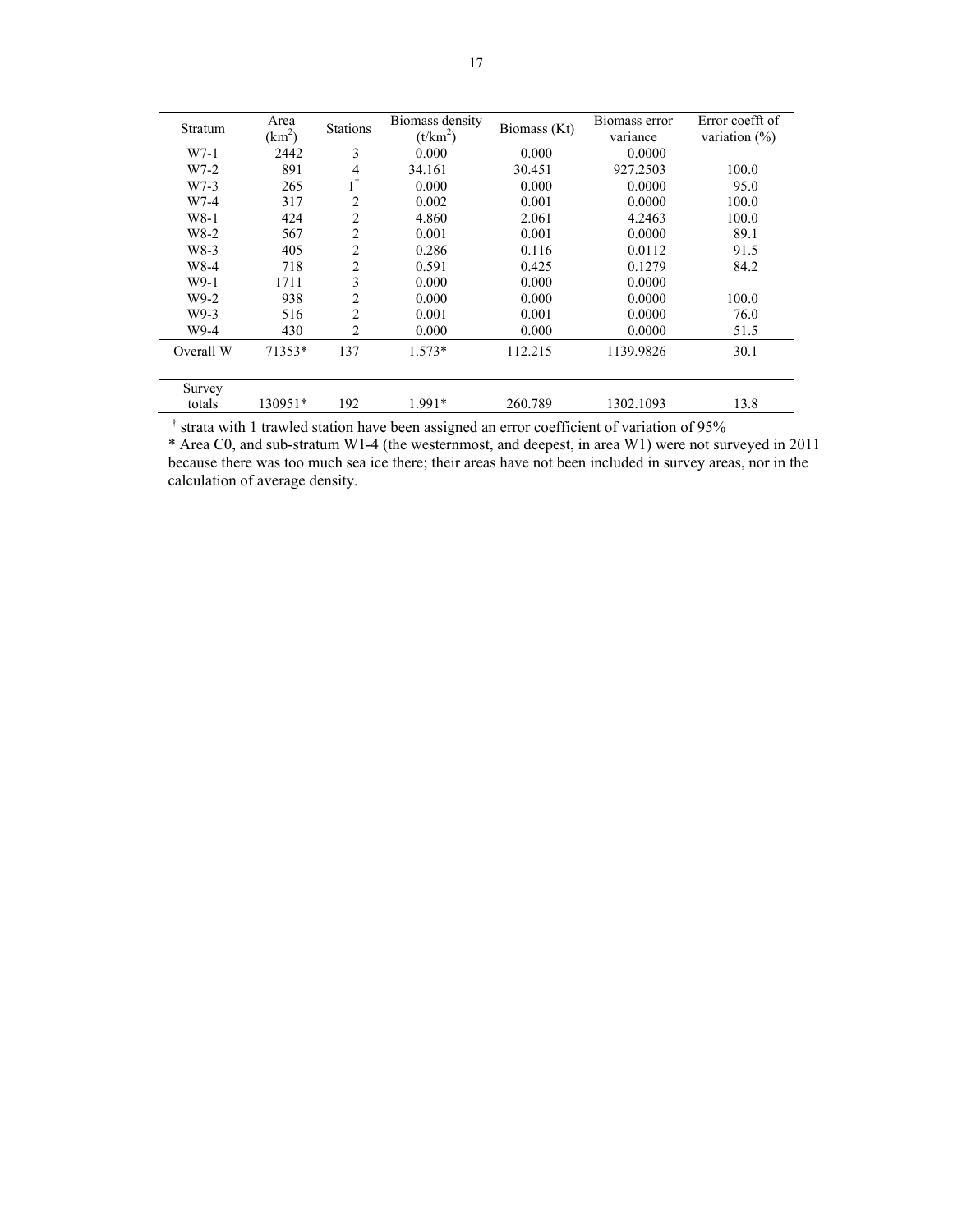| Year | $N1-9/$   | $C1 & 2$ /      | W1 & 2 | W3 & 4 | $W5 - 7^2$ | S1 & 2              | $D1-9/$    | Total | <b>SE</b>  |
|------|-----------|-----------------|--------|--------|------------|---------------------|------------|-------|------------|
|      | $U1 - 31$ | CO <sup>1</sup> |        |        |            | W8 & 9 <sup>1</sup> | $I1 - 21$  |       |            |
| 1988 | 22.6      | 9.5             | 55.1   | 85.5   | 17.7       |                     | $39.2^{3}$ | 229.7 | $24.7^{3}$ |
| 1989 | 11.1      | 3.7             | 50.0   | 82.7   | 39.0       |                     | $39.2^3$   | 225.7 | $32.3^3$   |
| 1990 | 11.0      | 9.1             | 78.6   | 53.9   | 23.5       |                     | $39.2^3$   | 215.3 | $32.6^3$   |
| 1991 | 5.1       | 4.2             | 26.8   | 47.4   | 23.3       |                     | 43.1       | 149.9 | 23.0       |
| 1992 | 18.1      | 22.2            | 46.2   | 30.6   | 45.8       |                     | 41.4       | 204.4 | 32.5       |
| 1993 | 6.9       | 2.9             | 93.8   | 36.7   | 62.2       |                     | 28.3       | 230.8 | 30.9       |
| 1994 | 6.6       | 6.0             | 95.0   | 44.5   | 32.6       | 16.7                | 34.0       | 235.4 | 51.7       |
| 1995 | 6.8       | 3.9             | 39.0   | 52.4   | 48.7       | 1.6                 | 39.1       | 191.4 | 30.6       |
| 1996 | 8.8       | 1.5             | 46.4   | 31.5   | 80.0       | 3.3                 | 44.3       | 215.9 | 40.4       |
| 1997 | 5.7       | 0.2             | 34.7   | 13.1   | 57.9       | 21.8                | 44.3       | 177.7 | 31.1       |
| 1998 | 7.0       | 0.4             | 37.8   | 100.6  | 45.1       | 18.6                | 51.8       | 261.2 | 57.6       |
| 1999 | 17.6      | 10.5            | 50.1   | 23.2   | 50.5       | 56.0                | 52.6       | 260.6 | 42.1       |
| 2000 | 8.4       | 10.7            | 62.1   | 69.8   | 71.0       | 21.8                | 73.0       | 316.9 | 40.3       |
| 2001 | 34.1      | 3.7             | 74.3   | 47.6   | 58.5       | 36.3                | 72.1       | 326.7 | 44.2       |
| 2002 | 17.4      | 5.4             | 114.0  | 62.1   | 94.9       | 40.5                | 85.8       | 420.2 | 60.0       |
| 2003 | 109.3     | 5.9             | 148.6  | 93.3   | 98.0       | 35.0                | 107.7      | 597.8 | 77.0       |
| 2004 | 111.2     | 3.5             | 152.8  | 96.5   | 102.6      | 15.4                | 81.4       | 563.4 | 103.7      |
| 2005 | 100.5     | 9.3             | 159.9  | 87.2   | 53.4       | 1.9                 | 139.6      | 551.9 | 88.4       |
| 2006 | 54.7      | 45.8            | 108.9  | 60.6   | 92.2       | 12.5                | 110.7      | 484.0 | 65.1       |
| 2007 | 61.2      | 1.7             | 128.1  | 64.0   | 21.3       | 1.2                 | 79.1       | 349.5 | 44.3       |
| 2008 | 91.7      | 16.7            | 61.3   | 40.0   | 20.9       | 0.7                 | 50.8       | 282.1 | 28.3       |
| 2009 | 91.7      | 4.3             | 62.9   | 30.1   | 18.4       | 1.0                 | 70.1       | 278.4 | 27.1       |
| 2010 | 73.1      | 3.0             | 89.6   | 65.3   | 13.5       | 0.9                 | 99.3       | 344.7 | 44.6       |
| 2011 | 55.5      | $0.0^{5}$       | 69.2   | 6.1    | 34.3       | 2.6                 | 92.9       | 260.6 | 36.1       |

Table 3. Biomass estimates (Kt) for survey subdivisions and standard errors for the entire survey, 1988–2011. Data for 2005–2010 was re-analysed in 2011.

<sup>1</sup>: In 2003 Area N was re-stratified on depth as Area U with strata U1–U3, and Area S as strata W8 and W9. In 2004 strata C1 and C2 were merged into stratum C0, and Area D was re-stratified on depth as strata I1 and I2.

<sup>2</sup>: Stratum W6 was added to the survey in 1990 and W7 in 1993.<br><sup>3</sup>: Area D (Disko Bay and Vaigat) was added to the survey in 1991. Biomass estimates for 1988–90 were later set to the mean for 1991–1997 and have been included in the survey total for 1988–90; however, this area has not been included in the calculation of overall standard error for 1988–90. 4

<sup>4</sup>: Probably underestimated owing to poor coverage of the northern part of Area N.  $^{5}$ : Area C0 was not surveyed in 2011 owing to sea ice cover.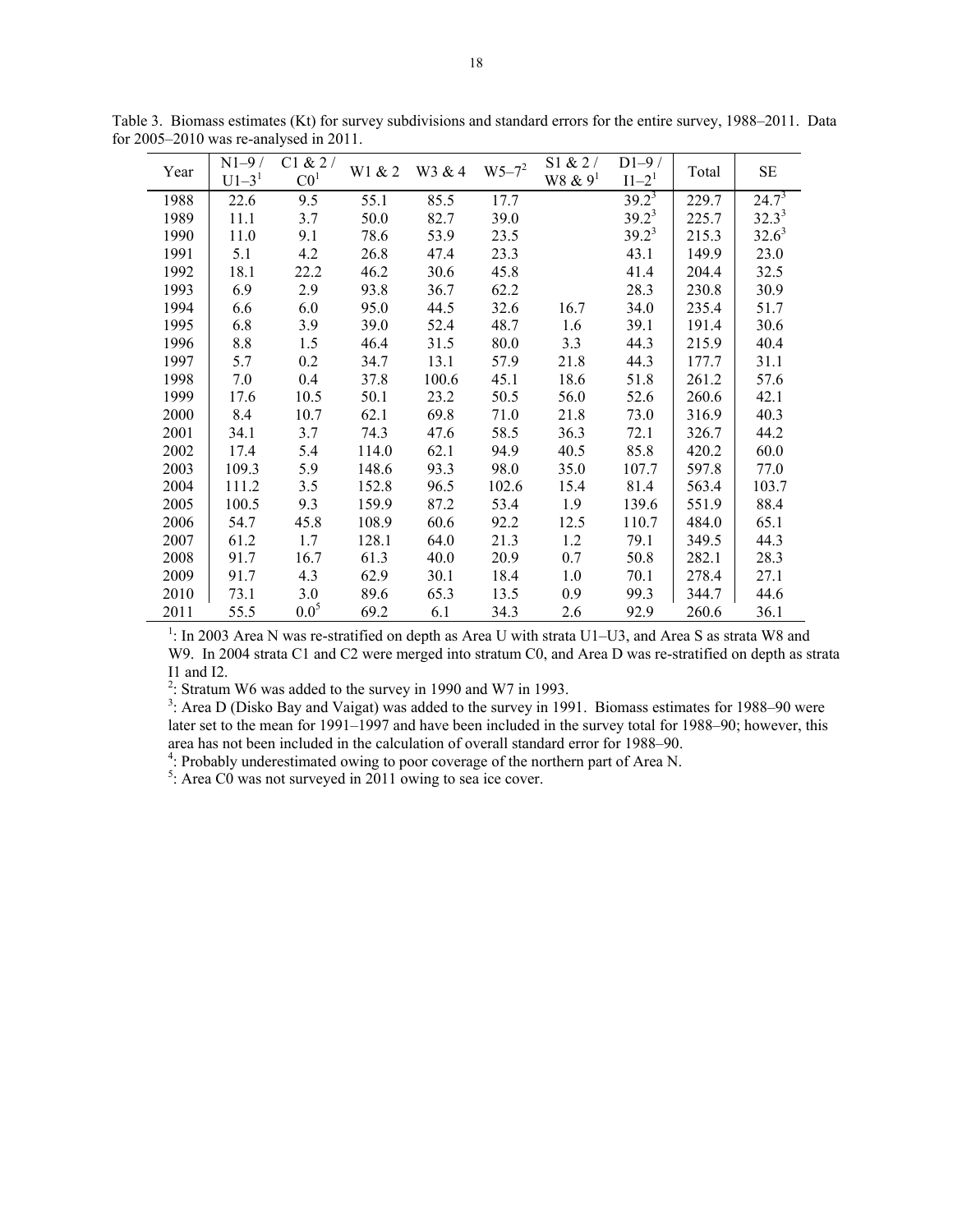|                | $N1-9/$ | $C1-3/$        |        |        |        | S1 & 2  | $D1-9/$        |         | Number of |
|----------------|---------|----------------|--------|--------|--------|---------|----------------|---------|-----------|
| Year           | $U1-3$  | C <sub>0</sub> | W1 & 2 | W3 & 4 | $W5-7$ | /W8 & 9 | Il $& 2$       | Overall | stations  |
| 1988           | 31.4    | 40.0           | 17.9   | 26.4   | 42.5   |         | $\sim$         | 14.41   | 131       |
| 1989           | 22.2    | 42.8           | 23.9   | 33.2   | 35.0   |         |                | 18.60   | 130       |
| 1990           | 43.5    | 39.9           | 22.7   | 39.5   | 42.0   |         | $\blacksquare$ | 18.30   | 109       |
| 1991           | 40.2    | 27.1           | 21.2   | 30.4   | 30.6   |         | 22.9           | 13.37   | 194       |
| 1992           | 16.9    | 68.9           | 15.5   | 17.9   | 42.0   |         | 15.7           | 13.84   | 167       |
| 1993           | 51.6    | 53.3           | 14.6   | 28.0   | 28.5   |         | 19.4           | 11.66   | 157       |
| 1994           | 48.7    | 18.3           | 27.2   | 16.8   | 45.9   | 99.2    | 26.0           | 19.11   | 157       |
| 1995           | 47.1    | 44.7           | 20.0   | 22.6   | 36.3   | 74.0    | 17.7           | 13.93   | 163       |
| 1996           | 52.6    | 91.0           | 23.9   | 19.8   | 36.2   | 95.0    | 10.6           | 16.31   | 148       |
| 1997           | 37.9    | 61.9           | 15.8   | 20.2   | 43.1   | 14.6    | 14.5           | 15.26   | 167       |
| 1998           | 40.4    | 44.0           | 33.2   | 44.5   | 30.6   | 58.8    | 18.4           | 19.19   | 209       |
| 1999           | 51.1    | 80.0           | 13.1   | 14.8   | 27.7   | 52.1    | 14.2           | 14.08   | 227       |
| 2000           | 36.1    | 7.8            | 21.5   | 32.7   | 18.5   | 56.8    | 12.9           | 11.08   | 198       |
| 2001           | 26.5    | 44.5           | 24.9   | 45.0   | 25.6   | 22.8    | 18.6           | 11.77   | 224       |
| 2002           | 56.0    | 45.4           | 16.0   | 28.9   | 36.5   | 55.0    | 18.7           | 12.44   | 216       |
| 2003           | 26.8    | 44.4           | 17.5   | 16.0   | 34.9   | 49.9    | 17.5           | 11.21   | 172       |
| 2004           | 24.9    | 22.6           | 22.8   | 27.1   | 24.1   | 71.4    | 11.6           | 16.03   | 187       |
| 2005           | 17.4    | 97.3           | 22.8   | 38.0   | 50.4   | 48.7    | 34.6           | 16.02   | 194       |
| 2006           | 20.5    | 79.0           | 19.2   | 20.5   | 41.3   | 79.4    | 12.9           | 13.41   | 223       |
| 2007           | 21.9    | 45.1           | 19.8   | 32.6   | 8.8    | 56.8    | 20.8           | 12.43   | 223       |
| 2008           | 17.3    | 80.7           | 15.6   | 33.1   | 43.5   | 44.8    | 11.5           | 10.02   | 204       |
| 2009           | 22.1    | 59.6           | 12.8   | 18.7   | 39.0   | 53.0    | 15.9           | 9.72    | 247       |
| 2010           | 11.13   | 29.67          | 26.95  | 61.0   | 66.9   | 98.73   | 9.96           | 12.94   | 270       |
| 2011           | 9.75    | $\frac{1}{2}$  | 19.07  | 26.17  | 89.0   | 80.46   | 12.40          | 13.85   | 192       |
| Mean 1994-2011 |         |                |        |        |        |         |                | 13.82   |           |

Table 4. Error coefficients of variation (%) for the biomass estimates of five main survey regions and the entire survey area, 1988–2011. Data for 2005–2010 was re-analysed in 2011.

 $1$ <sup>1</sup> Area C0 and substratum W1-4 was not surveyed in 2011 owing to sea ice.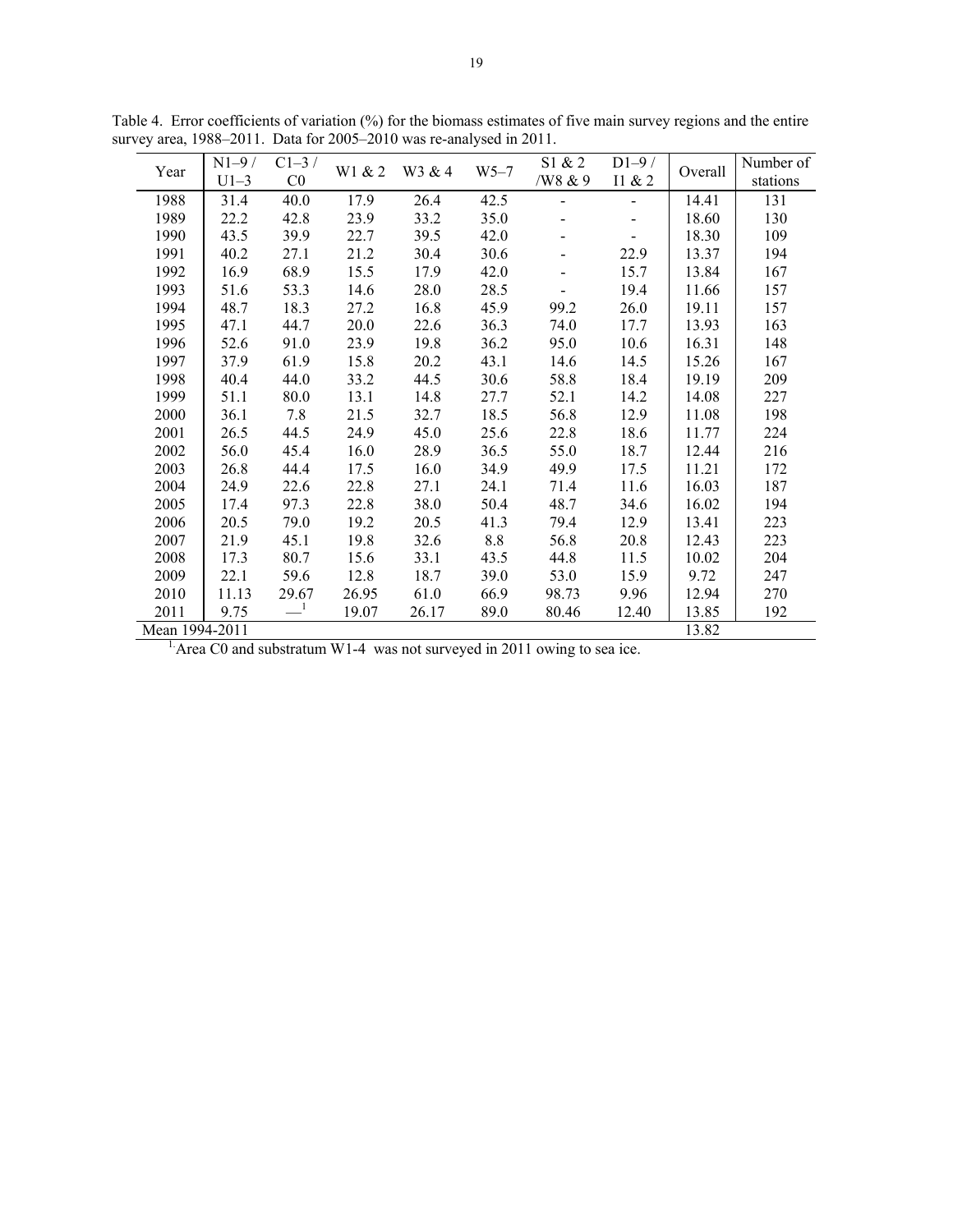| Year | $N1-9/$ | $C1-3/$ | W1 & 2 | W3 & 4 | $W5-7$ | S1 & 2 | $D1-9/$  |
|------|---------|---------|--------|--------|--------|--------|----------|
|      | $U1-3$  | CO      |        |        |        | W8 & 9 | Il $& 2$ |
| 1988 | 0.54    | 2.77    | 2.34   | 3.94   | 1.76   |        |          |
| 1989 | 0.25    | 1.08    | 2.76   | 3.81   | 3.88   |        |          |
| 1990 | 0.25    | 2.65    | 3.33   | 2.48   | 1.59   |        |          |
| 1991 | 0.12    | 1.23    | 1.14   | 2.18   | 1.57   |        | 4.60     |
| 1992 | 0.44    | 6.46    | 1.96   | 1.41   | 3.09   |        | 4.42     |
| 1993 | 0.17    | 0.85    | 3.55   | 1.68   | 3.32   |        | 3.02     |
| 1994 | 0.17    | 1.76    | 3.59   | 2.03   | 1.74   | 3.22   | 3.63     |
| 1995 | 0.18    | 1.15    | 1.47   | 2.39   | 2.60   | 0.24   | 4.17     |
| 1996 | 0.23    | 0.44    | 1.75   | 1.44   | 4.27   | 0.51   | 4.73     |
| 1997 | 0.15    | 0.06    | 1.31   | 0.60   | 3.09   | 3.35   | 4.73     |
| 1998 | 0.18    | 0.11    | 1.43   | 4.59   | 2.41   | 2.85   | 5.54     |
| 1999 | 0.46    | 3.06    | 1.89   | 1.06   | 2.70   | 8.59   | 5.62     |
| 2000 | 0.22    | 3.10    | 2.35   | 3.18   | 3.79   | 3.35   | 7.80     |
| 2001 | 0.89    | 1.08    | 2.81   | 2.17   | 3.12   | 5.57   | 7.70     |
| 2002 | 0.45    | 1.57    | 4.31   | 4.46   | 5.07   | 6.21   | 9.16     |
| 2003 | 2.22    | 1.39    | 6.11   | 6.25   | 5.23   | 5.80   | 11.49    |
| 2004 | 2.20    | 0.82    | 6.25   | 4.71   | 4.76   | 2.65   | 8.37     |
| 2005 | 1.99    | 2.20    | 6.54   | 4.25   | 2.48   | 0.34   | 14.19    |
| 2006 | 1.08    | 10.81   | 4.46   | 2.96   | 4.28   | 2.20   | 11.26    |
| 2007 | 1.21    | 0.40    | 5.24   | 3.12   | 0.99   | 0.21   | 8.04     |
| 2008 | 1.85    | 3.94    | 2.53   | 1.94   | 0.97   | 0.13   | 5.09     |
| 2009 | 1.85    | 1.01    | 2.59   | 1.46   | 0.85   | 0.17   | 7.03     |
| 2010 | 1.47    | 0.70    | 3.70   | 3.16   | 0.63   | 0.16   | 9.96     |
| 2011 | 1.12    |         | 2.95   | 0.30   | 1.59   | 0.46   | 9.32     |

Table 5. Estimated mean densities  $(t/km^2)$  for survey subdivisions in 1988–2011. Data for 2005–2010 was re-analysed in 2011.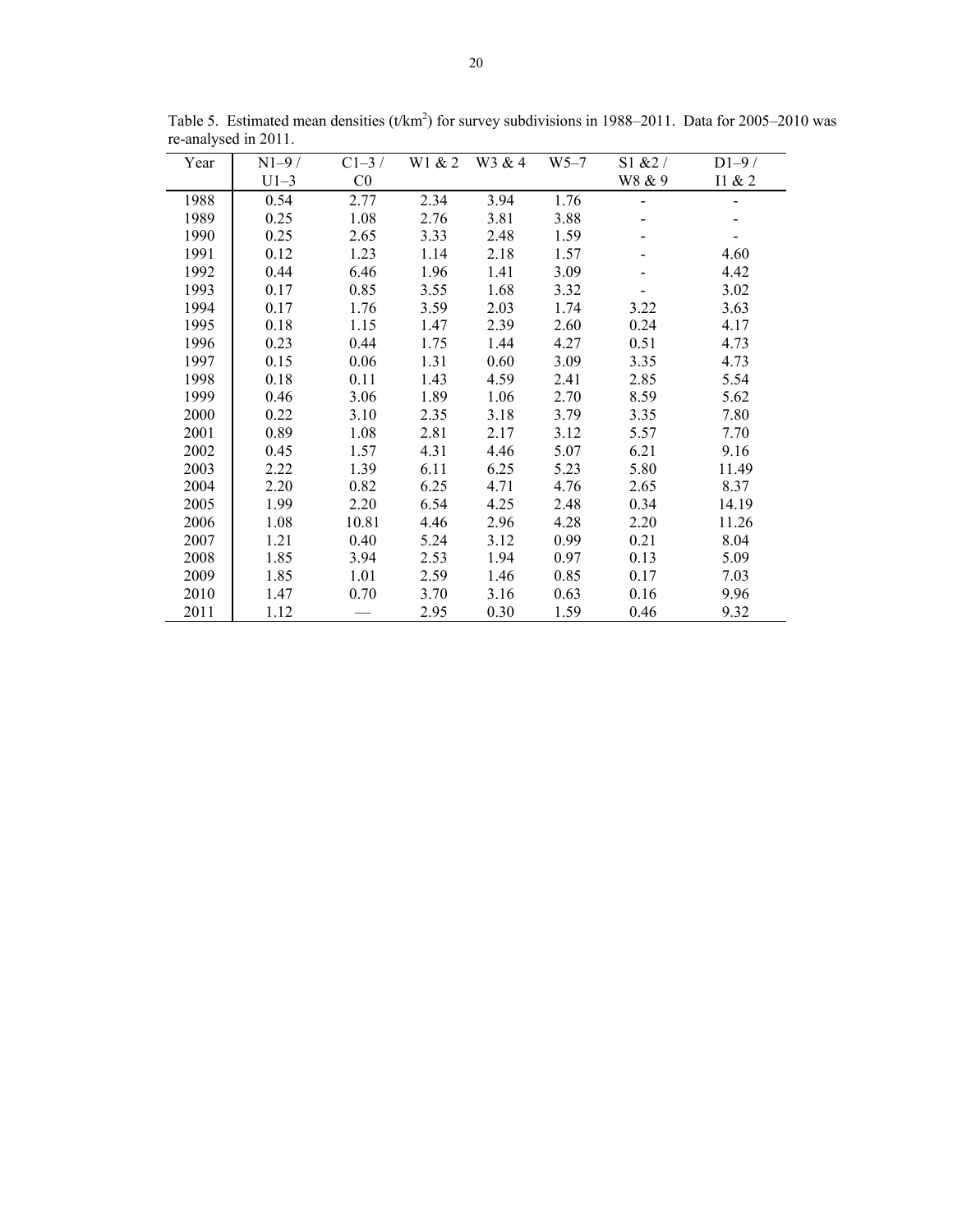| Year              | Males | Females | Total | Males % | Females % |
|-------------------|-------|---------|-------|---------|-----------|
| 1988              | 26.8  | 9.3     | 36.1  | 74.3    | 25.7      |
| 1989              | 39.0  | 6.9     | 45.9  | 85.0    | 15.0      |
| 1990              | 29.3  | 8.9     | 38.1  | 76.8    | 23.2      |
| 1991              | 19.6  | 5.1     | 24.7  | 79.3    | 20.7      |
| 1992              | 29.4  | 6.5     | 35.9  | 81.9    | 18.1      |
| 1993              | 34.8  | 8.3     | 43.1  | 80.7    | 19.3      |
| 1994              | 32.0  | 8.9     | 40.9  | 78.3    | 21.7      |
| 1995              | 27.7  | 6.5     | 34.2  | 80.9    | 19.1      |
| 1996              | 38.2  | 6.6     | 44.8  | 85.2    | 14.8      |
| 1997              | 27.2  | 6.3     | 33.5  | 81.2    | 18.8      |
| 1998              | 41.0  | 9.9     | 50.9  | 80.5    | 19.5      |
| 1999              | 42.5  | 9.9     | 52.3  | 81.1    | 18.9      |
| 2000              | 62.4  | 11.1    | 73.4  | 84.9    | 15.1      |
| 2001              | 56.6  | 11.8    | 68.4  | 82.7    | 17.3      |
| 2002              | 85.3  | 14.9    | 100.1 | 85.1    | 14.9      |
| 2003              | 99.4  | 24.9    | 124.4 | 80.0    | 20.0      |
| 2004              | 89.4  | 26.3    | 115.8 | 77.3    | 22.7      |
| 2005              | 94.5  | 25.1    | 119.6 | 79.0    | 21.0      |
| 2006              | 78.3  | 24.6    | 102.9 | 76.1    | 23.9      |
| 2007              | 55.1  | 16.0    | 71.1  | 77.4    | 22.6      |
| 2008              | 42.4  | 11.8    | 54.2  | 78.2    | 21.8      |
| 2009              | 41.3  | 12.0    | 53.3  | 77.4    | 22.6      |
| 2010              | 52.9  | 13.5    | 66.3  | 79.7    | 20.3      |
| 2011 <sup>1</sup> | 36.8  | 13.0    | 49.8  | 74.0    | 26.0      |
| Average           | 49.2  | 12.4    | 61.7  | 79.9    | 20.1      |

Table 6. Estimated numbers (billions) by sex from length analyses 1988–2011 (mean values for Disko/Vaigat area in 1991–1997 used for 1988–1990). Data for 2005–2010 was re-analysed in 2011.

<sup>1</sup> Area C0 and substratum W1-4 were not surveyed in 2011 owing to sea ice.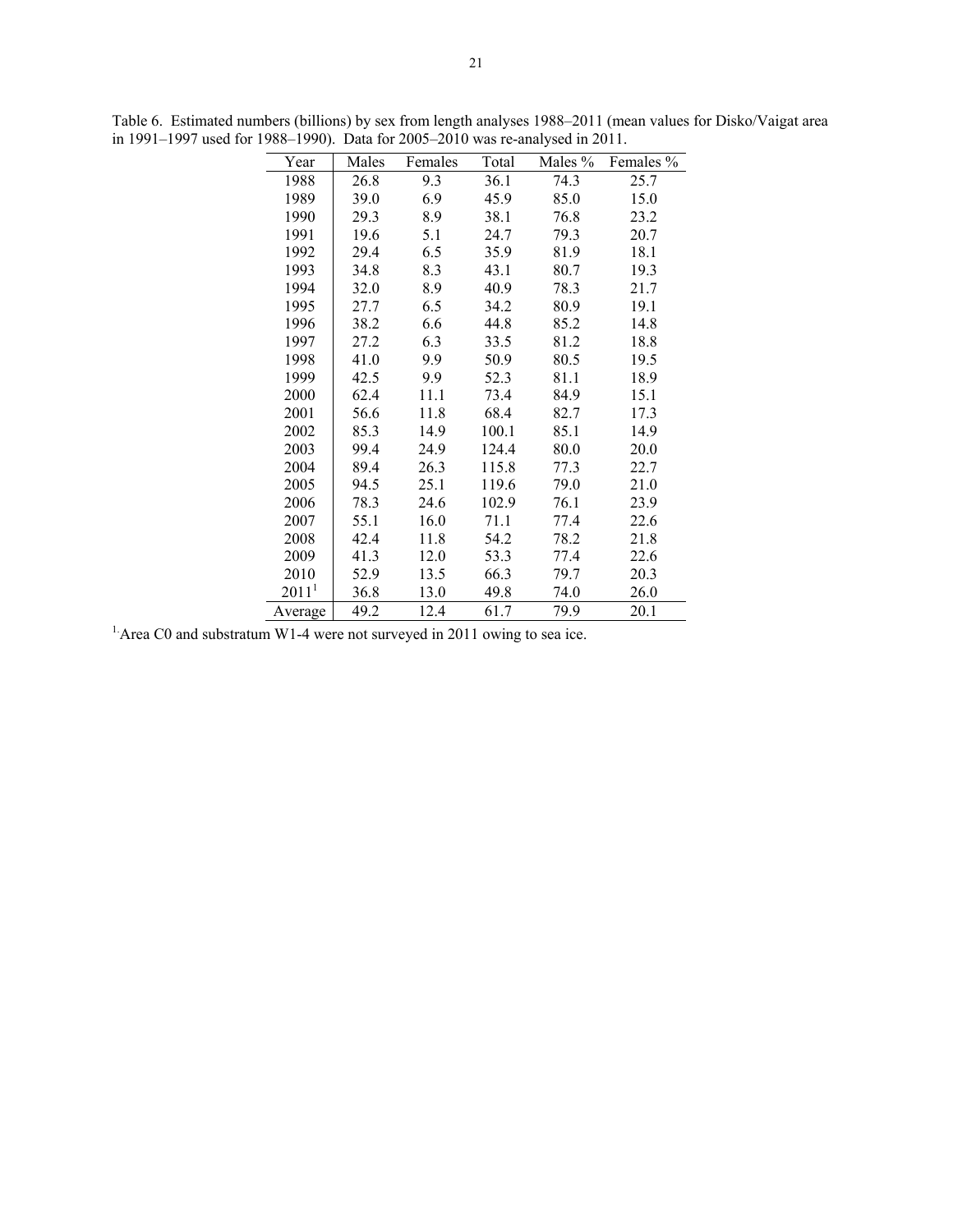| --- 0             |       |         | $\sim$ $\prime$ |         |           |
|-------------------|-------|---------|-----------------|---------|-----------|
| Year              | Males | Females | Total           | Males % | Females % |
| 1988              | 134.7 | 94.8    | 229.5           | 58.7    | 41.3      |
| 1989              | 157.1 | 68.6    | 225.7           | 69.6    | 30.4      |
| 1990              | 129.4 | 85.4    | 214.9           | 60.2    | 39.8      |
| 1991              | 100.5 | 49.4    | 149.9           | 67.0    | 33.0      |
| 1992              | 141.3 | 63.1    | 204.4           | 69.1    | 30.9      |
| 1993              | 149.2 | 81.9    | 231.1           | 64.6    | 35.4      |
| 1994              | 146.5 | 88.9    | 235.4           | 62.2    | 37.8      |
| 1995              | 124.5 | 66.9    | 191.4           | 65.0    | 35.0      |
| 1996              | 147.9 | 68.0    | 215.9           | 68.5    | 31.5      |
| 1997              | 114.7 | 62.9    | 177.7           | 64.6    | 35.4      |
| 1998              | 170.4 | 90.9    | 261.3           | 65.2    | 34.8      |
| 1999              | 166.7 | 93.9    | 260.6           | 64.0    | 36.0      |
| 2000              | 213.8 | 100.2   | 314.0           | 68.1    | 31.9      |
| 2001              | 199.1 | 108.3   | 307.4           | 64.8    | 35.2      |
| 2002              | 293.6 | 126.6   | 420.2           | 69.9    | 30.1      |
| 2003              | 389.2 | 208.6   | 597.8           | 65.1    | 34.9      |
| 2004              | 353.1 | 210.3   | 563.4           | 62.7    | 37.3      |
| 2005              | 355.2 | 196.7   | 551.9           | 64.4    | 35.6      |
| 2006              | 297.4 | 188.0   | 485.4           | 61.3    | 38.7      |
| 2007              | 227.8 | 128.7   | 356.6           | 63.9    | 36.1      |
| 2008              | 182.6 | 99.5    | 282.1           | 64.7    | 35.3      |
| 2009              | 173.5 | 105.0   | 278.4           | 62.3    | 37.7      |
| 2010              | 222.3 | 122.4   | 344.7           | 64.5    | 35.5      |
| 2011 <sup>1</sup> | 148.5 | 112.0   | 260.6           | 57.0    | 43.0      |
| Average           | 197.5 | 109.2   | 306.7           | 64.8    | 35.2      |

Table 7. Survey biomass estimates (Kt) by sex based on length-weight distributions 1988–2011 (1991–1997 mean values for Disko Bay and Vaigat have been used for 1988–1990). Data for 2005–2010 was re-analysed in 2011.

<sup>1</sup> Area C0 and substratum W1-4 was not surveyed in 2011 owing to sea ice.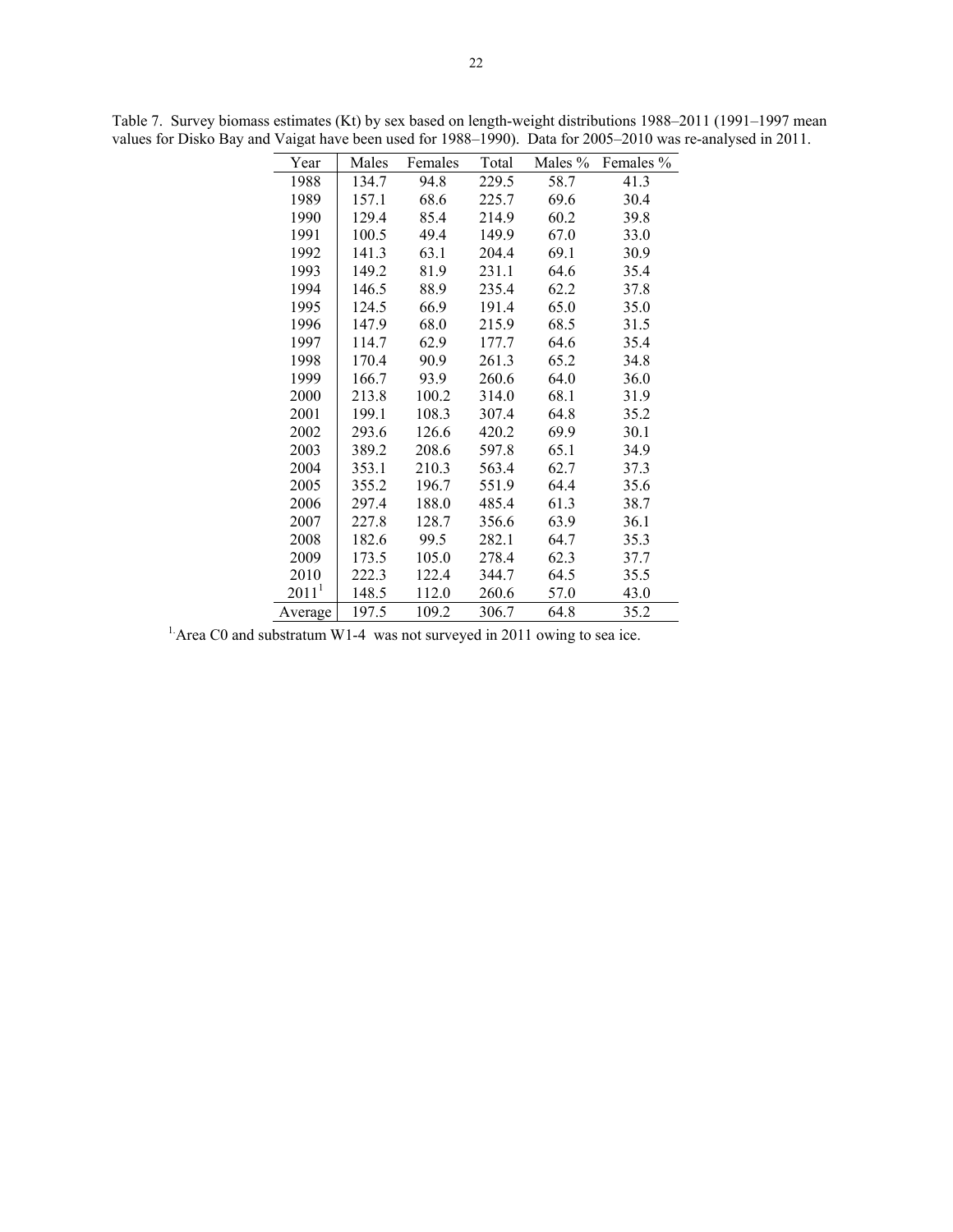|                   | offshore fishable |      |         | Disko fishable |         | overall fishable |  |
|-------------------|-------------------|------|---------|----------------|---------|------------------|--|
|                   | biomass           | $\%$ | biomass | $\frac{0}{0}$  | biomass | $\frac{0}{0}$    |  |
| 1988              | 186.2             |      | 37      |                | 223.2   |                  |  |
| 1989              | 171.9             |      | 37      |                | 209.0   |                  |  |
| 1990              | 170.0             |      | 37      |                | 207.0   |                  |  |
| 1991              | 104.7             | 98.0 | 41.3    | 95.8           | 146.0   | 97.4             |  |
| 1992              | 154.8             | 95.0 | 39.4    | 95.2           | 194.2   | 95.0             |  |
| 1993              | 189.4             | 93.5 | 27.1    | 95.8           | 216.5   | 93.8             |  |
| 1994              | 191.0             | 94.8 | 32.1    | 94.4           | 223.1   | 94.8             |  |
| 1995              | 144.9             | 95.1 | 38.3    | 98.0           | 183.2   | 95.7             |  |
| 1996              | 150.6             | 87.8 | 41.5    | 93.7           | 192.1   | 89.0             |  |
| 1997              | 127.7             | 95.7 | 39.4    | 88.9           | 167.1   | 94.0             |  |
| 1998              | 197.2             | 94.2 | 47.1    | 90.9           | 244.3   | 93.5             |  |
| 1999              | 195.0             | 93.8 | 42.3    | 80.4           | 237.3   | 91.1             |  |
| 2000              | 219.8             | 90.1 | 60.6    | 83.0           | 280.3   | 88.5             |  |
| 2001              | 216.8             | 85.2 | 63.7    | 88.3           | 280.5   | 85.9             |  |
| 2002              | 302.2             | 90.4 | 67.2    | 78.3           | 369.5   | 87.9             |  |
| 2003              | 454.0             | 92.6 | 94.3    | 87.6           | 548.3   | 91.7             |  |
| 2004              | 457.5             | 94.9 | 70.8    | 87.0           | 528.3   | 93.8             |  |
| 2005              | 381.8             | 92.6 | 112.3   | 80.4           | 494.2   | 89.5             |  |
| 2006              | 358.6             | 96.1 | 92.4    | 83.5           | 451.0   | 93.2             |  |
| 2007              | 264.7             | 97.9 | 71.3    | 90.1           | 336.1   | 96.2             |  |
| 2008              | 216.8             | 93.7 | 45.8    | 90.2           | 262.6   | 93.1             |  |
| 2009              | 192.2             | 92.3 | 62.8    | 89.6           | 255.1   | 91.6             |  |
| 2010              | 229.8             | 93.6 | 88.9    | 89.5           | 318.7   | 92.5             |  |
| 2011 <sup>1</sup> | 155.9             | 93.0 | 83.1    | 89.5           | 239.0   | 91.7             |  |
| Series mean       |                   | 93.3 | 57.2    | 89.1           |         | 92.4             |  |

Table 8. Estimates of fishable biomass (≥17mm CL, Kt) in the West Greenland shrimp survey 1988–2011 (mean values for Disko/Vaigat area in 1991–1997 used for 1988–1990). Data for 2005–10 has been re-analysed in 2011.

<sup>1</sup> Area C0 and substratum W1-4 were not surveyed in 2011 owing to sea ice.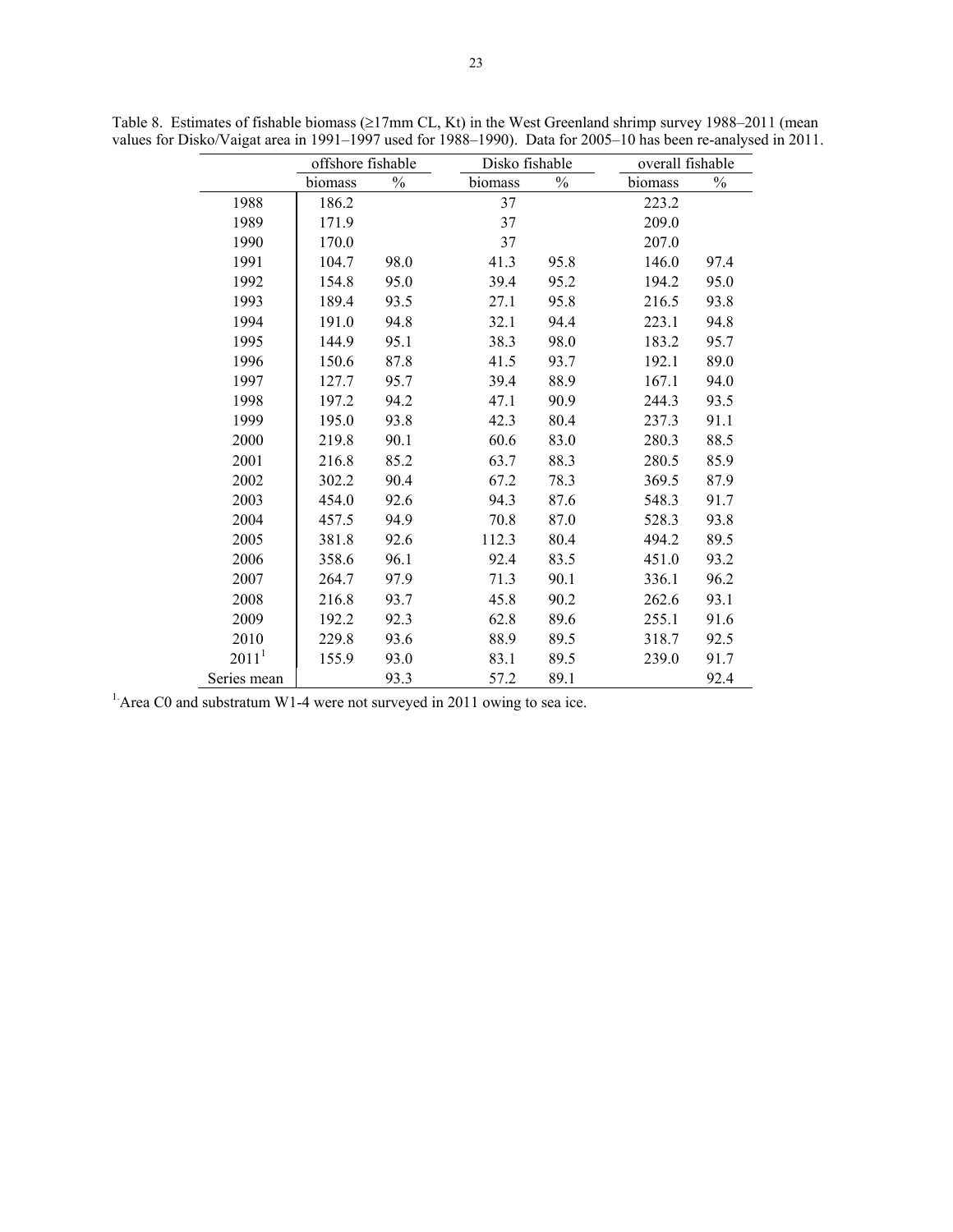| Mean:               |                          |           |                 |                 |           |           |                |
|---------------------|--------------------------|-----------|-----------------|-----------------|-----------|-----------|----------------|
|                     |                          |           |                 | Region / Depth  |           |           |                |
|                     | U1 to U3                 | I1 and I2 | C0 and W1 to W4 |                 | W5 and W6 |           | W7 to W9       |
| Year                | 150-600 m                | 150-600 m | 150-300 m       | 300-600 m       | 150-300 m | 300-600 m | 150-600 m      |
| 1993                | 11.1                     | 12.6      | 12.1            | 13.2            | 14.8      | 13.6      | (14.0)         |
| 1994                | 12.4                     | 11.6      | 12.3            | 13.1            | 14.8      | 13.7      | $\overline{a}$ |
| 1995                | 11.2                     | 12.5      | 13.5            | 14.3            | 15.3      | 13.1      | (12.5)         |
| 1996                | 11.9                     | 13.0      | 14.2            | 14.0            | 13.7      | 14.9      | (14.0)         |
| 1997                | 12.6                     | 12.9      | 14.3            | 12.4            | 14.7      | 13.5      | (13.0)         |
| 1998                | 11.0                     | 14.0      | 14.0            | 14.9            | 15.8      | 16.4      | (15.0)         |
| 1999                | 14.7                     | 15.4      | 15.1            | 15.0            | 15.4      | 16.1      | (15.5)         |
| 2000                | 13.3                     | 14.9      | 15.0            | 15.0            | 14.8      | 16.7      | (13.0)         |
| 2001                | 13.6                     | 13.1      | 13.2            | 13.8            | 13.8      | 14.0      | (13.5)         |
| 2002                | 13.1                     | 12.6      | 12.8            | 12.6            | 14.9      | 15.3      | (13.5)         |
|                     |                          |           |                 |                 |           |           |                |
| 2003                | 11.9                     | 12.2      | 13.0            | 12.9            | 14.4      | 13.8      | 14.6           |
| 2004                | 11.9                     | 11.6      | 12.3            | 13.0            | 14.3      | (15.5)    | (14.5)         |
| 2005                | 11.1                     | 11.4      | 12.0            | 11.9            | 13.2      | 12.5      | (16.0)         |
| 2006                | 11.8                     | 11.3      | 11.8            | 12.3            | 12.9      | 14.0      | (14.8)         |
| Standard deviation: |                          |           |                 |                 |           |           |                |
|                     | U1 to U3                 | I1 and I2 |                 | C0 and W1 to W4 |           | W5 and W6 | W7 to W9       |
| Year                | 150-600 m                | 150-600 m | 150-300 m       | 300-600 m       | 150-300 m | 300-600 m | 150-600 m      |
| 1993                | 0.79                     | 1.32      | 1.03            | 1.08            | 0.84      | 0.87      | (0.80)         |
| 1994                | (0.70)                   | 1.04      | 1.17            | 1.20            | 1.09      | 1.54      | ä,             |
| 1995                | 0.81                     | 1.03      | 1.40            | 1.45            | 0.81      | 1.48      | (0.70)         |
| 1996                | 0.79                     | 1.09      | 0.91            | 1.23            | 1.48      | 1.29      | (0.70)         |
| 1997                | 1.04                     | 1.13      | 1.18            | 1.17            | 1.31      | 1.43      | (0.70)         |
| 1998                | 1.07                     | 1.40      | 1.03            | 1.35            | 1.31      | 1.10      | (0.80)         |
| 1999                | 1.46                     | 1.40      | 1.24            | 1.39            | 1.35      | 1.32      | (0.70)         |
|                     | 1.30                     | 1.39      | 1.26            | 1.44            | 1.46      | 1.26      | (0.80)         |
| 2000                |                          |           |                 | 1.46            |           |           |                |
| 2001                | 1.35                     | 1.32      | 1.38            |                 | 1.13      | (0.80)    | (0.70)         |
| 2002                | 1.33                     | 1.49      | 1.37            | 1.46            | 1.52      | (0.90)    | (0.70)         |
| 2003                | 0.98                     | 1.26      | 1.20            | 1.50            | 1.19      | 1.25      | (0.90)         |
| 2004                | 1.05                     | 1.01      | 1.14            | 1.49            | 1.27      | (0.70)    | (0.90)         |
| 2005                | 0.71                     | 0.96      | 0.73            | 1.38            | 1.05      | 0.90      | (0.85)         |
| 2006                | 1.14                     | 1.28      | 1.11            | 1.15            | 1.17      | (0.90)    | (0.85)         |
|                     | Coefficent of variation: |           |                 |                 |           |           |                |
|                     | U1 to U3                 | I1 and I2 |                 | C0 and W1 to W4 |           | W5 and W6 | W7 to W9       |
| Year                | 150-600 m                | 150-600 m | 150-300 m       | 300-600 m       | 150-300 m | 300-600 m | 150-600 m      |
| 1993                | 0.07                     | 0.10      | 0.08            | 0.08            | 0.06      | 0.06      | (0.05)         |
| 1994                | (0.06)                   | 0.09      | 0.10            | 0.09            | 0.07      | 0.11      |                |
| 1995                | 0.07                     | 0.08      | 0.10            | 0.10            | 0.05      | 0.11      | (0.05)         |
| 1996                | 0.07                     | 0.08      | 0.06            | 0.09            | 0.11      | 0.09      | (0.05)         |
| 1997                | 0.08                     | 0.09      | 0.08            | 0.09            | 0.09      | 0.11      | (0.05)         |
| 1998                | 0.10                     | 0.10      | 0.07            | 0.08            | 0.08      | 0.07      | (0.05)         |
| 1999                | 0.10                     | 0.09      | 0.08            | 0.09            | 0.09      | 0.08      | (0.05)         |
| 2000                | 0.10                     | 0.09      | 0.08            | 0.10            | 0.10      | 0.08      | (0.07)         |
|                     | 0.10                     | 0.10      |                 | 0.11            |           |           |                |
| 2001                |                          |           | 0.10            |                 | 0.08      | (0.06)    | (0.05)         |
| 2002                | 0.10                     | 0.12      | 0.11            | 0.12            | 0.10      | (0.06)    | (0.05)         |
| 2003                | 0.08                     | 0.10      | 0.09            | 0.12            | 0.08      | 0.09      | (0.06)         |
| 2004                | 0.09                     | 0.09      | 0.09            | 0.11            | 0.09      | (0.05)    | (0.06)         |
| 2005                | 0.06                     | $0.08\,$  | 0.06            | 0.12            | $0.08\,$  | 0.07      | (0.05)         |
| 2006                | 0.10                     | 0.11      | 0.09            | 0.09            | 0.09      | (0.06)    | (0.06)         |

Table 9a. Mean carapace length (mm) for Northern shrimp at age 2 off West Greenland 1993–2006, and corresponding standard deviations and coefficients of variations (- : not present, ( ): fixed in the final MIX.run).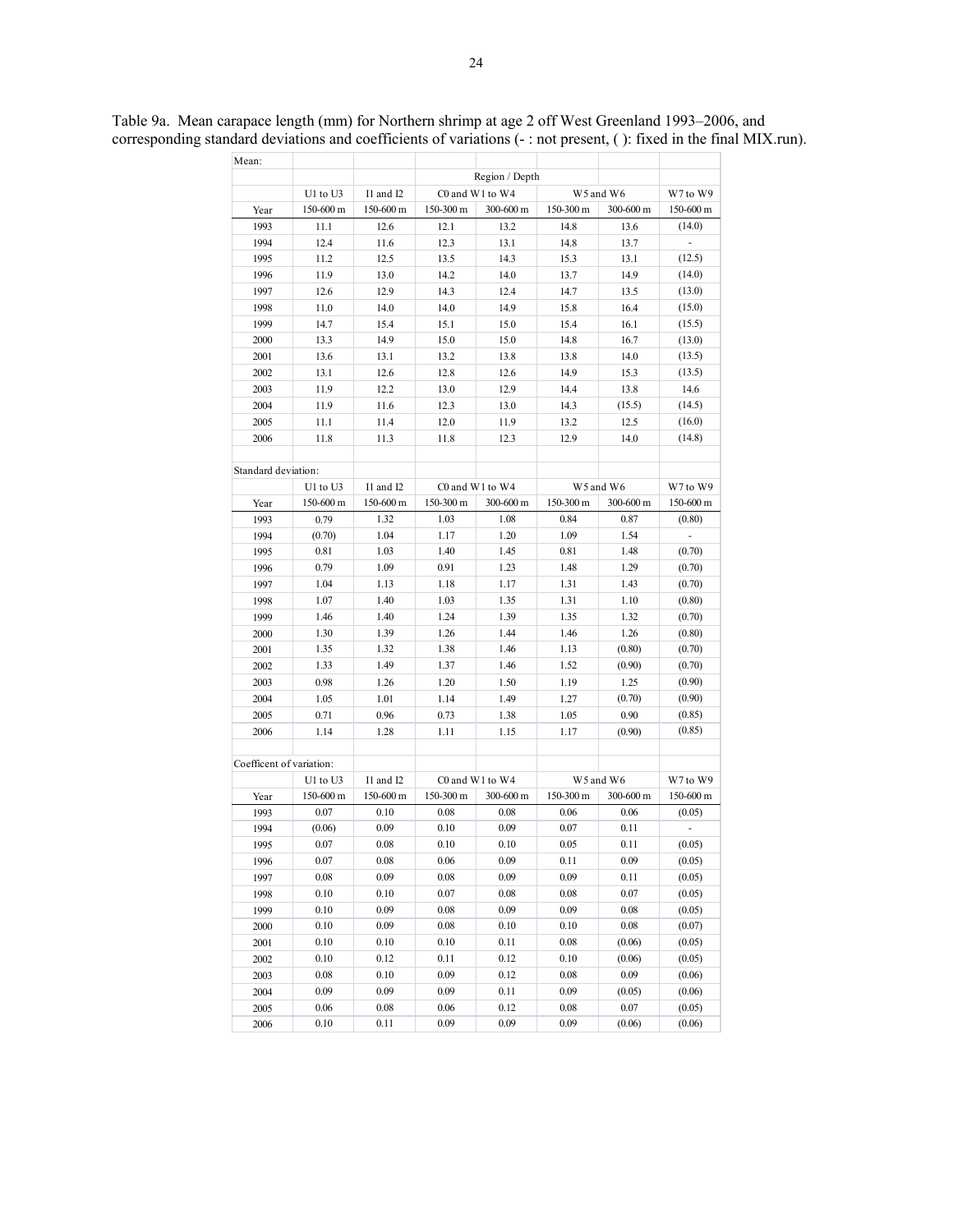Table 9b. Mean carapace length (mm) for Northern shrimp at age 2 off West Greenland 2007–2011, and corresponding standard deviations and coefficients of variations (- : not present, ( ): fixed in the final CMIX run, na: no data).

| Mean:                    |             |           |                |                |             |                              |
|--------------------------|-------------|-----------|----------------|----------------|-------------|------------------------------|
|                          |             |           |                | Region / Depth |             |                              |
|                          | $U1-U3$     | $I1+I2$   | C <sub>0</sub> | $W1-W4$        | $W5+W6$     | $W7-W9$                      |
| Year                     | 150-600 m   | 150-600 m | 200-600 m      | 150-600 m      | 150-600 m   | 150-600 m                    |
| 2007                     | 12.7        | 12.0      | 12.7           | 12.5           | 12.8        |                              |
| 2008                     | 13.0        | 12.4      | 13.1           | 12.3           | 11.8        | -                            |
| 2009                     | 12.4        | 12.2      | $\overline{a}$ | 12.5           | 12.5        |                              |
| 2010                     | 11.3        | 12.0      | 13.1           | 13.3           | L,          | $\overline{\phantom{a}}$     |
| 2011                     | 12.2        | 11.5      | na             | 12.1           | 13.0        | ÷,                           |
|                          |             |           |                |                |             |                              |
| Standard deviation:      |             |           |                |                |             |                              |
|                          |             |           |                | Region / Depth |             |                              |
|                          | $U1-U3$     | $I1+I2$   | C <sub>0</sub> | $W1-W4$        | $W5+W6$     | $W7-W9$                      |
| Year                     | $150-600$ m | 150-600 m | 200-600 m      | 150-600 m      | $150-600$ m | 150-600 m                    |
| 2007                     | 1.44        | 1.25      | 1.05           | 1.35           | 1.02        | -                            |
| 2008                     | 1.30        | 1.16      | 1.13           | 1.24           | 0.83        | $\overline{a}$               |
| 2009                     | 1.18        | 1.45      | $\overline{a}$ | 1.14           | (1.45)      | $\overline{\phantom{m}}$     |
| 2010                     | 1.20        | 1.17      | 1.09           | 1.18           |             |                              |
| 2011                     | 1.50        | 1.01      | na             | 1.24           | 1.30        | $\overline{a}$               |
|                          |             |           |                |                |             |                              |
| Coefficent of variation: |             |           |                |                |             |                              |
|                          |             |           |                | Region / Depth |             |                              |
|                          | $U1-U3$     | $I1+I2$   | CO             | $W1-W4$        | $W5+W6$     | $W7-W9$                      |
| Year                     | 150-600 m   | 150-600 m | 200-600 m      | 150-600 m      | 150-600 m   | 150-600 m                    |
| 2007                     | 0.11        | 0.10      | 0.08           | 0.11           | 0.08        | -                            |
| 2008                     | 0.10        | 0.09      | 0.09           | 0.10           | 0.07        |                              |
| 2009                     | 0.09        | 0.12      |                | 0.09           | (0.12)      | -                            |
| 2010                     | 0.11        | 0.10      | 0.08           | 0.09           |             | $\qquad \qquad \blacksquare$ |
| 2011                     | 0.12        | 0.09      | na             | 0.09           | 0.10        |                              |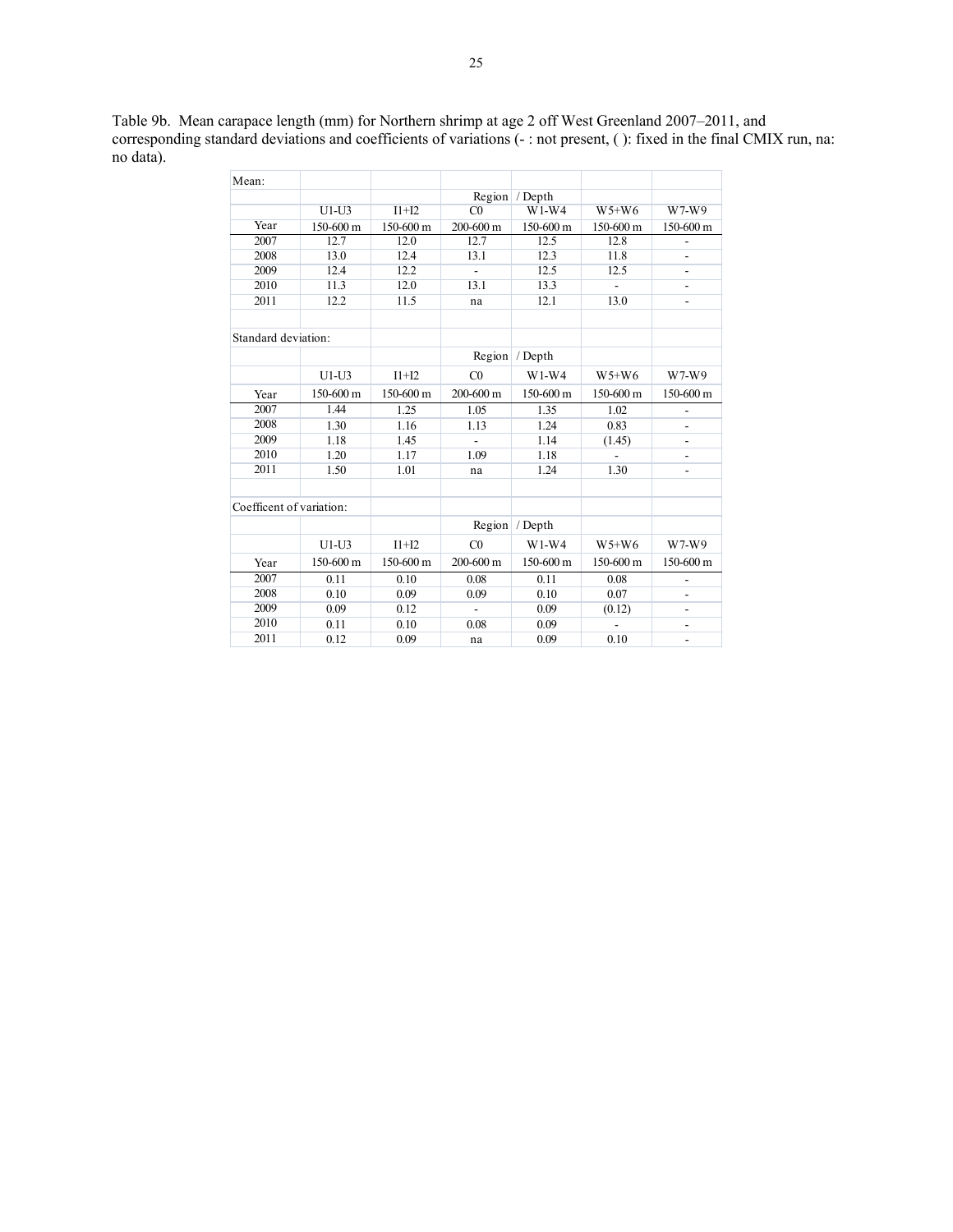| Year     | U1 to U3 | I1 and I2 | C0 and W1 to W4 |      | W5 and W6 | W7 to W9 | Total |
|----------|----------|-----------|-----------------|------|-----------|----------|-------|
| 1993     | 0.06     | 0.08      | 2.60            |      | 1.54      | 0.00     | 4.28  |
| 1994     | 0.01     | 0.21      | 1.51            |      | 1.20      | 0.00     | 2.92  |
| 1995     | 0.02     | 0.11      |                 | 0.82 | 1.37      | 0.00     | 2.32  |
| 1996     | 0.11     | 1.25      |                 | 2.45 | 6.20      | 0.00     | 10.01 |
| 1997     | 0.05     | 1.37      |                 | 0.52 | 1.27      | 0.00     | 3.22  |
| 1998     | 0.04     | 1.79      |                 | 2.01 | 2.60      | 0.00     | 6.44  |
| 1999     | 0.42     | 5.06      |                 | 2.66 | 3.22      | 0.00     | 11.36 |
| 2000     | 0.33     | 5.54      |                 | 4.92 | 3.50      | 0.01     | 14.29 |
| 2001     | 1.66     | 5.44      |                 | 7.79 | 1.01      | 0.01     | 15.90 |
| 2002     | 0.02     | 3.98      | 3.41            |      | 2.97      | 0.04     | 10.42 |
| 2003     | 0.76     | 1.11      | 1.70            |      | 2.88      | 0.03     | 6.48  |
| 2004     | 0.64     | 3.39      | 2.24            |      | 0.47      | 0.01     | 6.75  |
| 2005     | 0.31     | 2.50      | 0.58            |      | 0.05      | 0.00     | 3.45  |
| 2006     | 0.27     | 1.97      | 1.54            |      | 0.68      | 0.04     | 4.50  |
| 2007     | 0.08     | 1.04      | 0.00            | 0.84 | 0.31      | 0.00     | 2.27  |
| 2008     | 2.61     | 1.60      | 0.04            | 0.76 | 0.40      | 0.00     | 5.41  |
| 2009     | 1.94     | 2.12      | 0.00            | 0.93 | 0.20      | 0.00     | 5.18  |
| 2010     | 1.10     | 2.11      | 0.01            | 2.05 | 0.00      | 0.00     | 5.27  |
| 2011     | 0.70     | 2.44      | 0.01            | 0.42 | 0.03      | 0.00     | 3.59  |
| Average: | 0.59     | 2.27      | 2.10            |      | 1.57      | 0.01     | 6.53  |

Table 10. Numbers  $(10^9)$  of Northern shrimp by survey region and for the total survey area (1993 to 2004 converted from Skervøy to Cosmos trawl, C0 in 2011: average value from 2007 to 2010).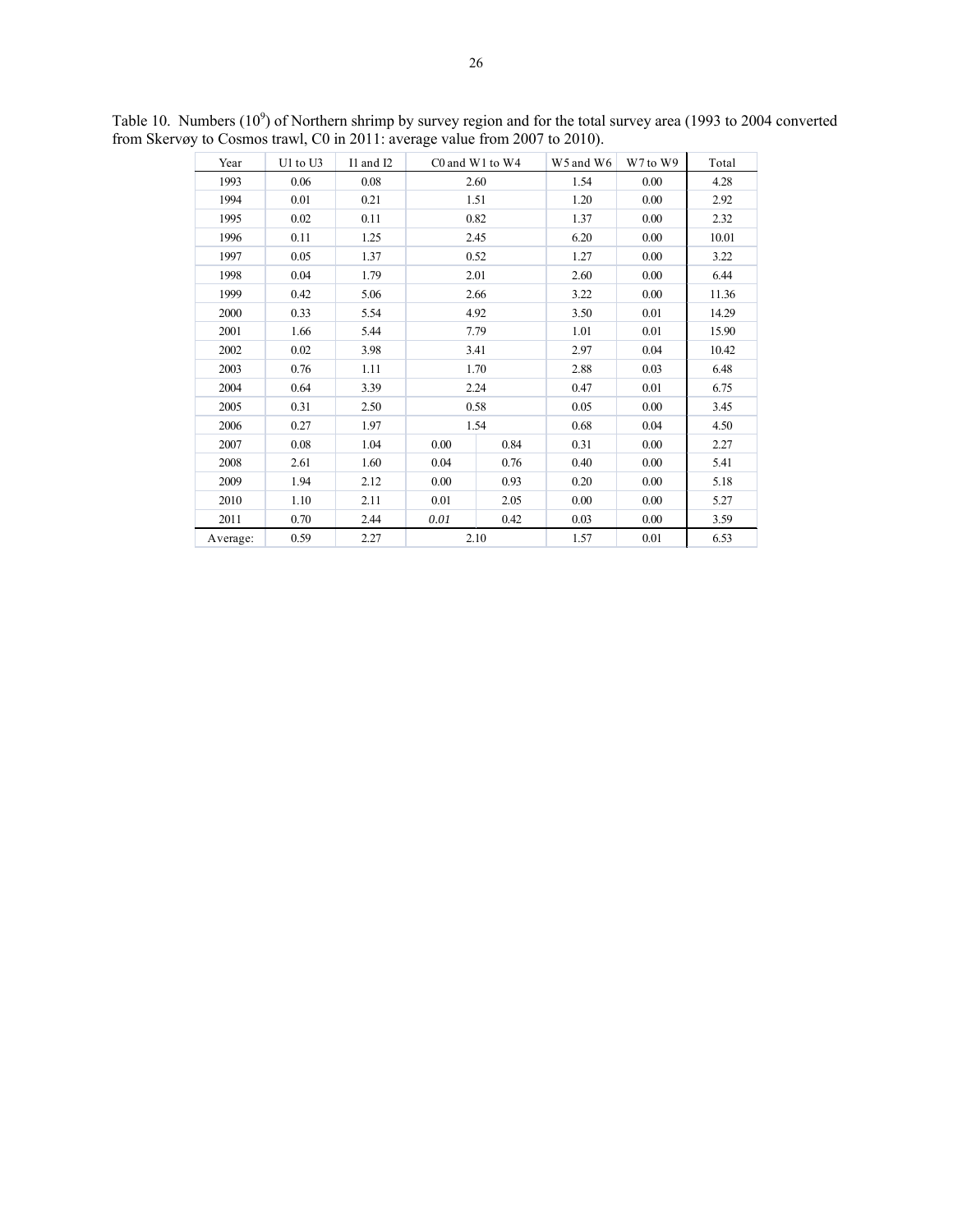

Figure 1. *P. borealis* in West Greenland: density distribution from 192 trawl-survey stations in 2011. Area C0 and sub-stratum W1-4 could not be surveyed in 2011 because there was too much sea ice there.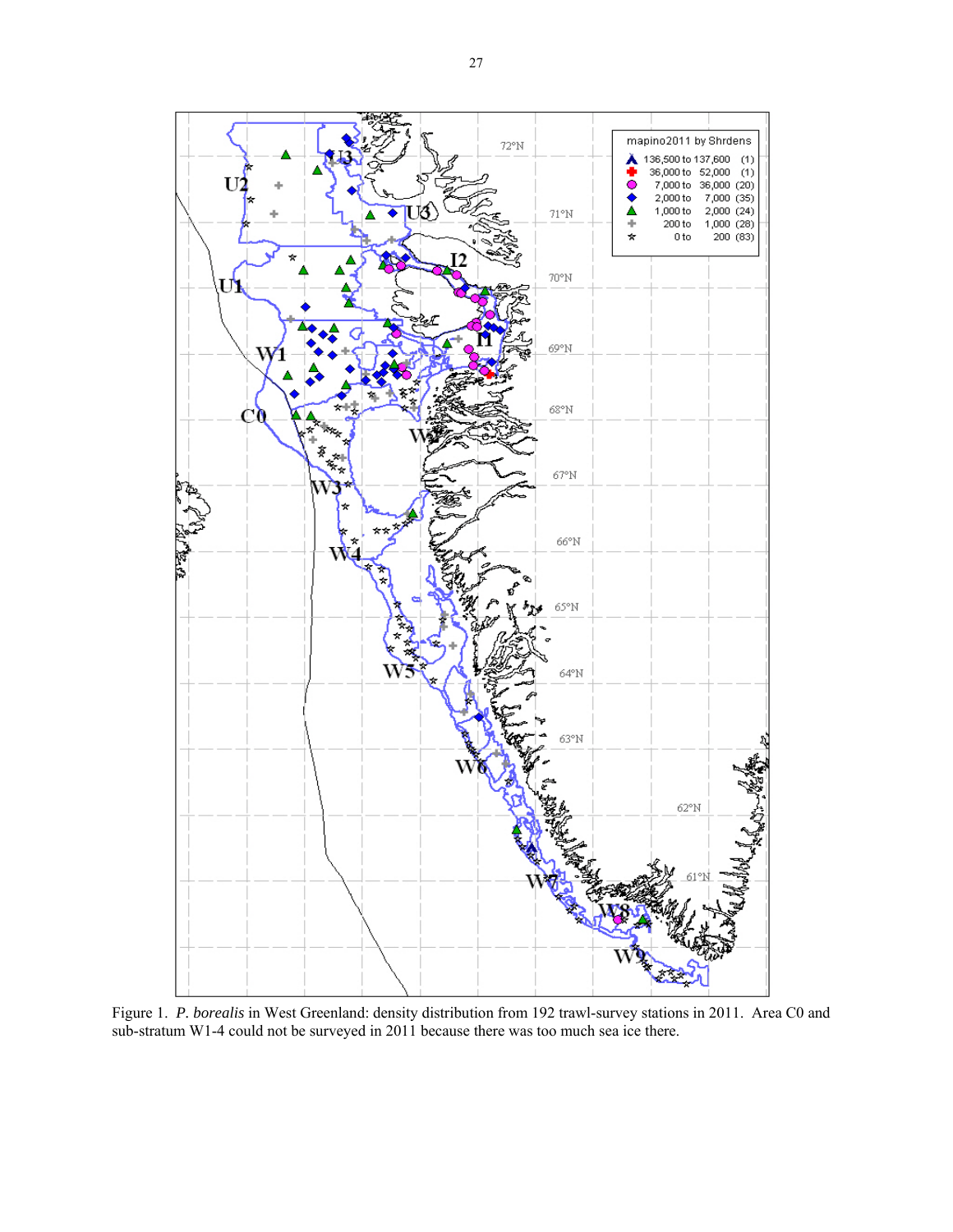

# Survey biomass of Northern Shrimp





Figure 2. *P. borealis* in West Greenland: estimated total survey biomass and average survey biomass density of Northern shrimp with standard errors 1988–2011. (Area C0 and sub-stratum W1-4 could not be surveyed in 2011 because there was too much sea ice there.)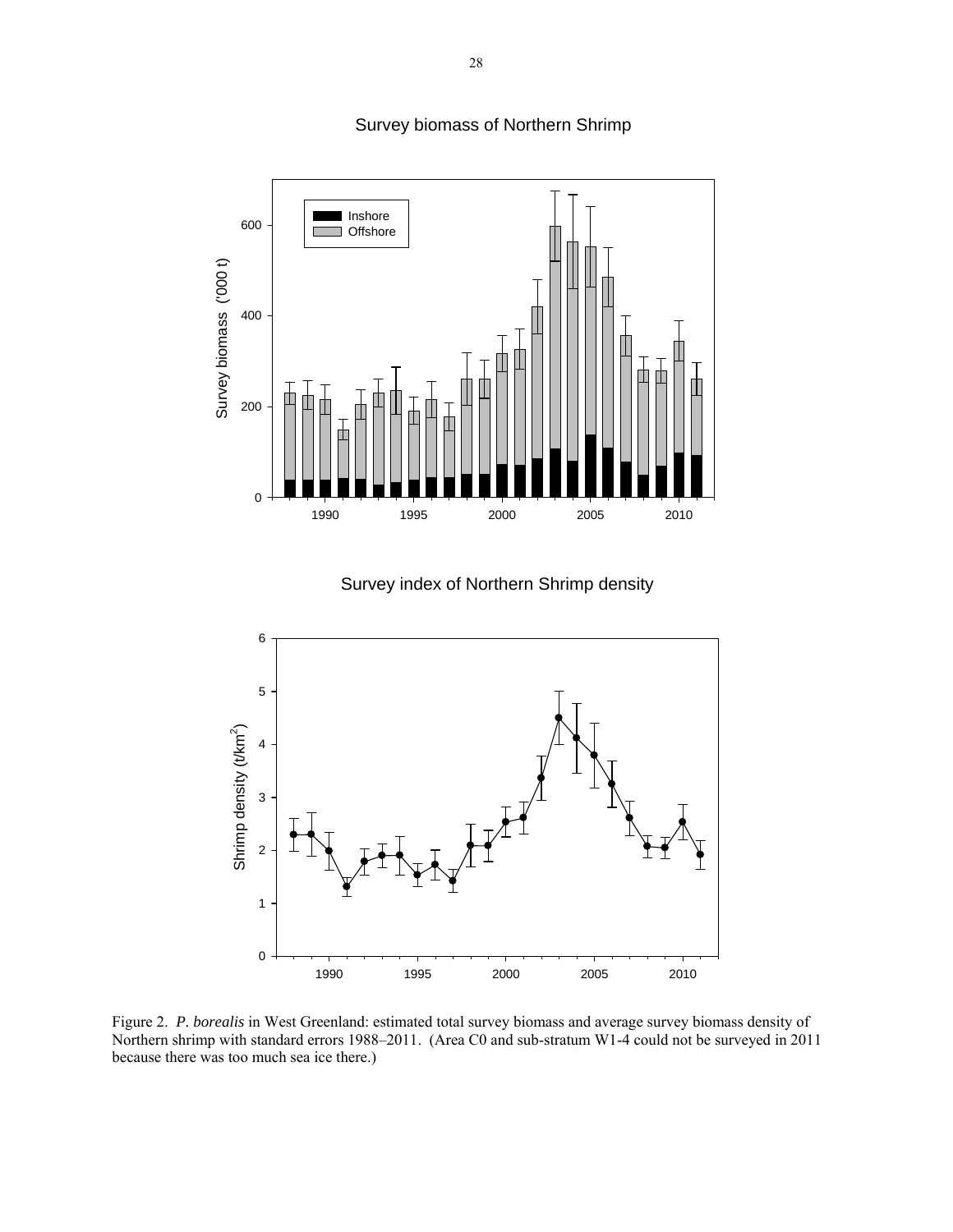

Figure 3. *P. borealis* in West Greenland: distribution of survey biomass between major survey regions, 1991–2011. Area C0 and stratum W1-4 could not be surveyed in 2011 because there was too much sea ice there.



Figure 4. *P. borealis* in West Greenland: indices of distribution and location of shrimp biomass in the West Greenland trawl survey 1994–2011 (3-point moving averages).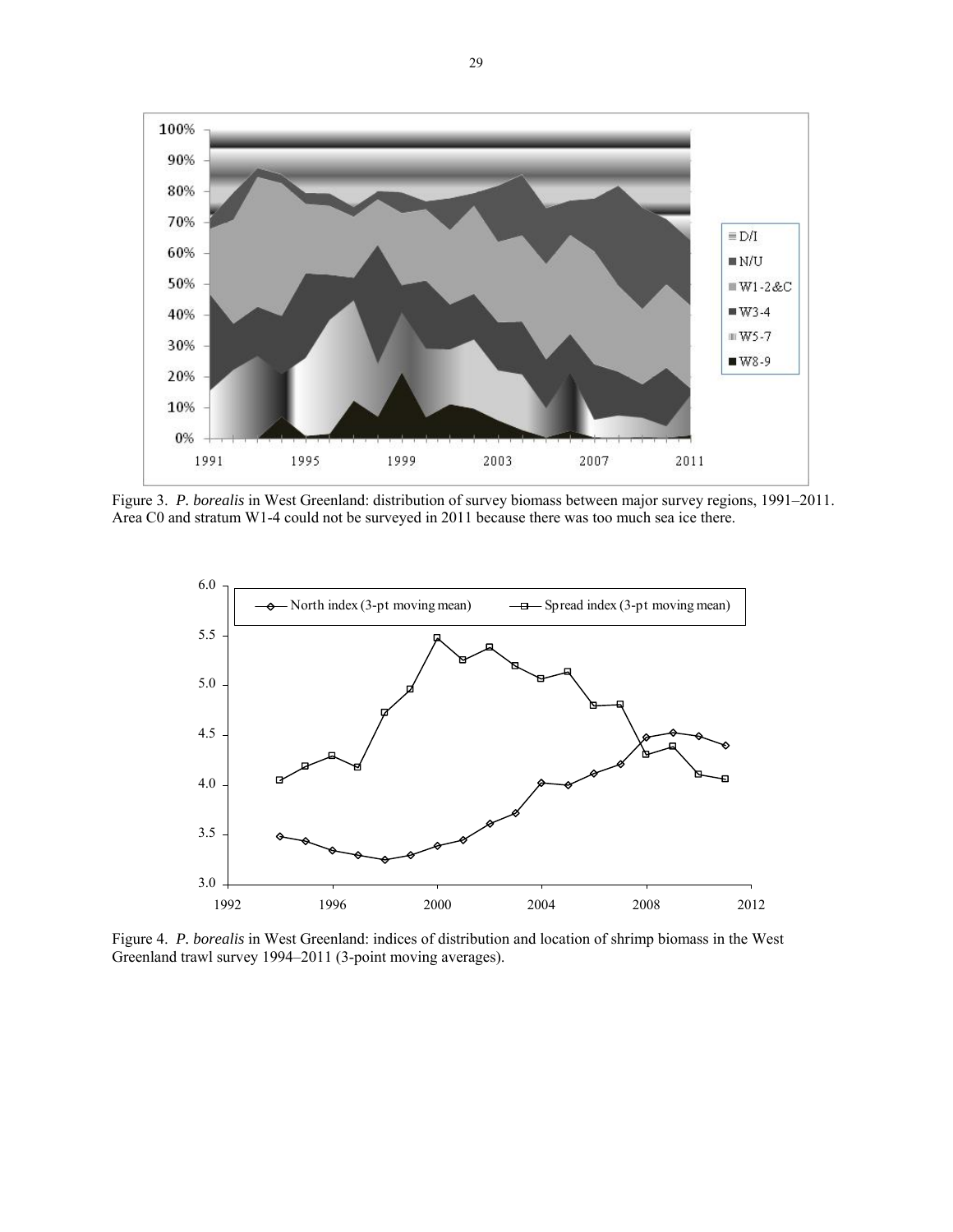

Figure 5a. *P. borealis* in West Greenland: survey biomass estimates by depth stratum, 1988–2011. (3-point moving averages.) (Up to 2003, only areas C and W were substratified by depth).



Figure 5b. *P. borealis* in West Greenland: distribution of survey biomass by depth 1988–2011 (Up to 2003, only areas C and W were sub stratified by depth).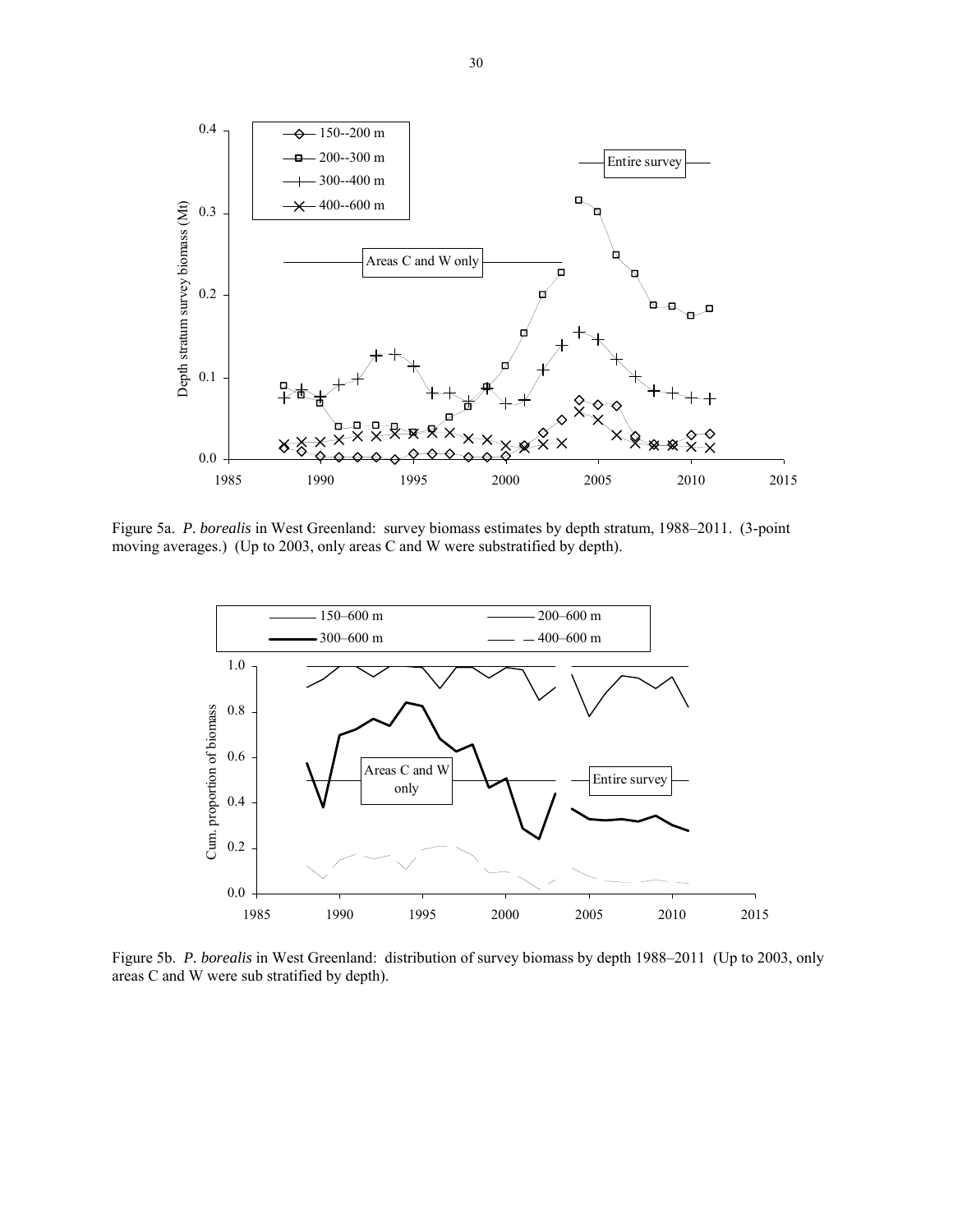

Figure 5c. *P. borealis* in West Greenland: depth index for survey biomass, 1988–2011. (Up to 2003, only areas C and W were substratified by depth).



Figure. 6. *P. borealis* in West Greenland: depth index of survey biomass vs.area-weighted mean bottom temperature from survey trawl-door measurements, 1990–2011.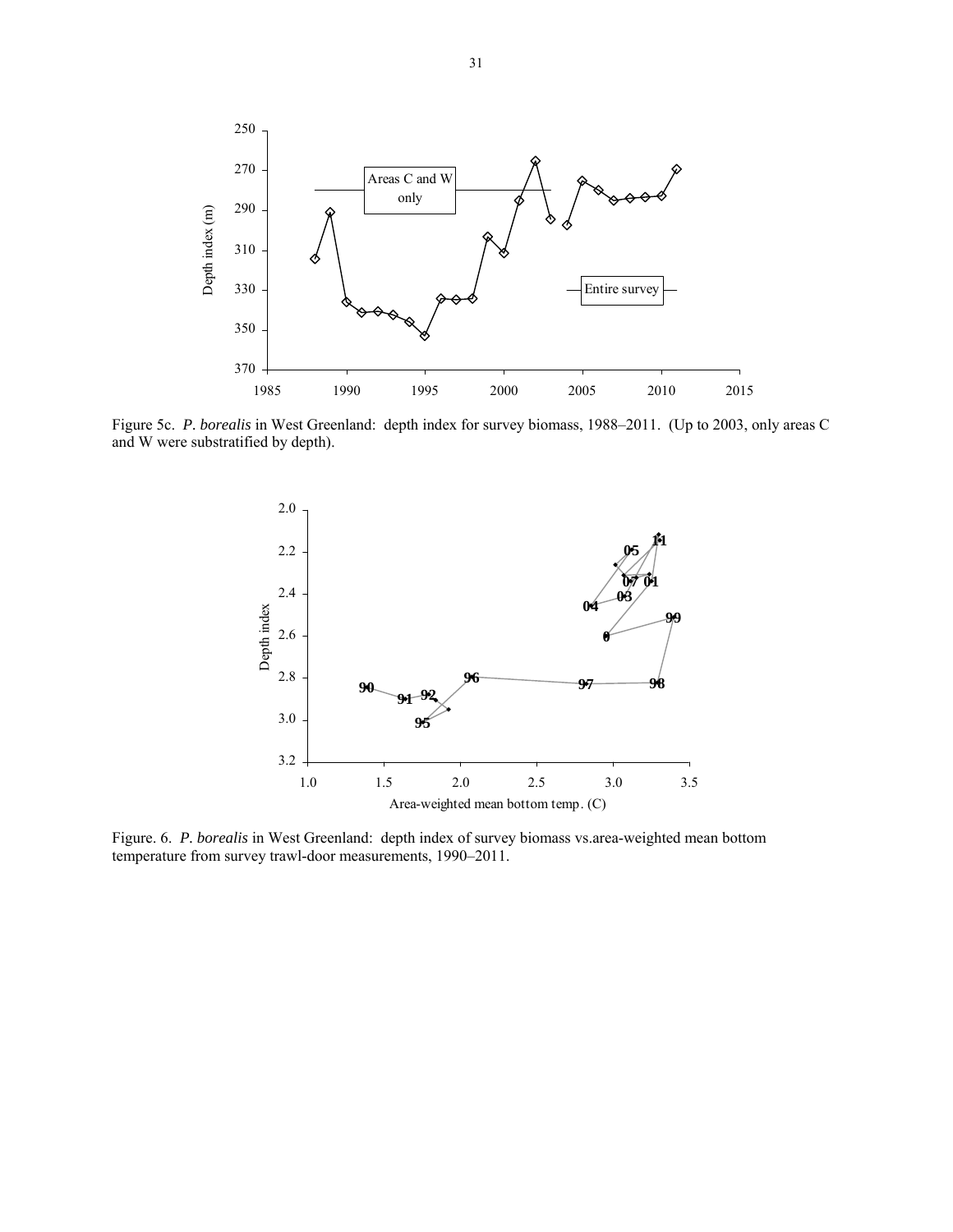

Figure 7. *Pandalus borealis* in West Greenland: distribution of lengths from survey length analyses in 2005–2010 and in 2011.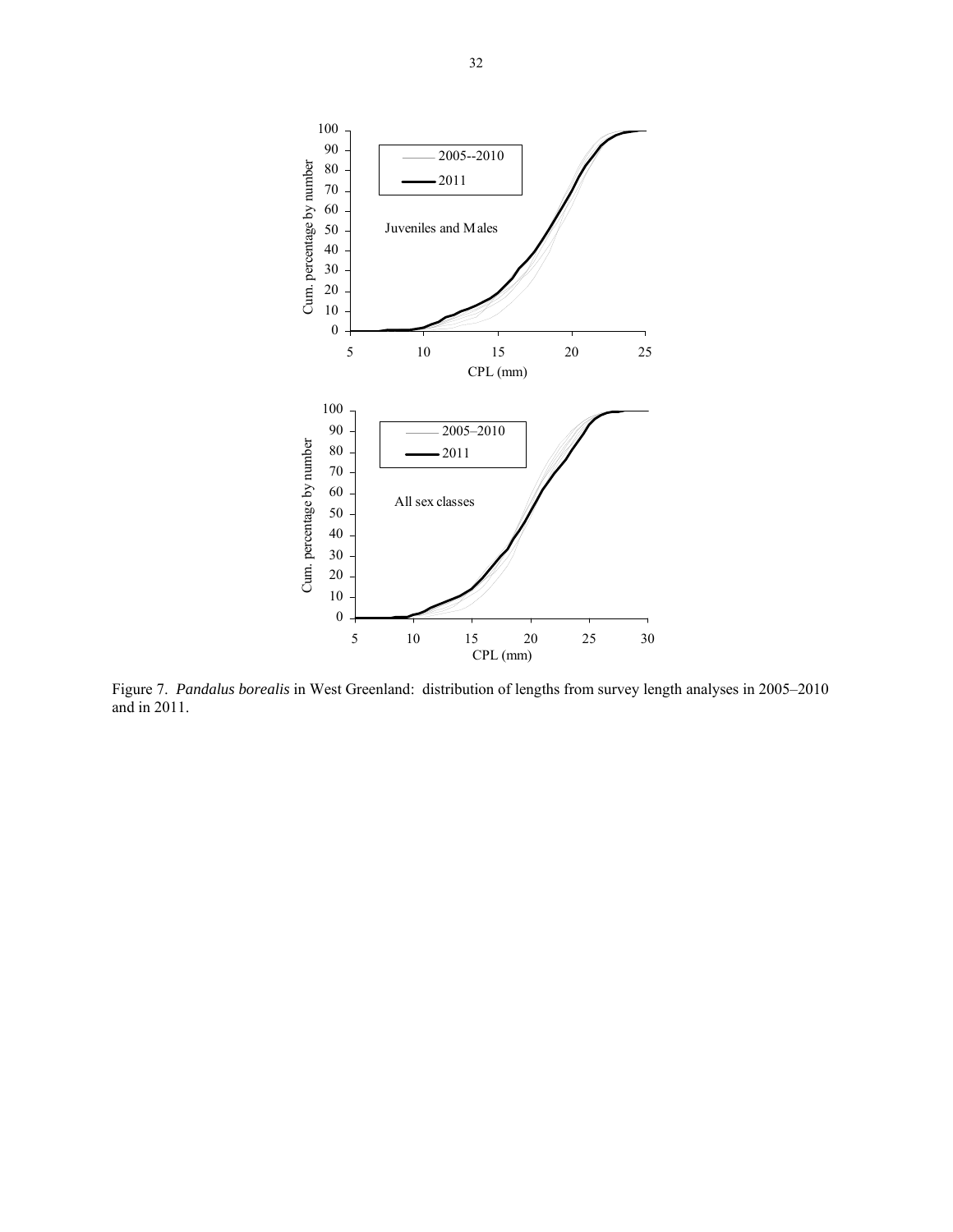

Figure 8: *Pandalus borealis* in West Greenland: mean weight, by sex, from survey data, 1988–2011.



Figure 9a. Regional length frequencies of Northern shrimp in 2007.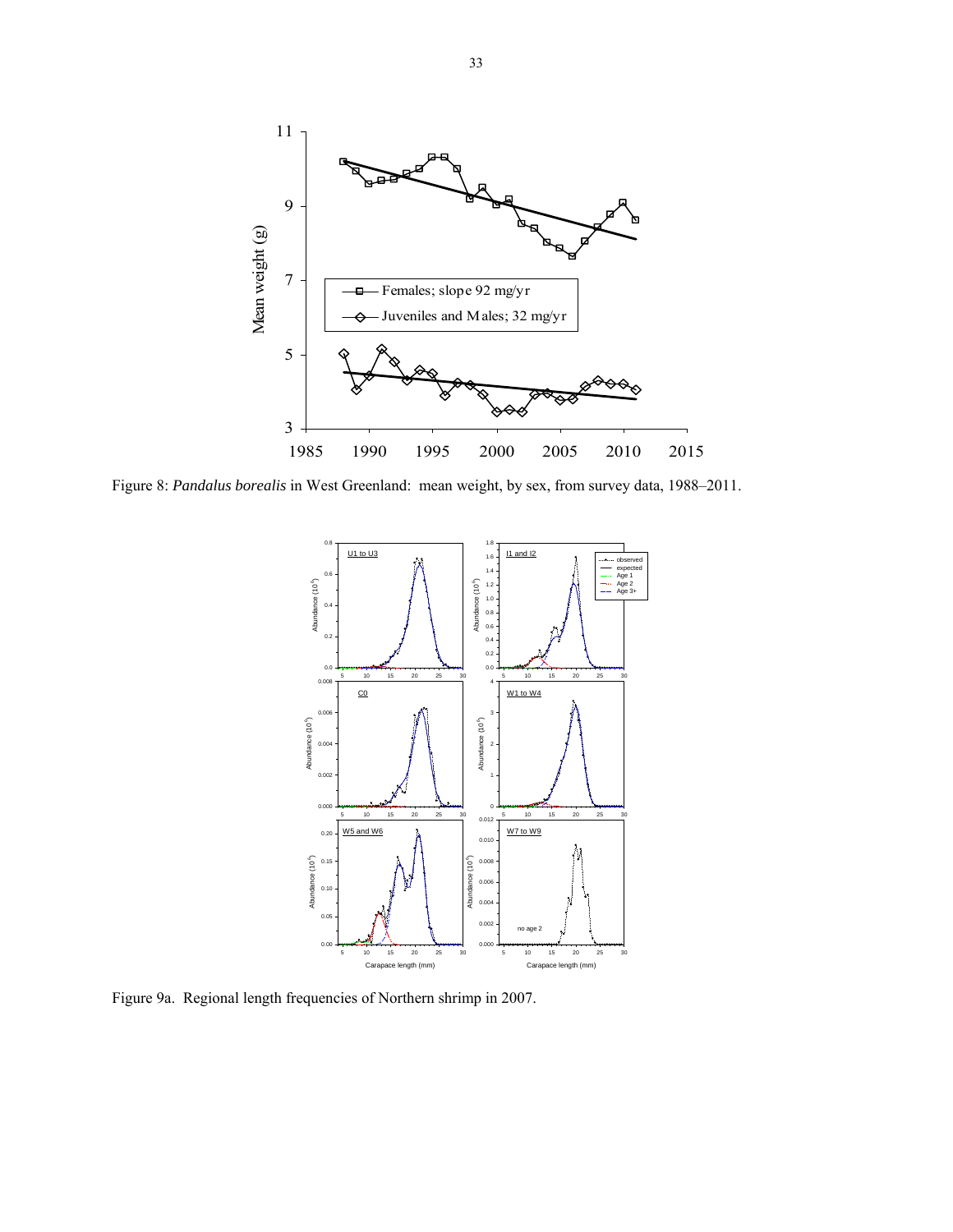

Figure 9b. Regional length frequencies of Northern shrimp in 2008.



Figure 9c. Regional length frequencies of Northern shrimp in 2009.



Figure 9d. Regional length frequencies of Northern shrimp in 2010.



Figure 9e. Regional length frequencies of Northern shrimp in 2011.(Area CO not covered due to adverse ice conditions).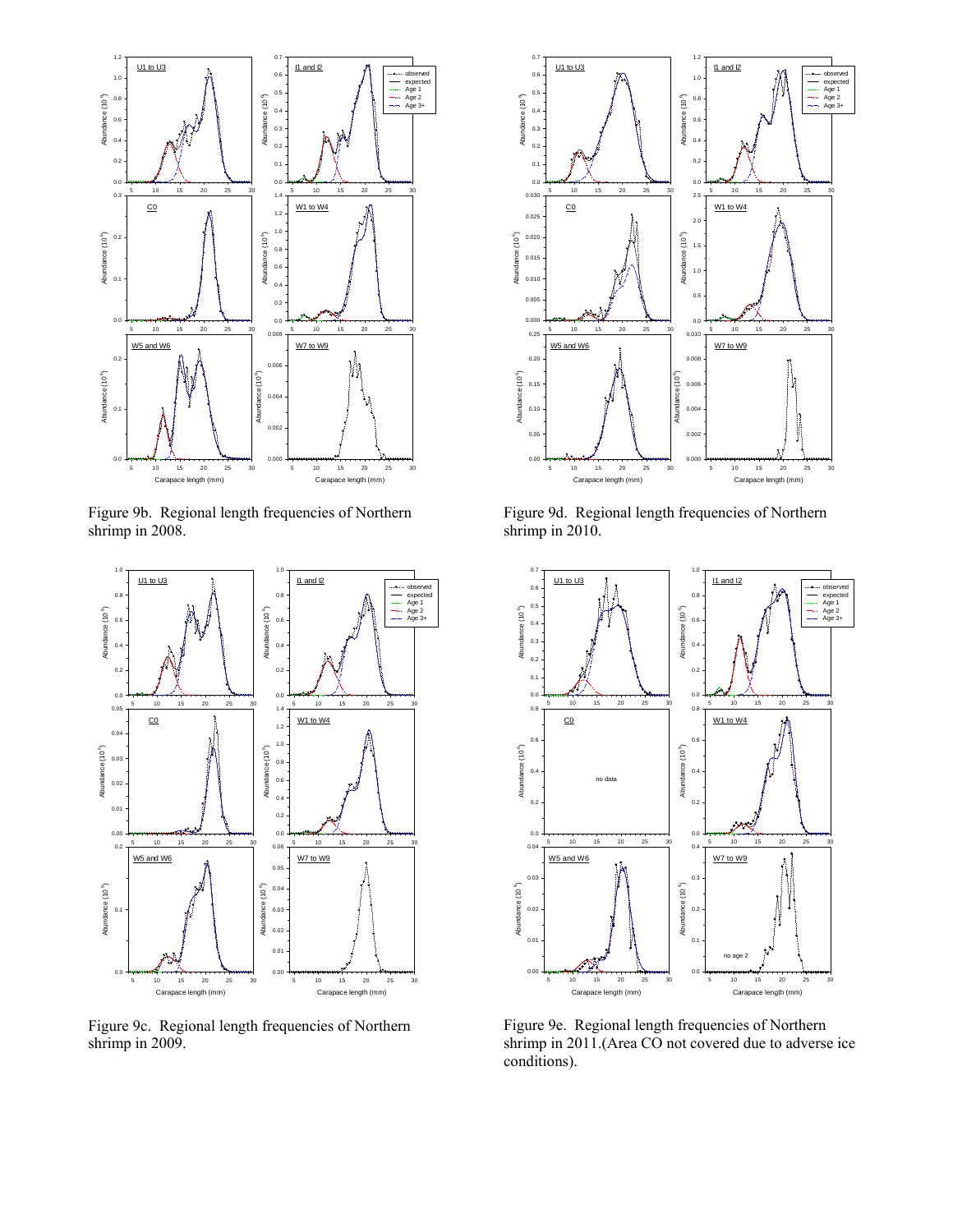

Figure 10. Length frequencies of Northern shrimp in the total offshore and the Disko Bay/Vaigat area, 2005–2011.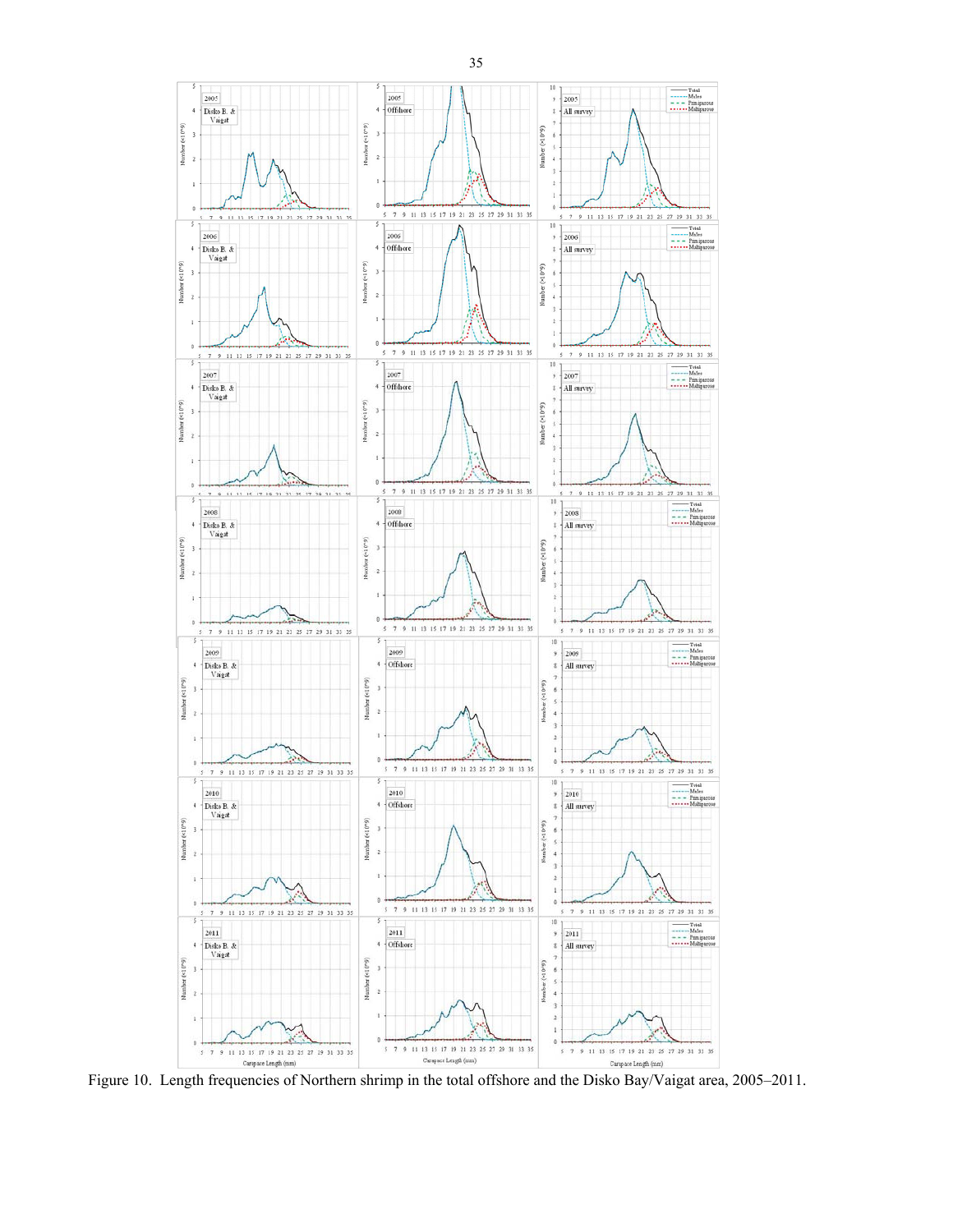

Figure 11. *P. borealis* in West Greenland: indices of numbers at age 2, 1993–2011.



Figure 12. *P. borealis* in West Greenland: survey estimates of numbers at age 2 in 1993–2011 vs female biomass 3 years earlier (labels denote years in which age-2 numbers were estimated).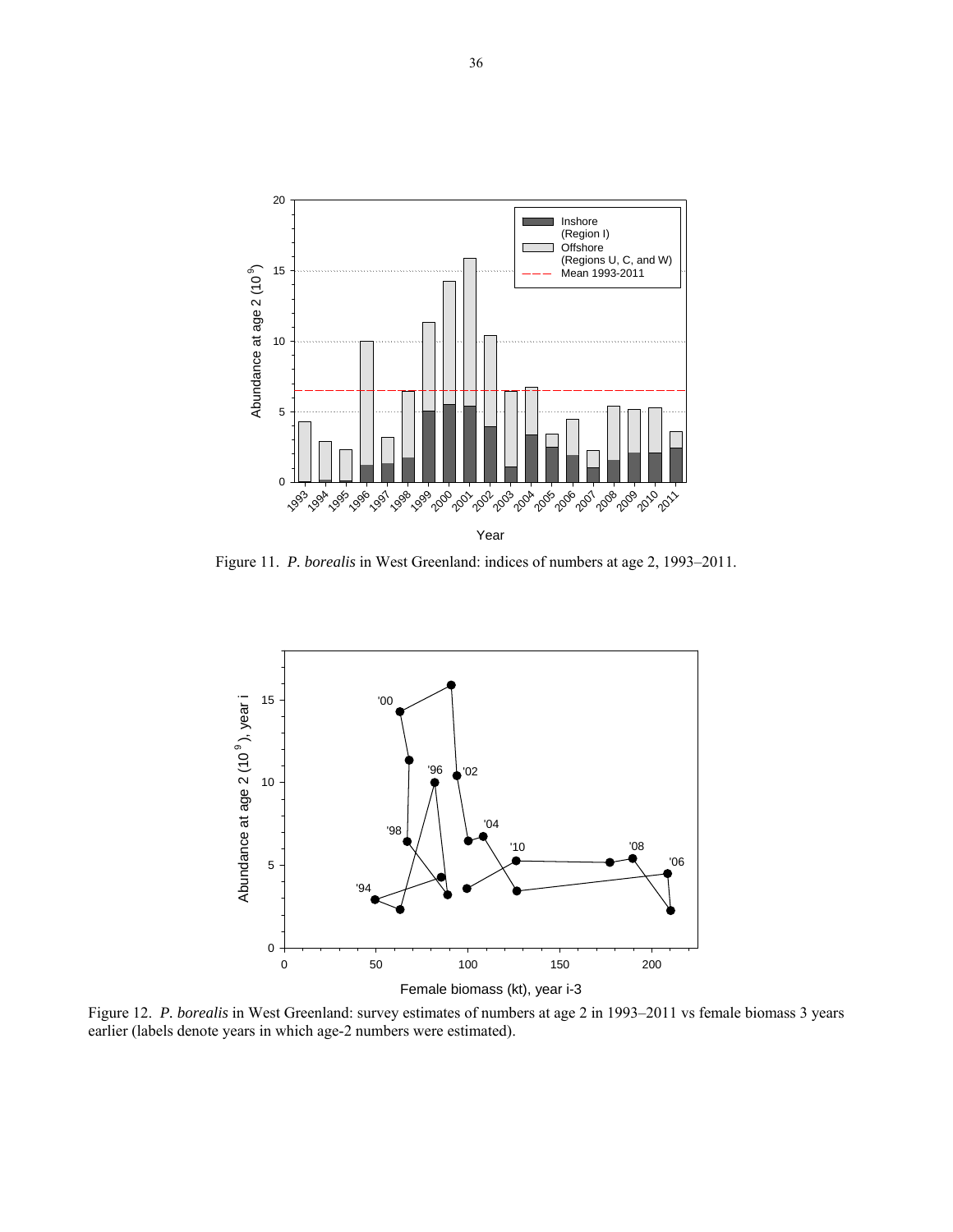

Fig.13. *P. borealis* in West Greenland: fishable biomass two, three or four years later against survey estimates of numbers at age 2 from 1993 to 2009, 2008 or 2007 (lines: linear regression with 95% confidence and prediction intervals).